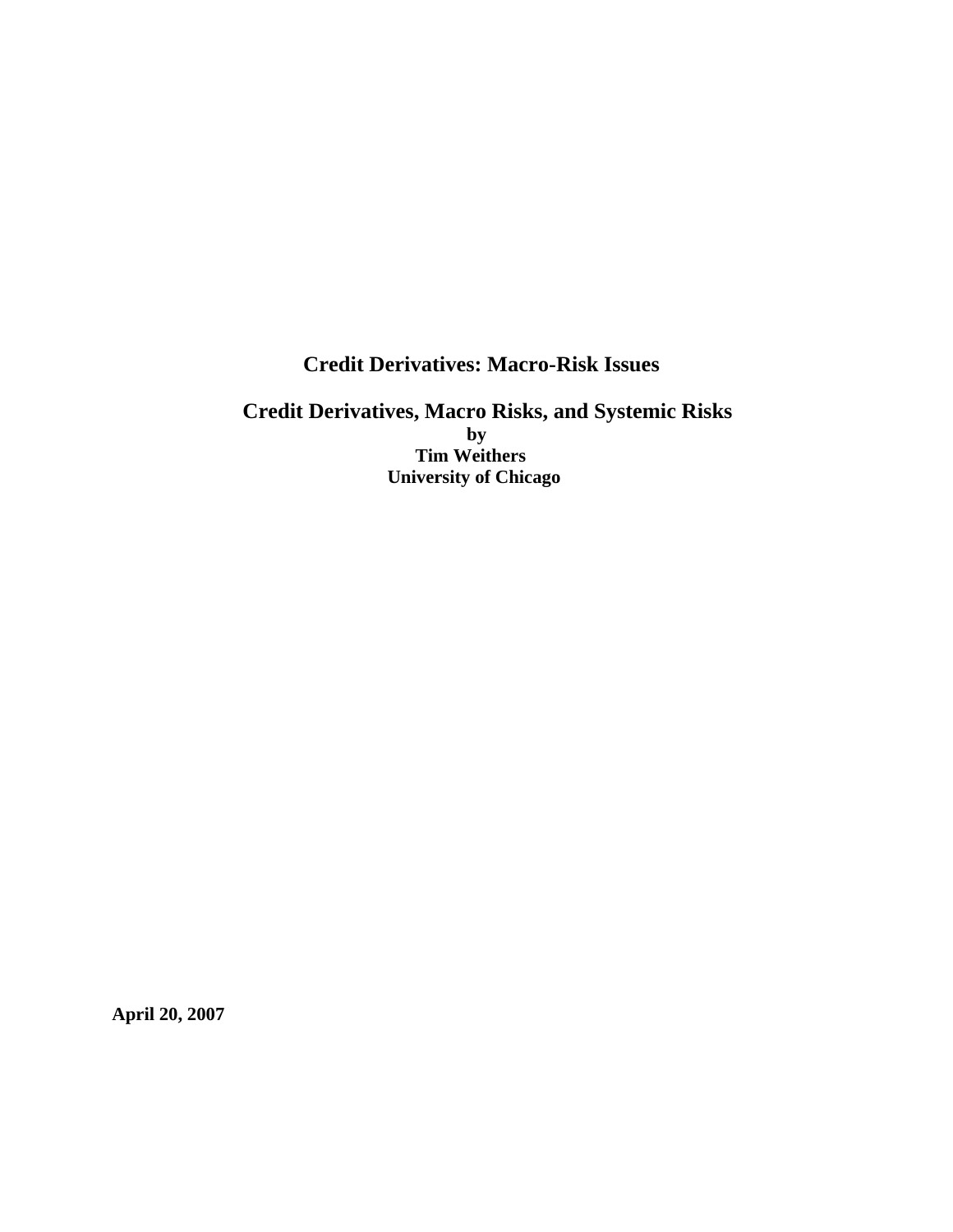## Abstract

In this paper, some of the "bigger picture" risks associated with credit derivatives are explored. After drawing a distinction between the market's perception of credit and "real credit" as reflected in the formal definition of a "credit event", an examination of the macro drivers of credit generally (which might then prove to be one of the catalysts for larger scale concerns with credit derivatives) is undertaken; these have been fairly well researched and documented. Next, the most frequently cited concerns with the modern credit derivative marketplace are enumerated: the exceedingly large notional traded in credit default swaps alone relative to (i.e., integer multiples of) the outstanding supply of debt (bonds and loans) in any single name, the increasing involvement of the hedge fund community in these products, and the operational concerns (lack of timely confirmations,…) which have come to light (and been publicly and roundly criticized) in the last year or two. The possibilities of associated systemic risk are subsequently considered.

Credit derivatives deal with risk, involve the transfer of risk, and are, potentially, risky in and of themselves. As in any "new"market, there have been some "glitches"; some of these issues have already been addressed by the market participants and some of these entail the evolving modelling of these instruments. A brief look at the auto downgrade in March 2005 resulted in some "surprises"; part of the concern with these new (and sometimes complex) credit derivative instruments is their proper hedging, risk management, and valuation.

That said, the credit derivative markets continue to grow rapidly as people find practical and beneficial uses for these hedging, income-generating, and replicating instruments; these products allow for a wider distribution of credit risk among a broader institutional base; and evolving market practices and safeguards on the part of those involved in this burgeoning area should help to establish a more efficient and more transparent marketplace. Whether credit risk is best allocated outside of the traditional financial intermediaries remains an open question.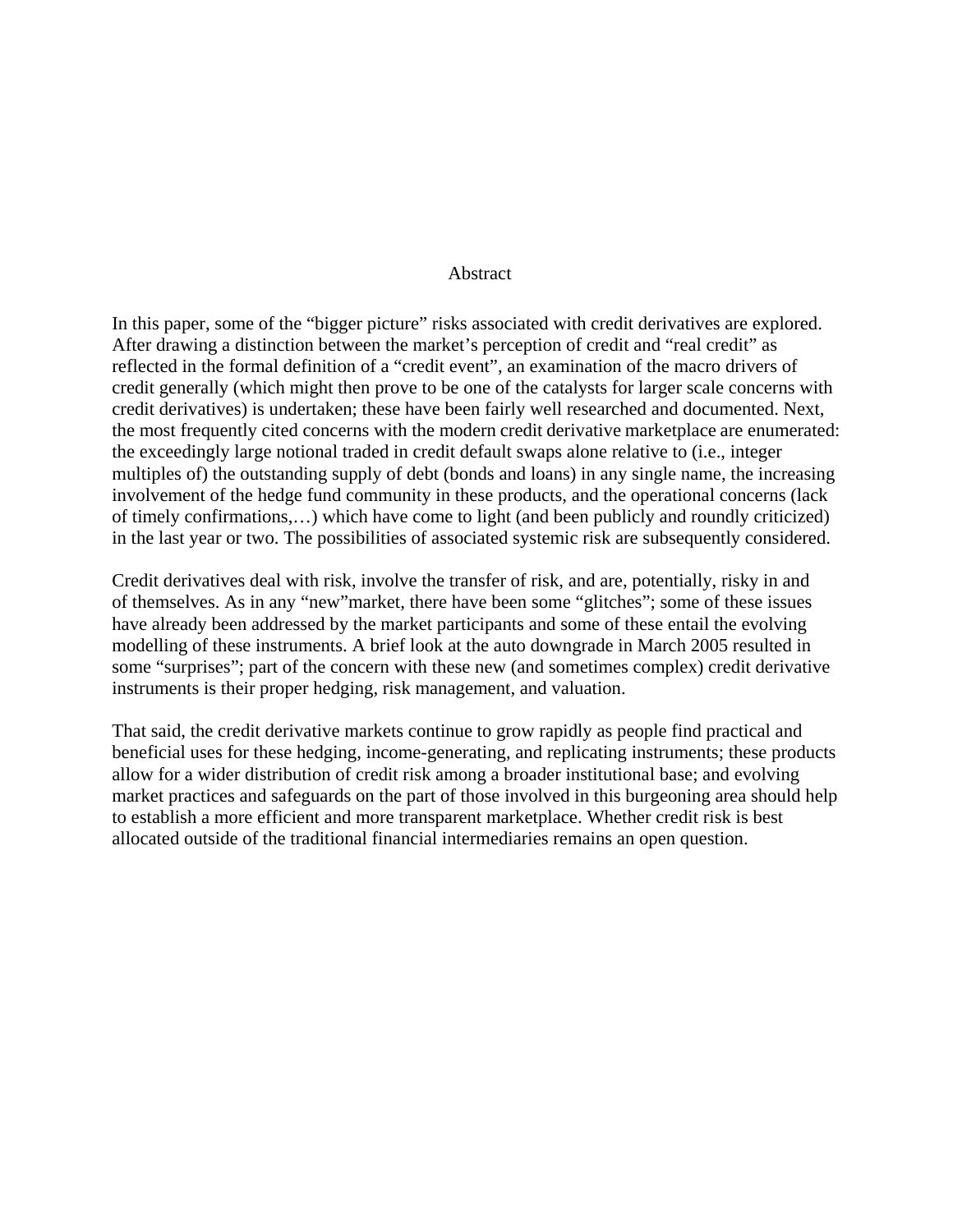# **Credit Derivatives: Macro-Risk Issues**

# **Credit Derivatives, Macro Risks, and Systemic Risks by Tim Weithers University of Chicago**

## **Derivatives: The "D" Word**

 In the early to mid-1990s, derivatives received a great deal of negative publicity in the popular media. Several unfortunate incidents ultimately led Gary Gastineau and Mark Kritzman, in the revised edition of their Dictionary of Financial Risk Management, to define a "derivative" as, "(i)n the financial press, anything that loses money."<sup>1</sup>

 The proximate causes of these derivatives disasters were attributable to a variety of factors: Metalgesellschaft experienced a cash flow mismatch between long-term OTC forward contracts and marked-to-market short-term exchange-traded futures; Gibson Greeting was encouraged to enter into complex, and probably inappropriate, financial transactions that they apparently didn't fully understand; Proctor & Gamble and Robert Citron of Orange County assumed significant investment risk, exacerbated by a "surprise" interest rate hike; Barings Bank employed a rogue trader who was able to engage in fraud due to the lack of institutional risk control; and, of course, LTCM – where just about everything went wrong. Many of these incidents were highlighted prominently soon thereafter in books with titles such as **Derivatives: The Wild Beast of Finance**.<sup>2</sup>

 At least one market participant (i.e., one investment bank) felt that the label "derivatives" was so detrimental that they renamed their offerings "risk management products." Many remain skeptical of the value that derivatives can provide; one hedge fund manager (speaking to a group of summer M.B.A. interns at an investment bank in New York a couple of years ago), when asked if he used options as part of his investment strategy, replied, "I don't go to that crack house."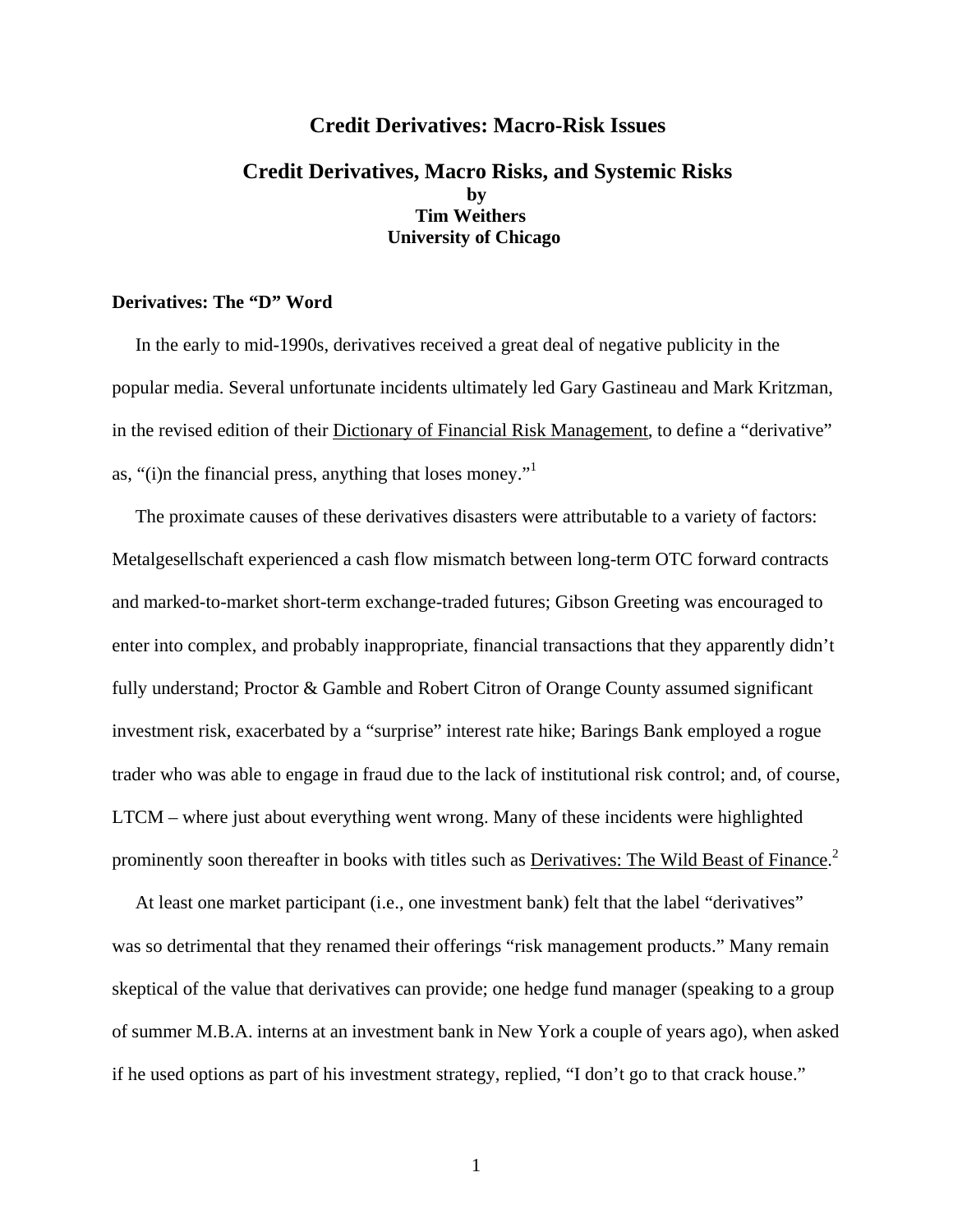The (interest rate) swap market has only been around for about 25 years, yet it is one of the largest and, arguably, one of the most important and successful financial markets in the world. Credit derivatives are much newer – having been first publicly introduced by  $ISDA<sup>3</sup>$  in 1992, but, practically, not broadly traded until after the standardization of the documentation in 1999.

 What about "credit"? The origin of the word, as our Classics scholars know, comes from the Latin – proximately from the word "creditum" (meaning "loan") and ultimately stemming from "credere" ("to entrust") and "credo" ("I believe") – which, for our purposes, is what every bank or lender does (in terms of expecting to be paid back with interest), and, more generally, what every counterparty expects (in terms of performance), when they enter into an over-the-counter derivative contract. There is nothing new about lending and borrowing, though James Grant has chronicled the alleged long term relaxation, and accompanying deterioration, of credit practices in the United States.<sup>4</sup> Chacko, Sjoman, Motohashi, and Dessain go one step further – identifying credit risk as a "disease": "it makes you uneasy, queasy, almost to the point of nausea. Well, we are here to inform you that you have just been infected with the Credit Risk virus. And you won't be cured until the money is safely returned. In the modern world, this is a virus as ordinary as the common cold."<sup>5</sup> Jennifer Ryan and Hamish Risk of Bloomberg refer to the "predicament" relating to credit derivatives as "akin to battling a rare disease"<sup>6</sup> (at least rare thus far). Others have used expressions like "contagious" and "cancerous growths" in their descriptions of these instruments.

 What happens when you combine wild beasts with some ubiquitous, virulent pathogen? Avian flu? No,…Credit derivatives! Who wouldn't be scared?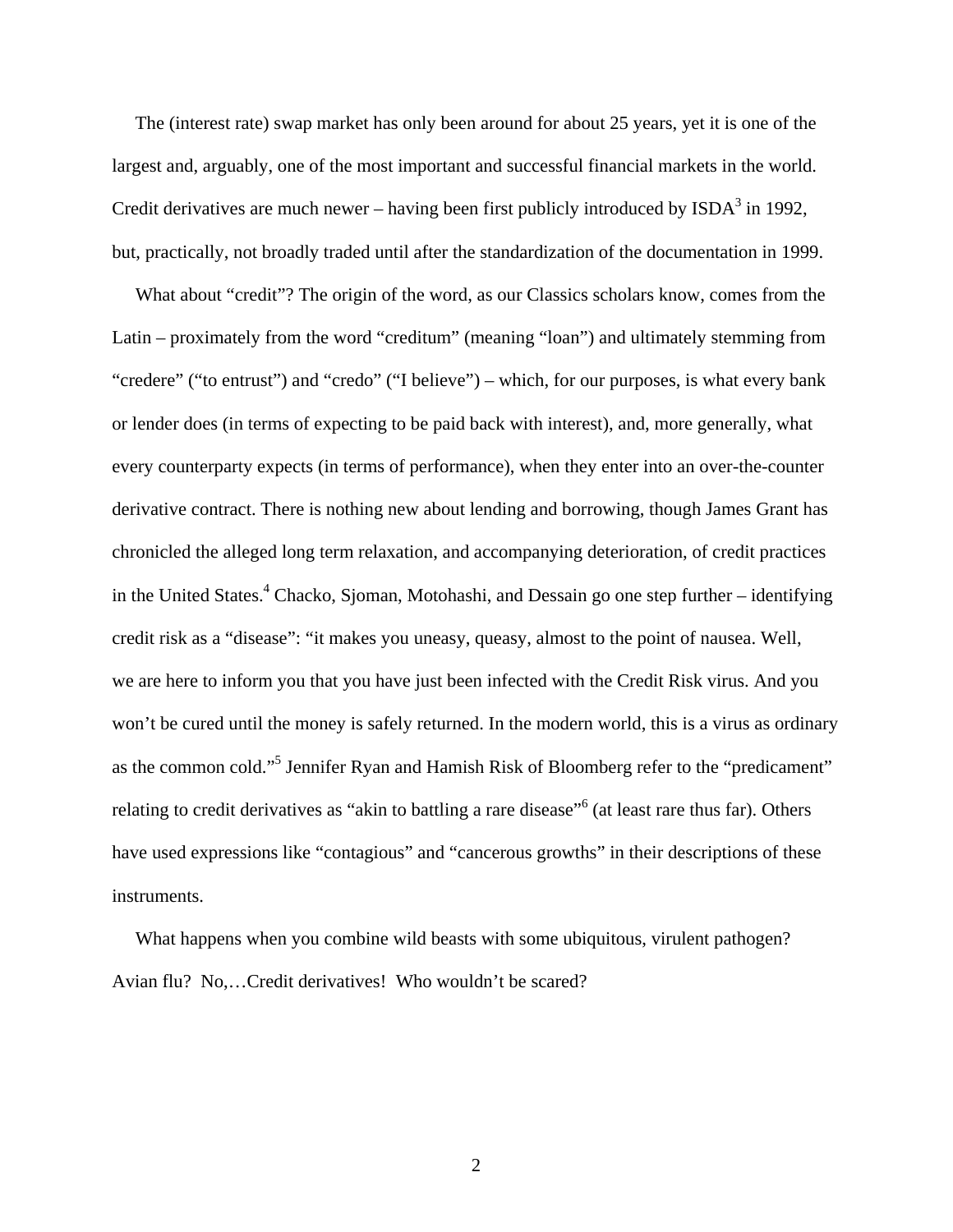When the topic for this session was first proposed, the distinction between macro risks and systemic risks initially struck me as quite different. I would like to address the first (on which, I believe, there has been a fair amount of both academic and practitioner research, and to which I will only dedicate something of an overview) and then transition to the second set of risks (which, I believe, constitute the actual issues relevant for the policy discussions to be subsequently addressed here).

## **Credit Derivatives and Macro Risks**

 When one thinks of macro risks, what come to mind are exposures to changes in those aggregate or fundamental economic factors that could impact the economy as a whole in general and/or the financial markets and the banking sector in particular.

 Before considering the "macro risks" which might impact the credit markets, a distinction should be drawn – one that I heard made by a credit derivative marketmaker a few years ago. He pointed out that, while trading credit derivatives is surely "trading credit", there is a difference between trading the market's perception of credit (as realized in corporate and some sovereign bond spreads) and trading "real" credit. By "real credit", he meant trading instruments which are "triggered", not by the possible likelihood of bankruptcy, not by changes in default probabilities, recovery rates, credit ratings nor by changes in those ratings, not by any other circumstances which may influence the market price of credit risk in any particular name, but by the actual act of filing for bankruptcy, by missing payments on borrowed money, by debt repudiation or moratorium, or by restructuring under financial duress. In other words, trading instruments which "kick in" when one comes to "not believe" in the ability and willingness to repay debt on the part of some institution. Of course, one would like to think that there is a fairly close correlation between these two types of "credits", and that the marketplace would respond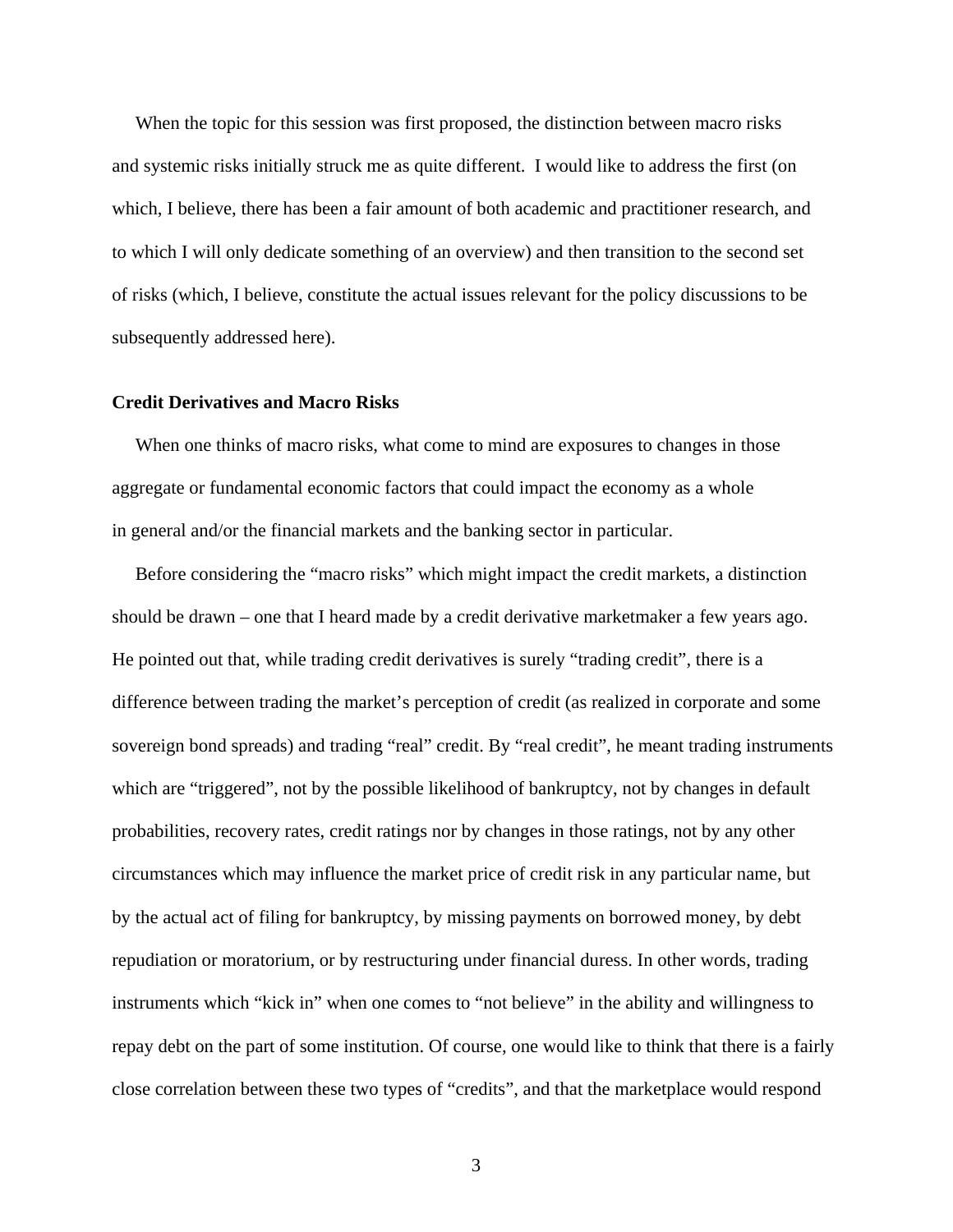by providing financial capital to what is perceived to be a potentially rewarding arbitrage strategy between the two (capital structure arbitrage currently being one of the fastest growing of the hedge fund strategies out there), but the distinction between real credit and perceived credit is not trivial … as most commonly seen reflected in the presence of (or absence of) total returns swaps for corporate securities in (from) the catalogue of credit derivatives.<sup>7</sup>

## What's in a name? Insurance or Derivative?

 One of the fundamental reasons for the success (or at least one of the reasons for the popularity) of credit derivatives is their ability to separate the hedging or acquisition of credit risk from the traditional vehicles which have allowed a position in credit (i.e., bonds and loans). Credit derivatives are often likened to "financial credit insurance" (and, indeed, they have been referred to in that manner<sup>8</sup> and certainly can be utilized in that way), even if the N.A.I.C. (National Association of Insurance Commissioners) constantly reminds derivative salespeople (and their Compliance Departments) that they cannot market derivatives as "insurance" – as that is a unique product, separate from financial contracts, swaps, forwards, futures, and options.<sup>9</sup>

 Obviously, investment banks which have lending relationships with corporates and sovereigns welcome the ability to lay off credit risk without the consent, or even the knowledge, of their counterparties. This goes to the very heart of relationship banking. Moreover, thanks to credit derivatives, these banks have embraced the relaxation of capital requirements previously imposed on the traditional lending businesses.

 Consideration of macro risks for credit derivatives raises three issues. The first is whether the ability to lay off credit risk has influenced the activities associated with bank lending or capital market issuance practices. The second is whether macroeconomic factors might act as catalysts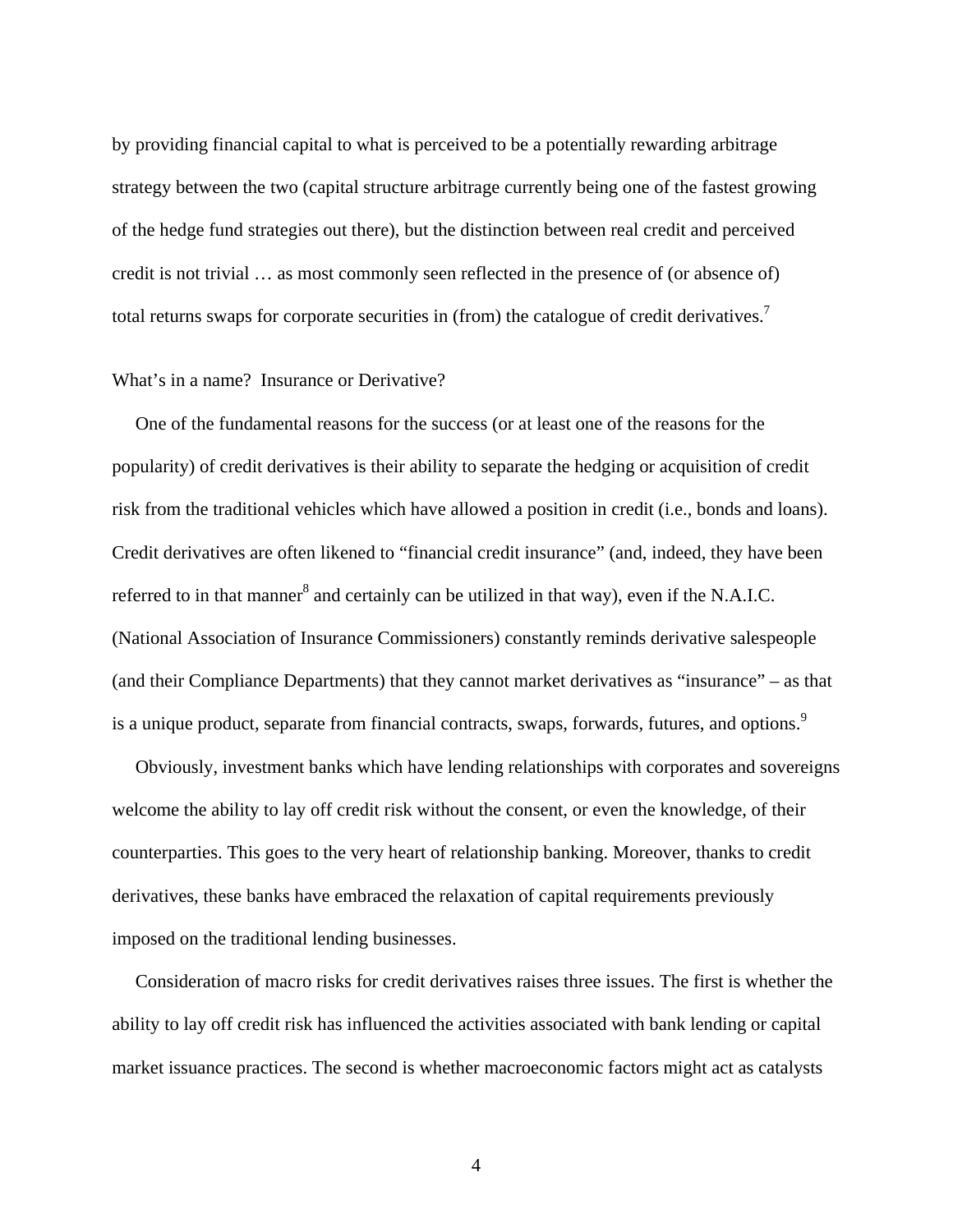in initiating wide-spread credit crises and their associated implications for credit derivative markets. The third is whether the greater dispersion of credit risk in the economy among a broader class of firms, investors, and institutions is a positive and stabilizing development.

### Credit Derivatives and Lending Behavior: Moral Hazard?

 The first question asks whether lending practices have changed in light of the new credit risk management products. This addresses the ability to lend, the willingness to lend, and possibly the degree of thoroughness contained in the process of due diligence which has typically attended most bank lending activities. We tend to use the expression "moral hazard" technically to refer to a situation in which there arises an additional or heightened risk, due to the presence of a contract or mitigating arrangement, which subsequently causes a relaxation in the behavior of one of the naturally risk-averse parties involved with respect to their efforts to avoid a negative underlying outcome. The prototypical example of a market instance of this phenomenon is, not surprisingly, insurance; of course, knowledge that one possesses "fire insurance" on the part of, say, homeowners may reduce their actions and expenditures to keep their domiciles free from circumstances of inadvertent combustion. Malcolm Gladwell summarized this nicely:

 "Insurance can have the paradoxical effect of producing risky and wasteful behavior. Economists spend a great deal of time thinking about such moral hazard for good reason. Insurance is an attempt to make human life safer and more secure. But, if those efforts can backfire and produce riskier behavior, providing insurance becomes a much more complicated and problematic endeavor."<sup>10</sup>

 Have banks really become less cautious in their lending behavior? There are a number of factors which make this more of a discussion point than a well-posed question in search of a definitive answer. Recent advances in banking deregulation, the Basel Accords, modernization of financial markets, the evolving role of financial institutions, consolidation in the banking (and especially the investment banking) industry, heightened competition, collapsing spreads,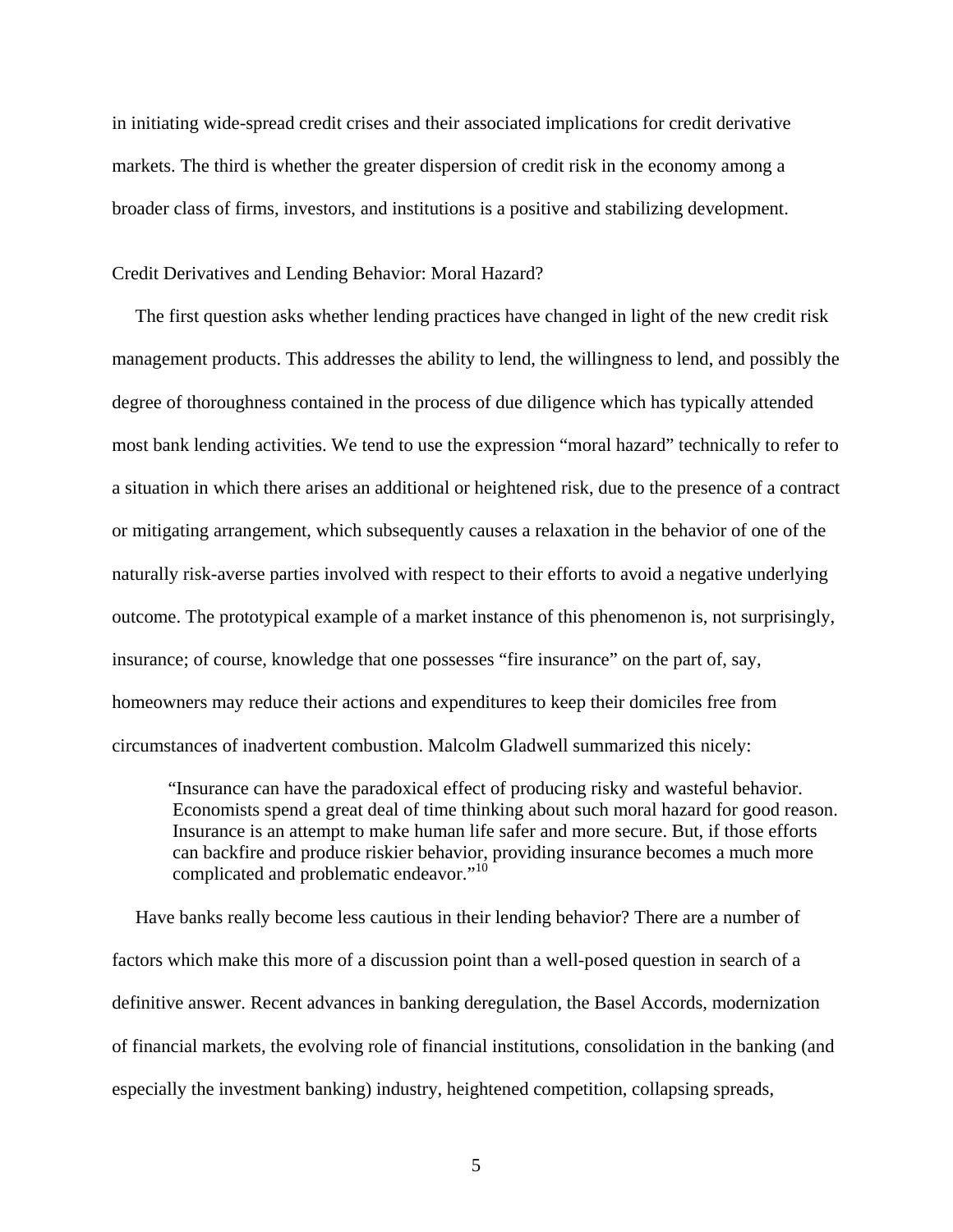innovative products and new technology,… all add noise to the question at hand.

 That said, Dr. Nout Wellink, President of Netherlands Bank and Chairman of the Basel Committee on Banking Supervision, properly pointed out this past February at the GARP 2007 Annual Risk Management Convention and Exhibition in New York,

 "(T)he role of banks as the ultimate holders of credit assets has become less important. … We are therefore witnessing a fundamental change in the business of banking from buy and hold strategies to so-called 'originate-to-distribute' models."<sup>11</sup>

 There have been claims that the current state of credit markets have been altered by the existence and infusion of credit derivatives. More specifically, it's been posited that traditional lenders have become less concerned with the accurate credit quality assessment of their borrowers as they, through the use of credit derivatives, will no longer be the ones "holding the bag" when the ultimate creditors "cease to believe". John Plender tells us,

"If the real worry is systemic risk, a more fundamental threat comes from the change in the structure of the banking industry whereby credit risk is packaged into tradeable IOUs or hedged via credit derivatives and shunted off bank balance sheets. Yet…moral hazard ..., complete with the marked decline in risk premiums and in lending standards, is the story of credit markets this decade. The mechanics of moral hazard in the exponentially growing newer financial markets entail the destruction of the old relationship between banker and borrower. This is because banks no longer retain the credit risk in much of their lending. They originate and distribute; and where the intention is to distribute, the lender is inevitably less bothered about loan quality."<sup>12</sup>

With the recent events in the sub-prime lending market (which, I believe, have little to do with credit derivatives), one could argue that this situation may have resulted simply from a turn in the credit cycle and housing market, and attach no greater significance than that. The ability to minimize financial fluctuations and lessen price volatility are typically not included among the benefits associated with free markets. Was the unprecedented level of sub-prime lending a result of a change in the market's appetite for credit risk, a reflection of the influx of ready, new investors into this area, or simply an error on the part of those who assessed the risks in this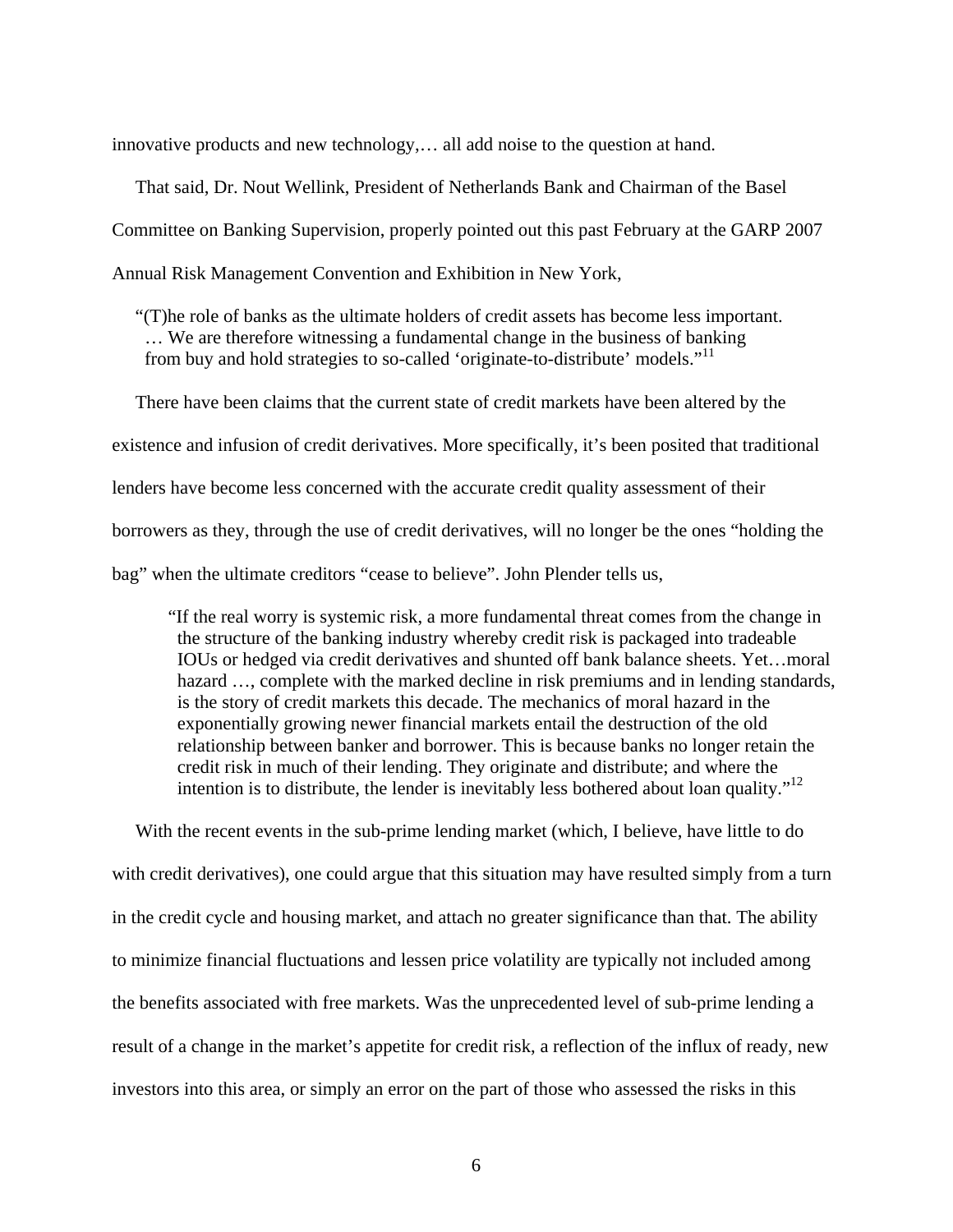case? Those who sing the praises of free markets usually assert that, while markets are not always correct and can frequently be "wrong", they are generally not stupid.

There may be a more subtle dynamic at work in this context. Christopher Whalen reports,

 "In the age of derivatives-enabled structured finance, the term "private equity" has become passé. Nearly every financial buyer deal we see coming to market involves a large degree of debt finance, regardless of the type of sponsor. Looking at the staggering numbers for public and private bond issuance in 2006, measured in the trillions of dollars, it seems clear to us, at least, that OTC derivatives and kindred structures like collateralized debt obligations [CDO] are driving a process whereby assets are being packaged and sold at prices that understate the true economic risk." $13$ 

 One last thought. Knowing that insurance is available is quite different from having a policy "in hand"; it is not wise to wait until flames are coming from the roof to seek an insurance quote. The issue of liquidity will be explored later.

#### Debt: The Big Picture

 Currently, the United States is seriously in debt. On an aggregate level, U.S. households "owe", on average, 122% of their net national income. National debt is ready to top nine trillion dollars (and does not include future Social Security and future Medicare liabilities). Corporate debt is at an all-time high; business-sector and financial-sector debt exceeds twenty-three trillion. Moreover, the U.S. is relying on significant amounts of foreign funding; by the end of the third quarter of 2006, the U.S. had borrowed in excess of USD 860 billion (around 6.5% of GDP) from abroad to finance its expenditures; BusinessWeek predicts it will add more than 6% in 2007. Overall, the debt of the United States was estimated (at the end of 2006) at 48.4 trillion dollars. The question that begs answering is whether there have been any changes in the banking system, lending markets, regulatory framework, or institutional landscape to warrant this explosion in credit risk. The presence of credit derivatives is probably not the driving factor behind all this.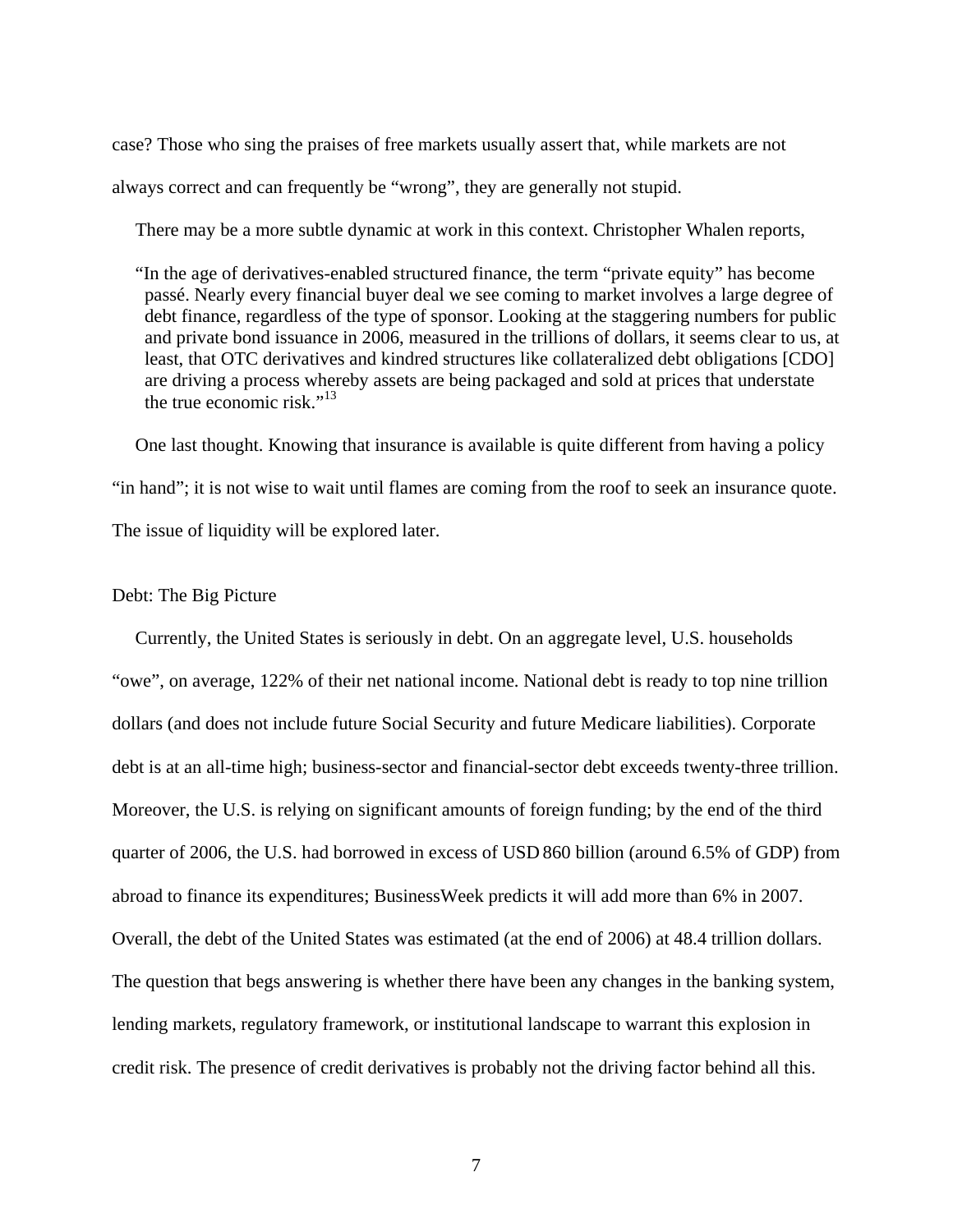#### Macro Risks and Contagion

 The second "macro" issue is the extent of the potential impact of changes in the credit cycle and the ability of the system and the market participants to handle such changes. By analogy, if the government were to put something "into the water" which drove the death rate to zero, the life insurance business, you'd think, would become extremely stable and relatively uninteresting; no one, or at least no one who knew what was in the water, would subsequently refer to this industry as "risky". Insurance companies would collect the premiums and never need to make a payout. If there were no bankruptcies, defaults, repudiations, or need for restructuring, credit markets (and credit derivative contracts in particular) would be dull and uninteresting. In the end, it will be credit events that test these products, contracts, markets, and institutions.

 If credit derivatives are "triggered" by credit events, then, on a macro scale, we might want to consider what tends to influence the incidence of these events. Neal and Rolph tell us,

"Credit risk is influenced by both business cycles and firm-specific events. Credit risk typically declines during economic expansions because strong earnings keep overall default rates low. Credit risk increases during economic contractions because earnings deteriorate, making it more difficult to repay loans or make bond payments. Firm-specific credit risk is unrelated to business cycles"<sup>14</sup>

 Credit derivative modelling will be looked at in more detail later, but some credit models have incorporated aggregate economic variables as potential explanatory drivers of credit conditions. For example, Satyajit Das identifies the model developed by McKinsey and Company (under Tom Wilson) as one in which macro variables play a primary role: "The model focuses on the risk of a credit portfolio explicitly linking credit default and credit migration behaviour to the macro-economic factors that are major drivers of the credit quality of the portfolio."<sup>15</sup> Although one might think that inclusion of these macro variables could enhance/improve credit analysis, Das informs us that "(i)n practice, the increasingly favoured models are *reduced form models*."<sup>16</sup>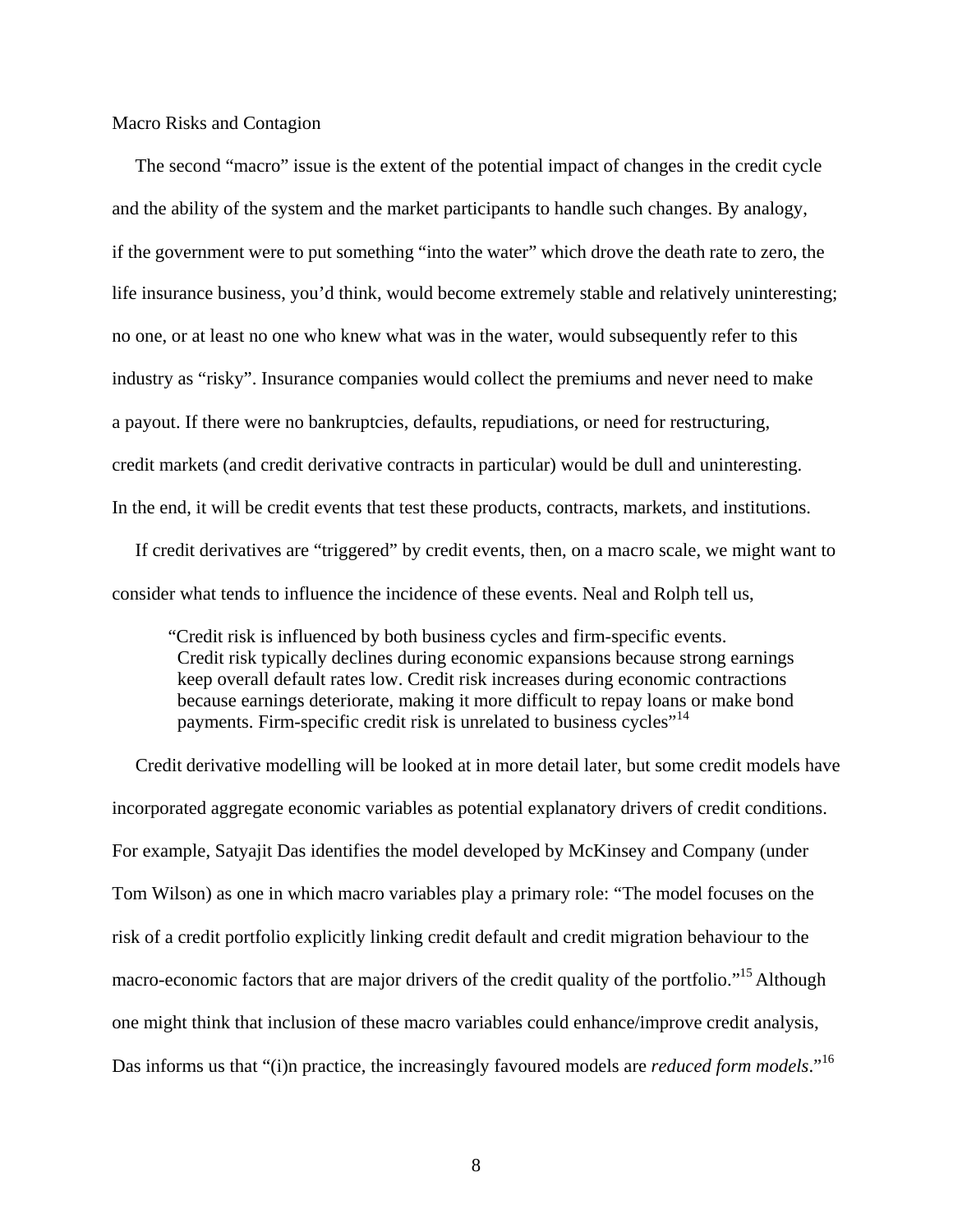There is no shortage of academic or practitioner research attempting to identify and evaluate those discernable variables which influence the number and severity of bankruptcies, defaults,… While it is intuitive that economic downturns would generally coincide with the incidence of credit events, we can ask what macroeconomic factors in particular are the most significant in that context.

 Ed Altman, a Professor of Finance at New York University's Stern School of Business and one of the foremost authorities on credit, bankruptcy, and defaults, and others have incorporated various macro factors into their credit models and analyses, and have attempted to evaluate the importance of those variables. These have included: the level of interest rates, leverage, inflation, unemployment, aggregate measures of indebtedness, nominal and real GDP growth rates, changes in those growth rates, savings rates, liquidity premiums, the ratio of high yield debt to total debt outstanding, returns (and changes in returns) of aggregate equity indices, and, in a few cases<sup>17</sup>, a single systematic factor referred to as "the state of the economy". The inclusion of these factors is intended to capture the drivers of "the probability of default" and/or "the recovery rate" (or, conversely, "loss given default") in the event of bankruptcy/default. In some instances, these variables are examined in conjunction with a number of other firm-specific factors such as industry or sector, geography,… as well as more traditional credit indicators like the degree of corporate leverage, the ratio of free operating cash flow to total debt, and EBIT or EBITDA interest coverage multiples.

 Interestingly, in examining the empirical importance of macroeconomic variables which, Altman relates, have been recognized as statistically significant in the work of others, he finds in his studies that they add little in terms of explanatory power or incremental statistical significance. $18$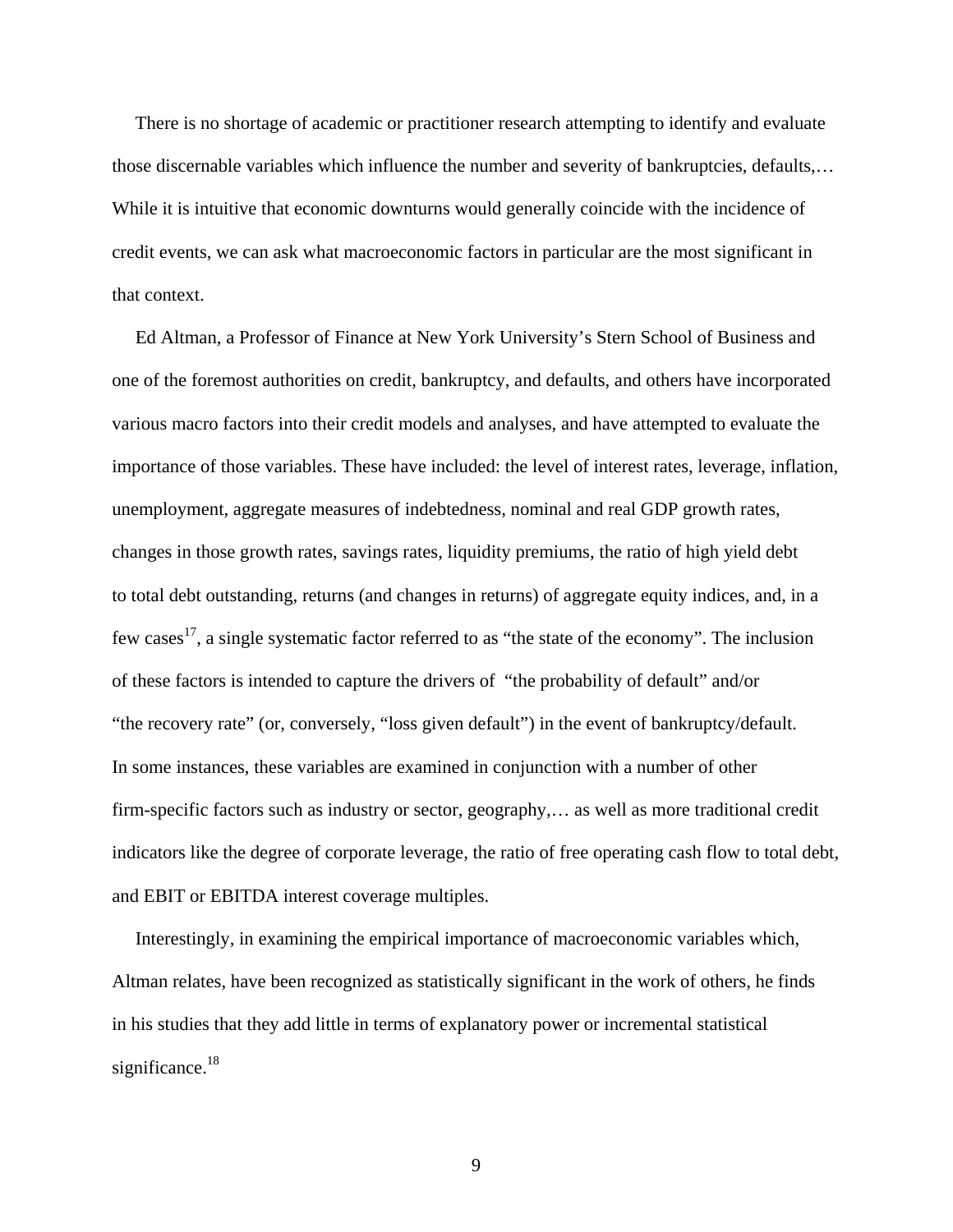The open state of this research is reflected in the current work of Professor John Binder of the University of Illinois - Chicago, who has recently found a counterintuitive positive empirical relationship between probability of default and recovery rates.<sup>19</sup> Furthermore, in a recent telephone conversation with a senior risk manager at a large, high-profile hedge fund, an unsolicited belief was articulated in support of the notion that default probabilities and recovery rates (on bank debt, at any rate) should be expected to exhibit a positive relationship.

 Let's make an attempt to summarize. If the level of interest rates, the state of the credit cycle, the dummy variable acting as a proxy for "boom" or "recession", or any of the macro variables included in these credit studies proved likely to "announce" or even "trigger" widespread defaults, then we might consider these macro risks as a potential source of systemic risk. Perhaps less ambitious, consider the heretofore-generally-accepted negative relationship between probabilities of default and recovery rates. If the deterioration of the economy serves as the single driving factor (raising default probabilities and reducing recovery rates), then this could potentially, on an economy-wide basis, trigger credit derivatives and simultaneously generate systemic risk in the banking and financial sectors. The lack of unambiguous significance in the literature of aggregate macro phenomena on credit (and credit events in particular), viewed in conjunction with standard firm-specific characteristics, tends to mitigate our immediate and urgent concern with macroeconomic risks per se as a source of systemic risk via the conduit of the credit derivatives markets, though the likelihood of a macro event as a catalyst for triggering credit derivatives certainly remains a possibility.

 One final aspect of the "macro" relationship to credit involves what Lucas and others have referred to as "policy rules" (and the associated critique of attempting to estimate relationships econometrically when the behaviors of market participants change with changes in policy regime).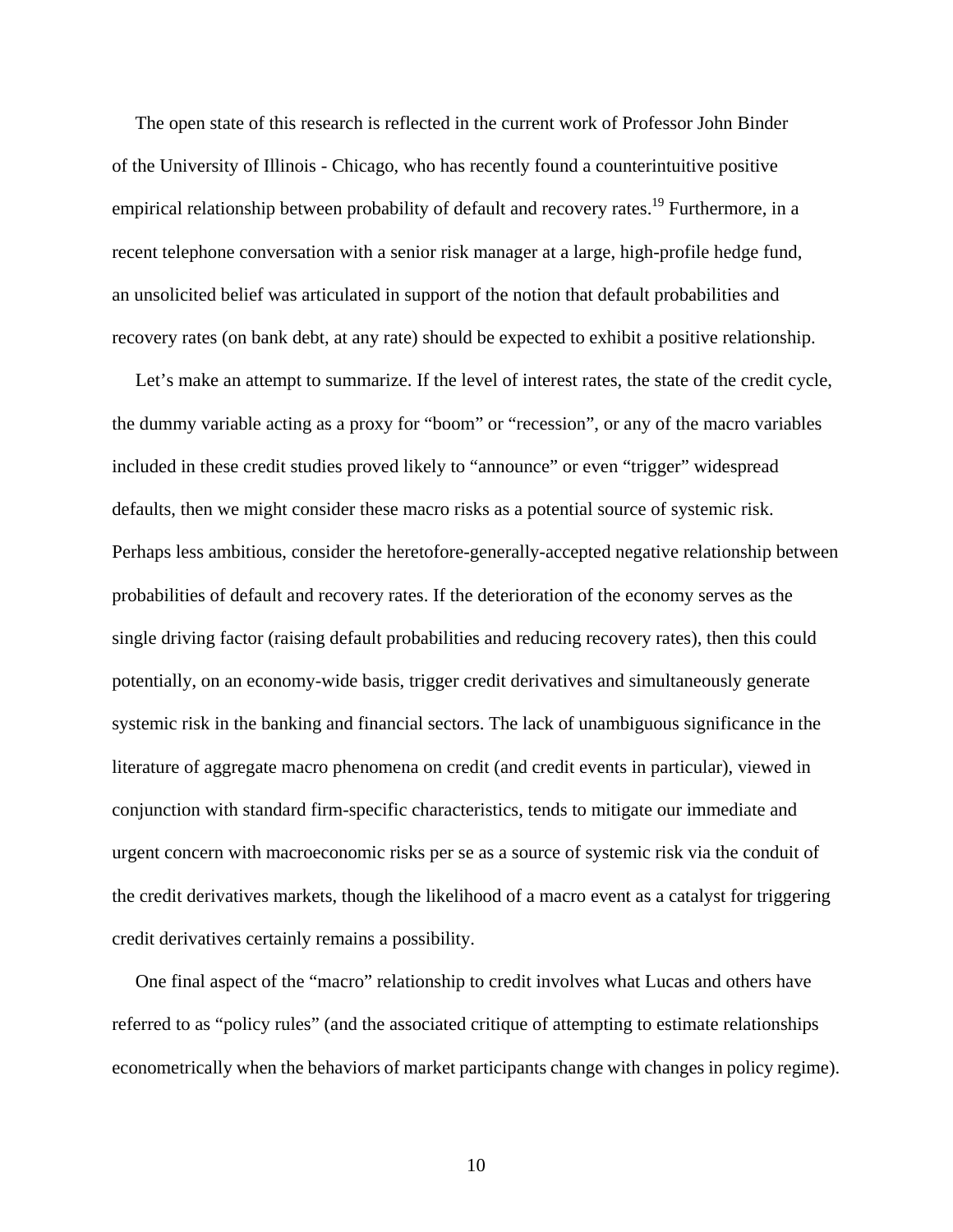While this consideration may serve to challenge the weak statistical significance in the empirical studies of macro variables and credit events, what it really introduces is the notion that Fed and governmental policies (in particular, monetary and credit policies) themselves respond to the myriad of economic data and financial considerations discussed at each F.O.M.C. While that may be obvious enough, it raises the issue of whether policy action itself may trigger a series of credit events. After all, if it weren't for the unexpected tightening of interest rates in 1994, the first interest rate hike since 1989, there never would have been a Proctor and Gamble derivative fiasco or an Orange County bankruptcy.

 Before leaving this section, I would like to quote Ed Altman's conjecture that we may be navigating in a new and heretofore unexplored world of credit. One fact that he pointed out is that the U.S. high yield market had less then \$10 billion notional outstanding in 1978, whereas currently there is over \$1 trillion outstanding – exceptional growth by any standard. Furthermore,

"the (junk) market is not dominated by fallen angels, despite GM and Ford's inclusion in 2005, but by newly issued non-investment grade securities. … In addition, the U.S. has seen a substantial rise in the size of the syndicated loan market. Syndicated lending has risen more than 60% in the last three years and rose to total outstandings of \$1.5 trillion in 2005. The growth in this sector has been paced by more risky leveraged loans. Leveraged loans … are now estimated to be about \$500 billion, or about one-third of the syndicated loan market in the U.S. These higher risk and return loans are increasingly being financed by non-bank institutions, such as CLO (collateralized loan obligation) hedge funds. While large banks typically arrange these highly leveraged syndicated loans, in recent years more than three-quarters of the funds have been provided by non bank institutions. … As is readily apparent from examining the history of high-yield bonds, however, markets are dynamic and constantly shifting. And there are times when even the most carefully constructed and tested forecasting models can be off the mark. The last few years has been one such period. Given the unique environment in the credit markets during the last several years, which has been fueled by massive liquidity and the advent of new participants like hedge funds, it is worth asking whether historically based estimates of default probabilities and recovery rates are still relevant"<sup>20</sup>

More on hedge funds and who's taking on this mushrooming credit risk in the next section.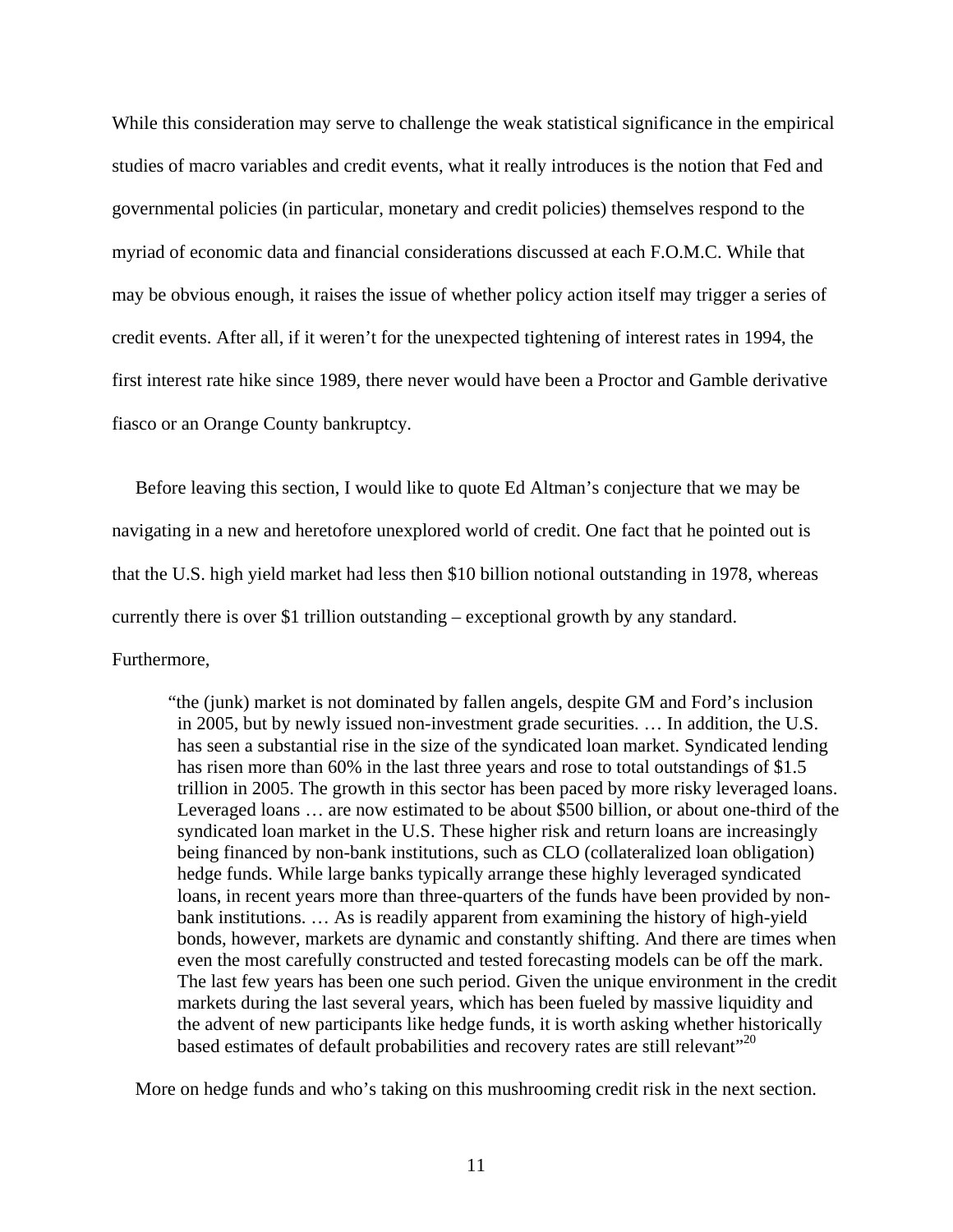#### **Concern with Credit Derivatives from Market Professionals**

 There has been articulated, from many quarters, concern about the rapidly expanding market in credit derivatives. With somewhere around USD 35 trillion notional outstanding and annual growth rates that have ranged between 40% and 160%, credit derivatives easily qualify as one of the most quickly developing product areas within the capital markets. The explosive growth in credit derivatives in recent years (in terms of face amount outstanding, trading volume, and the sheer variety of products available) has raised questions about many facets of this phenomenon. Like any "new market," credit derivatives have experienced some growing pains (and we will mention a few of the problems that have arisen), but most of the anxiety that has been voiced centers on three aspects of this market:

(1) the sheer size of the notional outstanding (and, more importantly, the fact that the face amounts being traded in many names – independent of the added volume via credit indices – are integer-multiples of the current notionals outstanding in that name's debt: bonds and loans);

(2) the increasing involvement of the hedge fund community in this market;

and

(3) the operational backlogs and issues surrounding confirmations, clearing, and settlement.

Credit Derivative Notional versus Underlying Outstanding Debt

 Currently, in the autos, primarily G.M. and Ford, there's estimated to be somewhere between 14 to 18 times the notional outstanding in credit default swaps (alone) than exists in the underlying bonds, notes, and loans. But, then again, that's just the autos, right? What about "in general"? Gillian Tett, Capital Markets Editor at the Financial Times, tells us that, "the total size of the CDS (credit default swap) universe is now believed to be 10 times bigger than the total pool of underlying cash bonds."<sup>21</sup>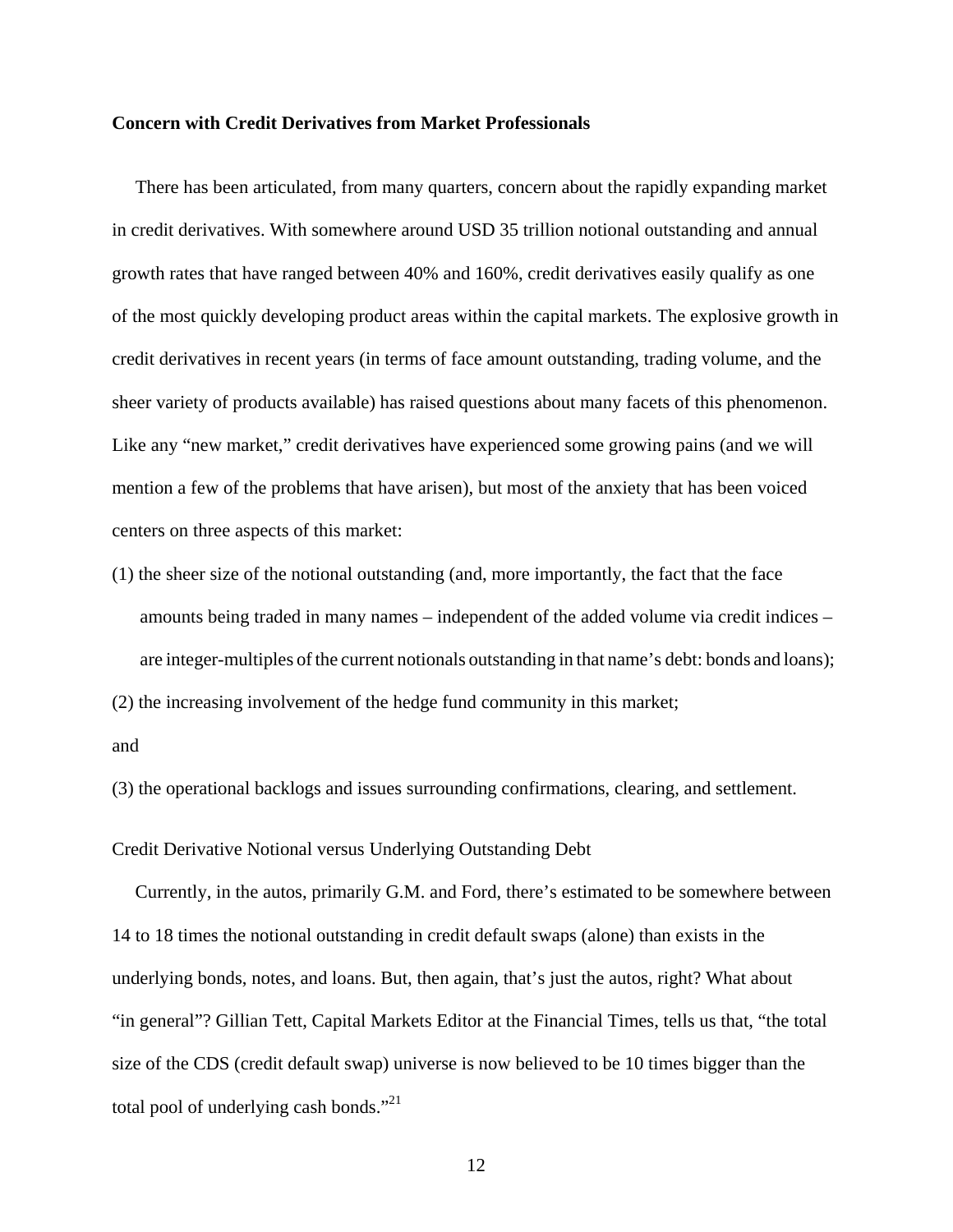What would happen if "something went wrong"? What do we even mean by "wrong"?

For some in this market, a credit event could be interpreted as "something gone right".

Nevertheless, concern about the size of this market should not be underestimated.

 Gerry Curtis, a distinguished investment advisor based in Boston, in one of his recent newsletters, noted the following:

"Possibly a bigger source of risk (than the issuance of low quality debt securities) is the sale of credit default swaps to buyers who do not own the bonds that are insured. There are many bond issues outstanding in which the amount of credit default swaps is substantially greater than the amount of bonds outstanding. If the issuer defaults on the bonds, the loss to the seller of the credit default swap is many times greater than the premium received by the seller. The favorable default rate on junk bonds in 2005 and 2006 has enhanced the willingness of buyers to purchase "junk" bonds and/or sell credit default swaps."22

 This sentiment has been echoed by numerous other traditional institutional asset managers who are wary of what credit derivatives might "do" to their portfolios and markets. Part of the concern seems to stem from a general belief that credit default swaps, which originally played a useful role in hedging default risk associated with debt issuance, have been "carried to excess" and are now vehicles for "speculation", and "counterproductive".

 There is absolutely no scarcity of negative sentiment regarding credit derivatives (e.g., "Somebody Turn On the Lights", "Credit Derivatives Trigger Near System Meltdown", and "(Credit) Derivatives Will Collapse the World's Financial System.").<sup>23</sup> By some measures, Lyndon LaRouche's admonition that, "(t)he amount of indebtedness outstanding is greater than could ever be repaid, so the system is hopelessly bankrupt" appears discerning and contemplative by comparison (and is only slightly less disturbing than Paul Gallagher of Global Research identifying LaRouche as a "leading economist").<sup>24</sup> On the topic of this rhetoric, we agree with Frank Partnoy and David Skeel who write, "Unfortunately, opinion on the credit derivatives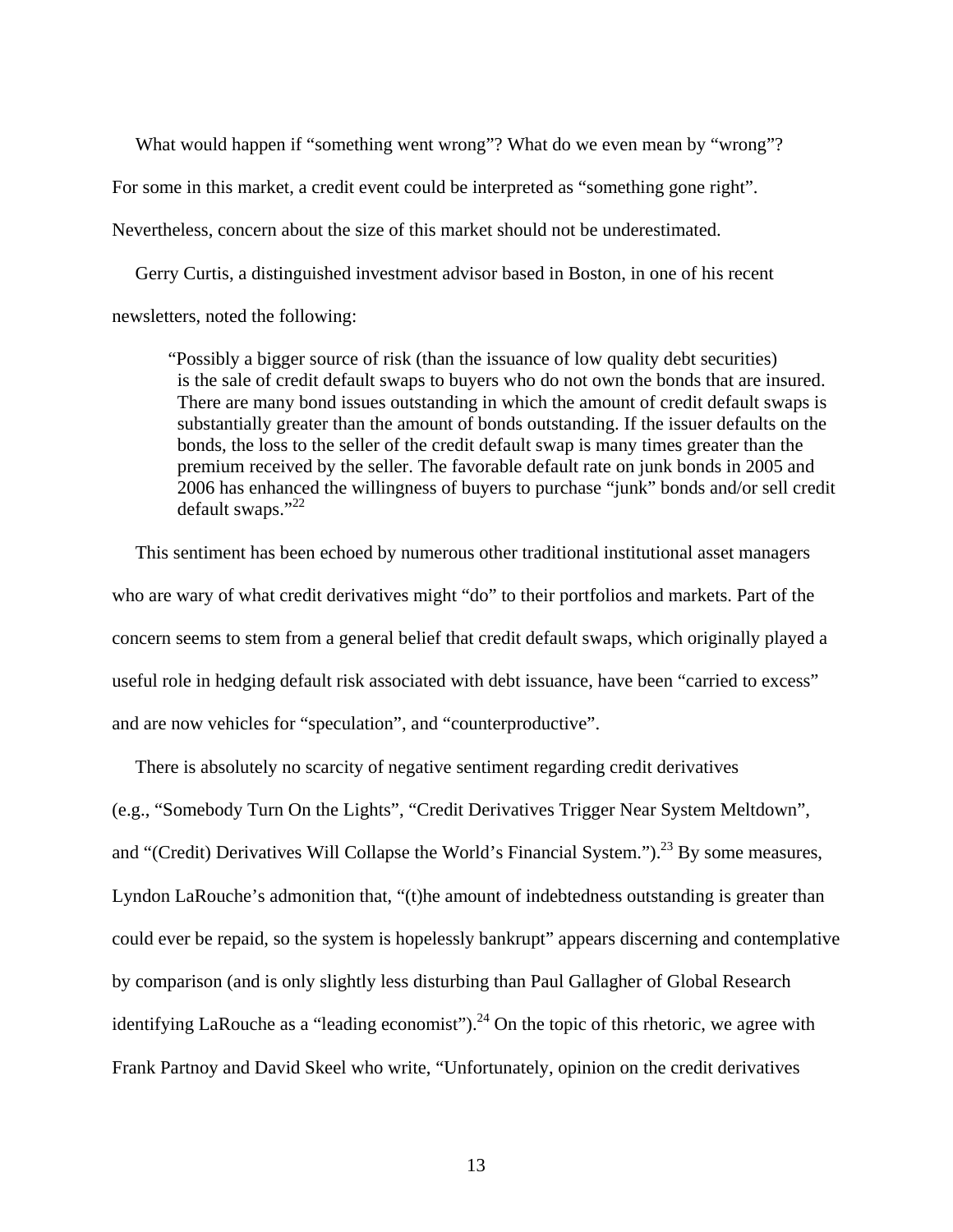issue is polarized between alarmists who oppose financial innovation and supporters who naïvely embrace it."<sup>25</sup> Let's examine what has and could go wrong as a result of the volume mismatch.

 Historically, the credit default swap market has been primarily a physically settled market. By that, we mean that upon "exercise" (following the declaration of a "credit event"), the buyer of credit protection would deliver "acceptable" debt (as in "a previously agreed upon range of bonds and/or loans") or "deliverables" in exchange for the face value of that debt (with little in the way of variations from par). For securities that are already "distressed", the typical quote would involve "points up front" in addition to the periodic credit default swap premium (where that premium is quoted in terms of basis points per annum for any fixed horizon – five years being the most common, as well as the "de facto" default tenor – and typically paid quarterly).

 The point is that, if there are multiples of the underlying debt being traded in the credit default swap market, then it would seem obvious that physical settlement could be problematic. There's at least the potential for a bottle-neck. When Argentina defaulted in January 2002, the major broker-dealers got together to "net" all the trades before the securities ultimately traded hands; as in the past, there was an orderly capital markets settlement following this credit event (as opposed to the protracted cross-border legal proceedings which have accompanied sovereign defaults); in short, "it worked out". For the most part, the primary credit derivative dealers are the large global investment banks; in most of the recent industry polls (BBA, ISDA, Fitch, Risk), banks account for around 55% of credit derivative buying and 40% of credit derivative selling. This isn't surprising as they often act as the marketmakers and intermediate counterparties in this product area. That said, in the case of Argentina, it took an unusual proactive measure on the part of the banks and dealers to ensure a smooth settlement; without this coordinated action, there could have been a problem.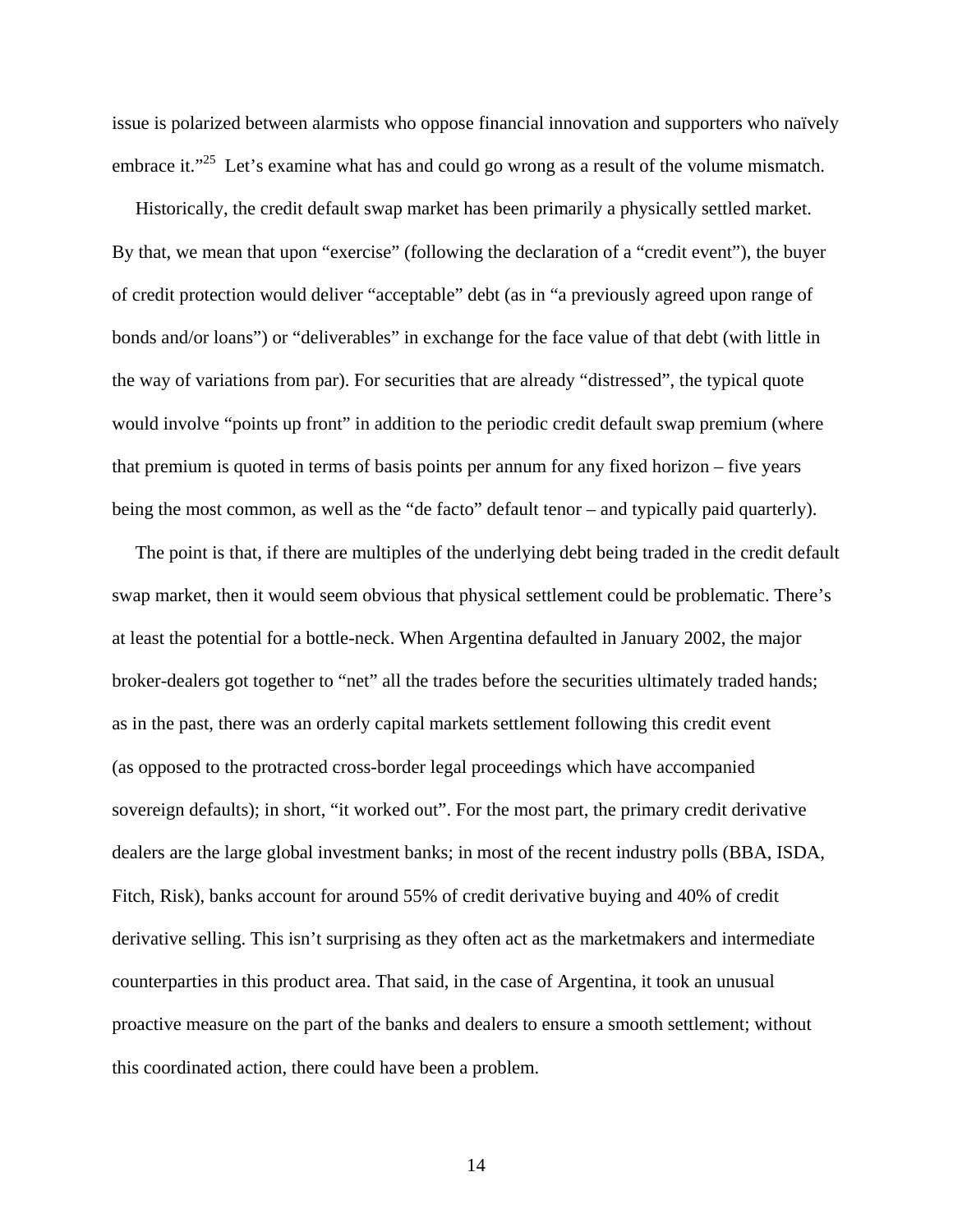Why not move to cash settlement? Wouldn't that eliminate the possible "squeeze" scenario? There have actually been instances in which, upon the occurrence of credit events, the outstanding debt has traded up (as it needed to be acquired to be subsequently delivered). For example, when Delphi entered bankruptcy, it's debt, which had been trading around 57 cents on the dollar, traded up – peaking at 71 cents before ultimately falling back to around 60 cents.

 Many of the academic texts suggest that cash settlement of credit derivatives has not only been possible, but common. These books are wrong (or at least "more wrong" in the case of the U.S. – as opposed to Europe where cash settlement is more common). Even credit index documentation (and it is in the indices that cash settlement makes the most sense), when last I looked, indicated physical settlement on the term sheets.

 The reason for the staunch resistance to cash settlement (where the payout would be based on the difference between face value and market value) hinges on the process for the determination of what market value really is. In the past, with other products, recourse to polling a number of other marketmakers and broker-dealers and then possibly averaging the quotes (mid-market or otherwise) would serve to determine the unwind cash flow. So what has been the objection to cash settlement for credit derivatives -- and it has been a large one? One Morgan, for example, may feel singularly uncomfortable if another Morgan (which may have positions in that name's debt and/or the credit derivatives themselves) is a significant contributing factor in the broker poll. Physical settlement, then, avoids valuation disagreements and the need for market polls.

This overarching concern with the notional imbalances has led to concerns along these lines:

 <sup>&</sup>quot;With more credit derivatives being traded than bonds available, a default by GM could spark panic buying of the company's bonds, driving up prices. The contracts would be worthless if prices rose to 100 cents on the dollar because investors would have to pay the same amount for the bonds as they received in payouts. 'The current method has the potential to significantly distort the economics of the trade,' says James Batterman, an analyst at Fitch Ratings in New York. 'There are no limits on the amount of derivatives exposure vis- $\alpha$ -vis deliverables'  $\frac{1}{26}$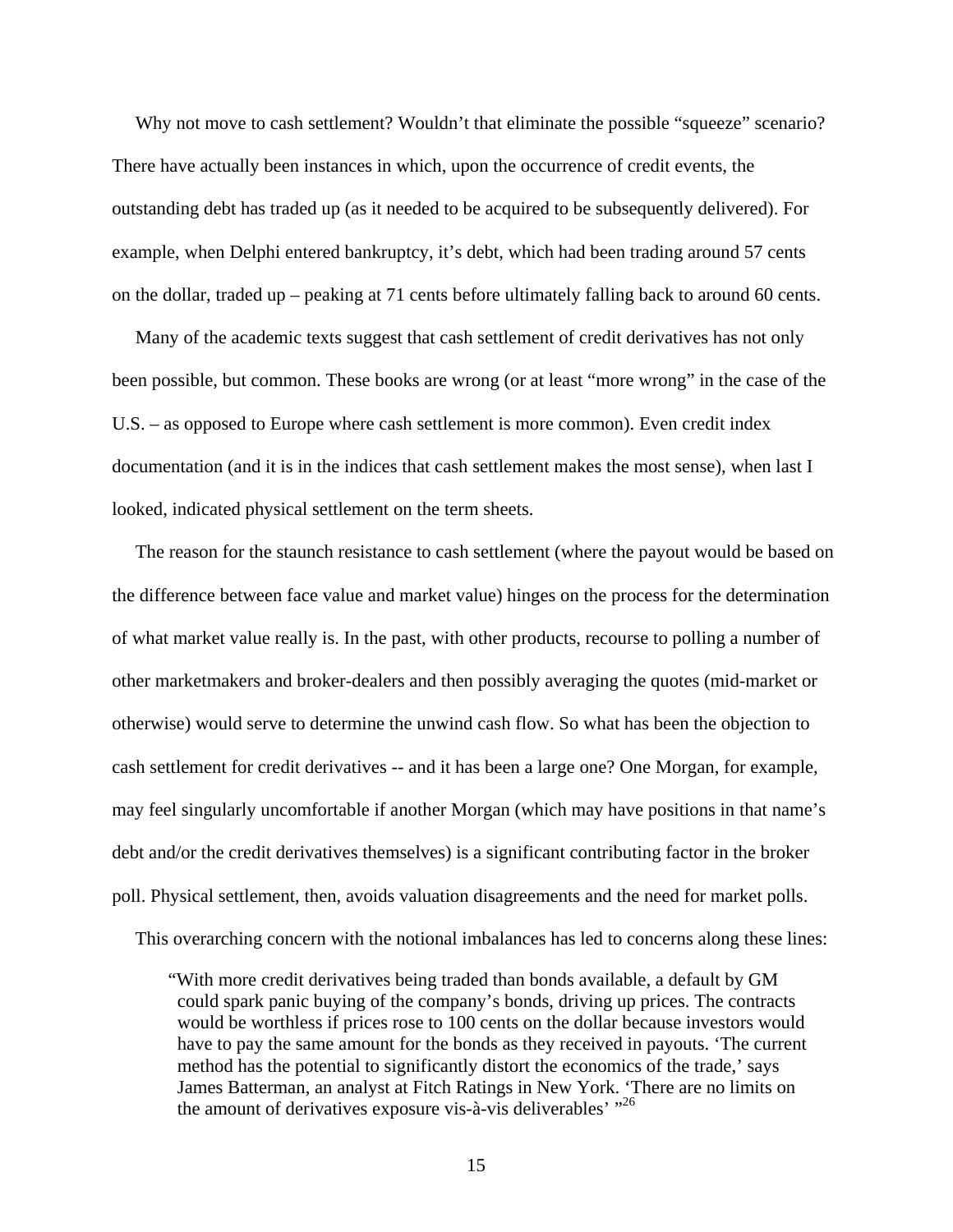To be blunt, I have to question his use of the word "worthless" (or ask least for clarification "to whom?"); I would replace his use of the word "investors" with "speculators"; and as for the use of the expression "the economics of the trade", I think the economics speak for themselves.

 Another concern after a bankruptcy or default, not unrelated to the necessity of a broker poll or some other process for the determination of market value, is the likely loss of liquidity in the securities of the affected debtor. Thin markets tend to make people uncomfortable about taking, for example, the last traded price as a market consensus, and, following credit events, even if the debt continues to trade, it is often accompanied by spotty markets. Some have argued that the downgrade of the autos (which was not a credit event in and of itself) was not such a tremendous "shock", but that the significant market impact resulted from the institutional response – as bond funds, whose prospectuses require they hold investment grade paper, scrambled to dump Ford and GM and sought other investment opportunities.

The credit derivative market has responded to the credit-derivative-notional-versus-underlyingdebt-mismatch and the issues related to polling by developing a process which seems to meet the needs of market participants: an auction. Going forward, with credit events, the broker-dealers (supported by Creditex and Mark-It Partners and in line with ISDA protocol) will participate in an actual auction (not just a polling) through which the investment banks will provide inside markets, market orders, limit orders, automated electronic trades, and arrive at a final settlement price. If one Morgan thought the other Morgan was too low on his valuation for the defaulted debt, the first Morgan could express his belief by buying it in that market (voting with his dollars as it were) – independent of credit derivative positions. This process has already been successfully implemented for Calpine, Collins & Aikman, Dana, Delphi, Delta, Dura, and Northwest Airlines over the last couple of years, has been supported and embraced by the dealer community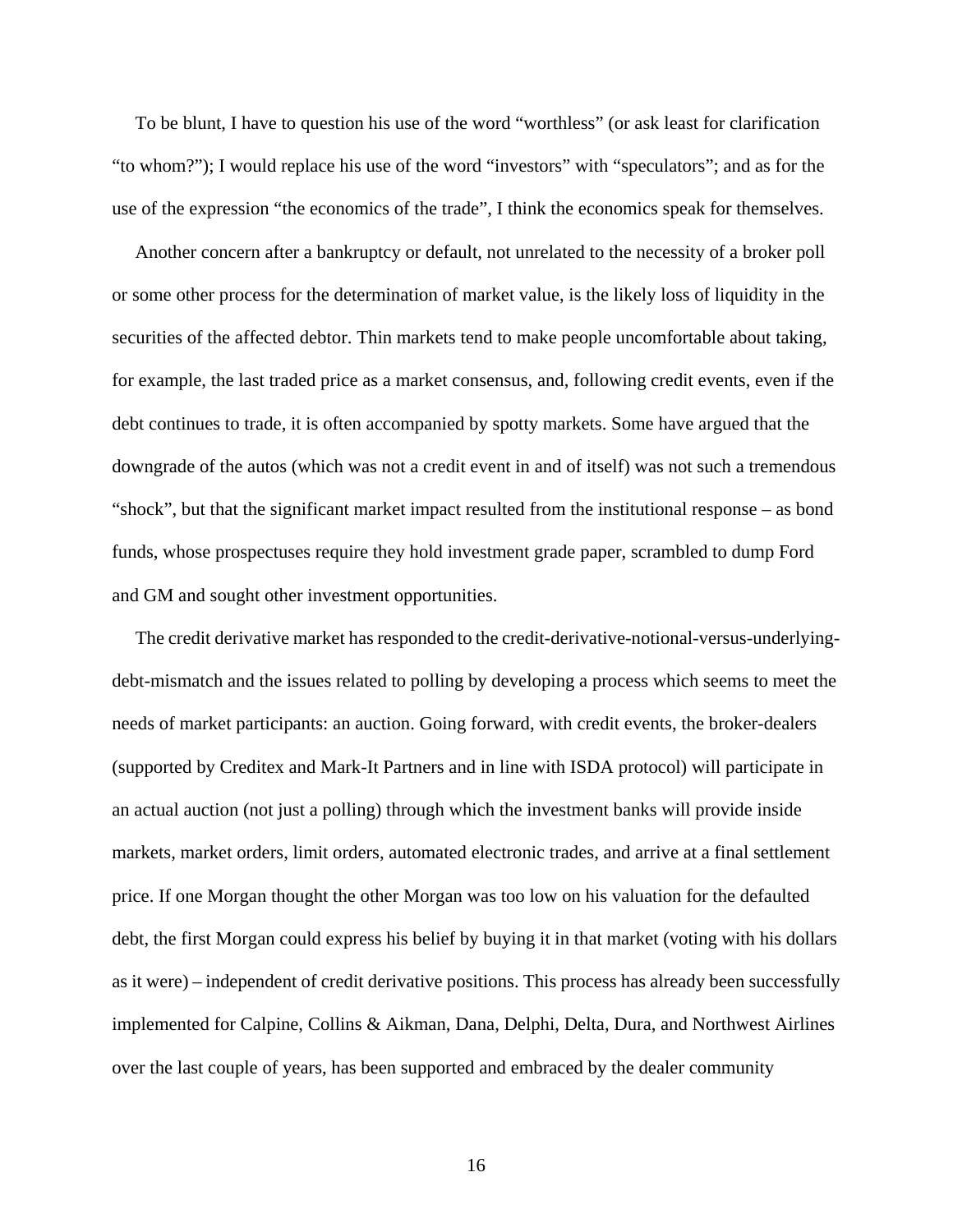(contributing members include ABN Amro, Bank of America, Barclays, Bear Stearns, BNP Paribas, Citigroup, Commerzbank, Credit Suisse, Deutsche Bank, Dresdner, Goldman Sachs, HSBC, JP Morgan, Lehman, Merrill Lynch, Morgan Stanley, Royal Bank of Scotland, Societe Generale, and UBS), and has recently (February 2007) been extended to electronic tradable tranche fixings for credit indices. $27$ 

 This auction process now allows for the cash settlement of credit default swaps following a credit event (making the "derivative/underlying debt" imbalance something of a non-issue as well as making the invariably uncomfortable polling unnecessary), and should help allay fears about the sheer number and notional magnitude of these derivatives being traded.

 There remains a great deal of unfamiliarity on the part of many market professionals with respect to the specifics of these contracts:

 "However, for a CDS (credit default swap) contract to be valid, it needs to be backed up by some tangible bonds in the marketplace (even if far smaller in size). Usually that is not a problem, since few companies are debt free. But if corporate events occur which prompt a company to withdraw its bonds – such as a merger – this can suddenly make CDS contracts worthless. … For the CDS market is now so monstrously large that the behaviour of the derivatives is exerting an increasingly large impact on the cash market. The tail, as they say, is wagging the  $\log^{328}$ 

There are actually well defined protocols for such corporate activities as mergers, acquisitions, spin-offs, and other corporate actions called succession events (which we will not get into here).

 Perhaps one last thought on underlying mismatches before leaving this topic (as it is one of the main sources of concern regarding credit derivatives). There are a number of (very successful and important) derivative contracts which "cover" underlyings which themselves are relatively small, illiquid, not traded, or even nonexistent as a stand-alone asset. Dozens of instances come to mind. The Treasury Bond futures contracts are on a notional 6.00% (semi-annual) coupon 20-year U.S. Treasury bond; there is no such thing (and even if, by chance, there were today,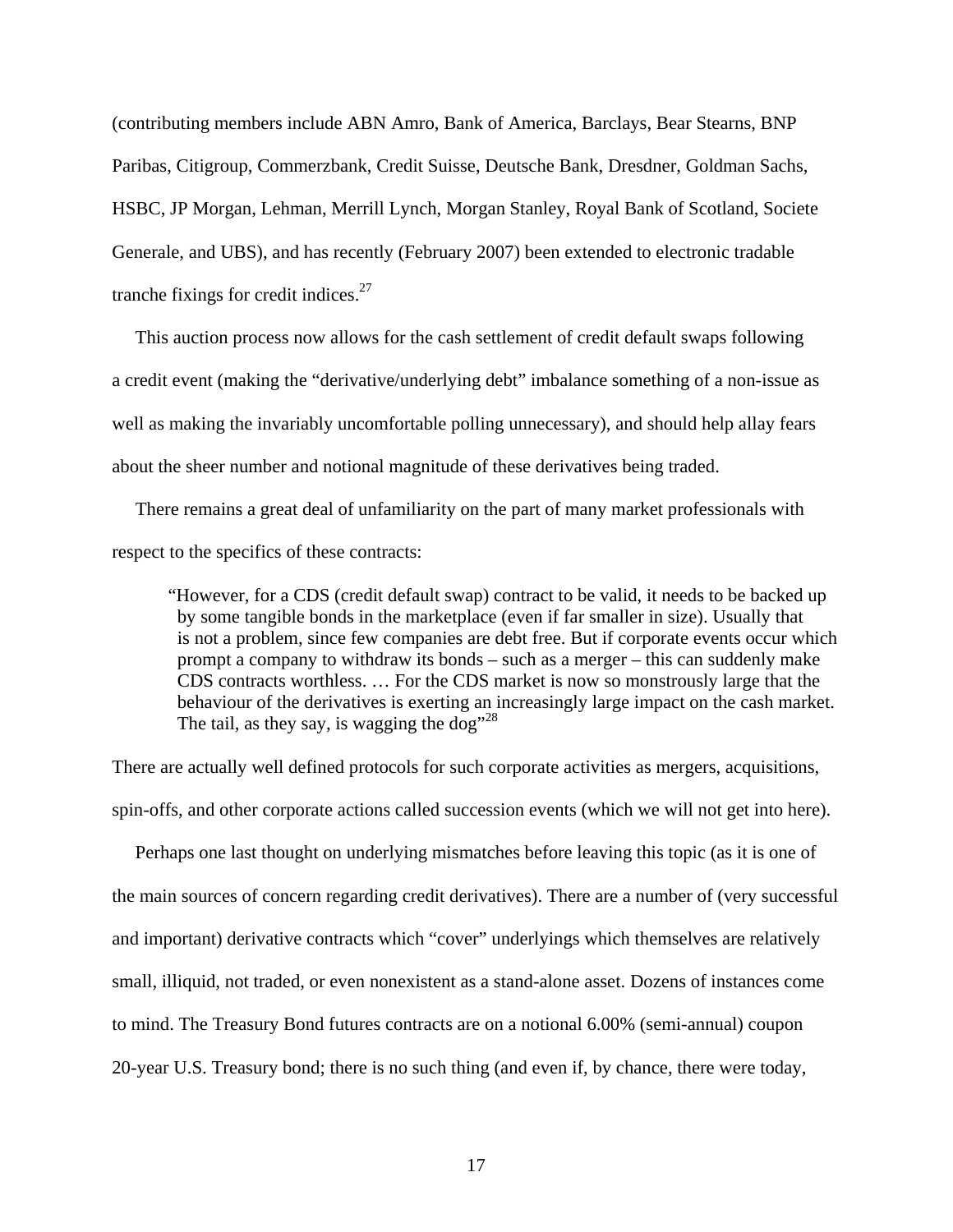there wouldn't be tomorrow). What's made this contract particularly interesting is (1) the fact that it has been, and continues to be, physically settled (giving rise to lists of "eligible-fordelivery" securities, conversion factors, cheapest-to-deliver instruments, embedded options,…) and (2) the fact that the U. S. Treasury stopped issuing bonds for a time. While the futures contracts never stopped trading (though there always did remain deliverables) and while a large portion of the volume of trade has shifted to the 10-year Treasury Note futures contract, there is no reason why bond futures, in principle and in practice, couldn't trade even if there were no deliverables. CMTs (Constant Maturity Treasuries) also qualify by this criteria. EuroDollar futures, the most actively traded futures contract in the world, are cash-settled 3-month LIBOR futures (and they have their own quirks), but they are nominally on 90-day deposits (which the Chicago Mercantile Exchange will never make or take). The S&P 500 derivatives complex (futures and options on the futures at the Merc and options on the CBOE) "pay off" based on where the underlying stocks close; we once claimed that there was no S&P 500 cash product, but exchange-traded funds (SPDRs or ticker "SPY") has mitigated that assertion. VIX derivatives traded on the Chicago Board Options Exchange are contracts which have payoffs based on the implied volatility as determined by several option quotes. OTC variance swaps also have payoffs based on actual volatility (in this case, usually non-detrended historical variance of returns). There is no variance (per se as an asset) that trades, but no one worries about the settlement of these contracts. Non-deliverable forwards (NDFs) on Chinese Yuan or Renminbi have paid off without involving the underlying currency, and the FX market, the largest market of them all, generally trades on an order of magnitude 40 times larger than the volume associated with the entire global value of international trade; if "excessive volume" or "speculation" were reasons to terminate trading in a product, FX would be the first to go.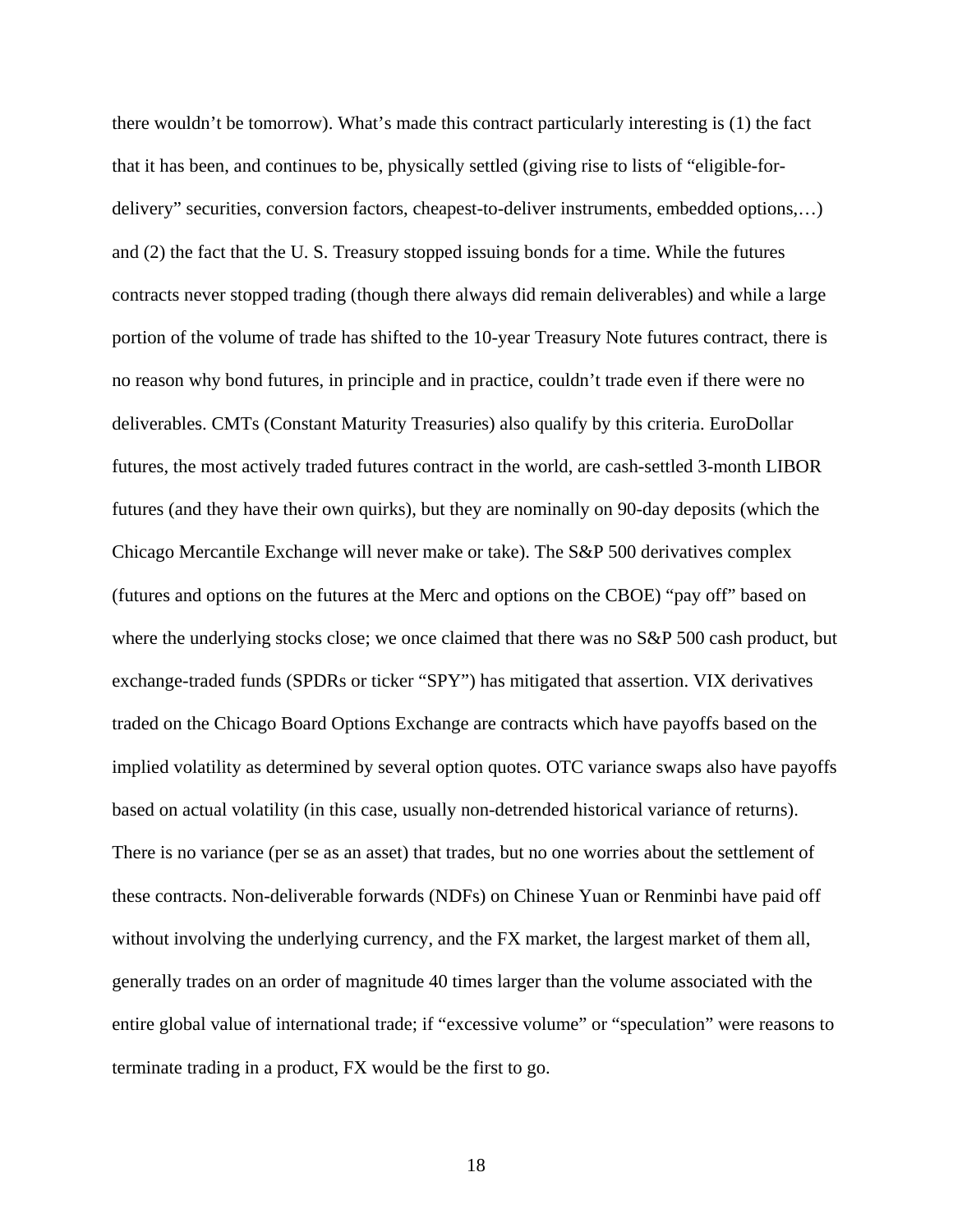Of course, with every derivative (be it a future, forward, swap, or option), for every seller, there's a buyer and for every buyer, there's a seller. While I am decidedly not of the opinion that derivatives are zero-sum instruments, I understand the statement that, "Risk is neither created nor destroyed, just repackaged and redistributed." Given the propagation of derivatives in general and the growth of credit derivatives in particular (and recognizing that many of these OTC trades are leveraged), there are those who think their existence adds risk to the market place. Risk is a two-edged sword. Whether one gets long a credit name by buying their corporate bonds or selling credit protection via a credit default swap, the major difference is funding (and therefore leverage). If this sounds odd, consider that, far and away, the most common equity derivative strategy is selling puts – synthetically; this overlay strategy, which involves buying (or owning) the underlying stock and writing (or selling) calls against that long stock position is most often referred to as a buy-write or covered-call or covered write (or over-write). Many consider this strategy to be a low risk investment play. Many would consider "naked" put selling, though, to be extremely risky. The primary difference between these two strategies is funding. So, why would someone prefer one strategy over the other? Good question.

 Oh yeah, by the way, in 2003, the size of the OTC credit derivative market topped the size of the entire OTC equity derivative market<sup>29</sup>, and this ratio now stands at around 5.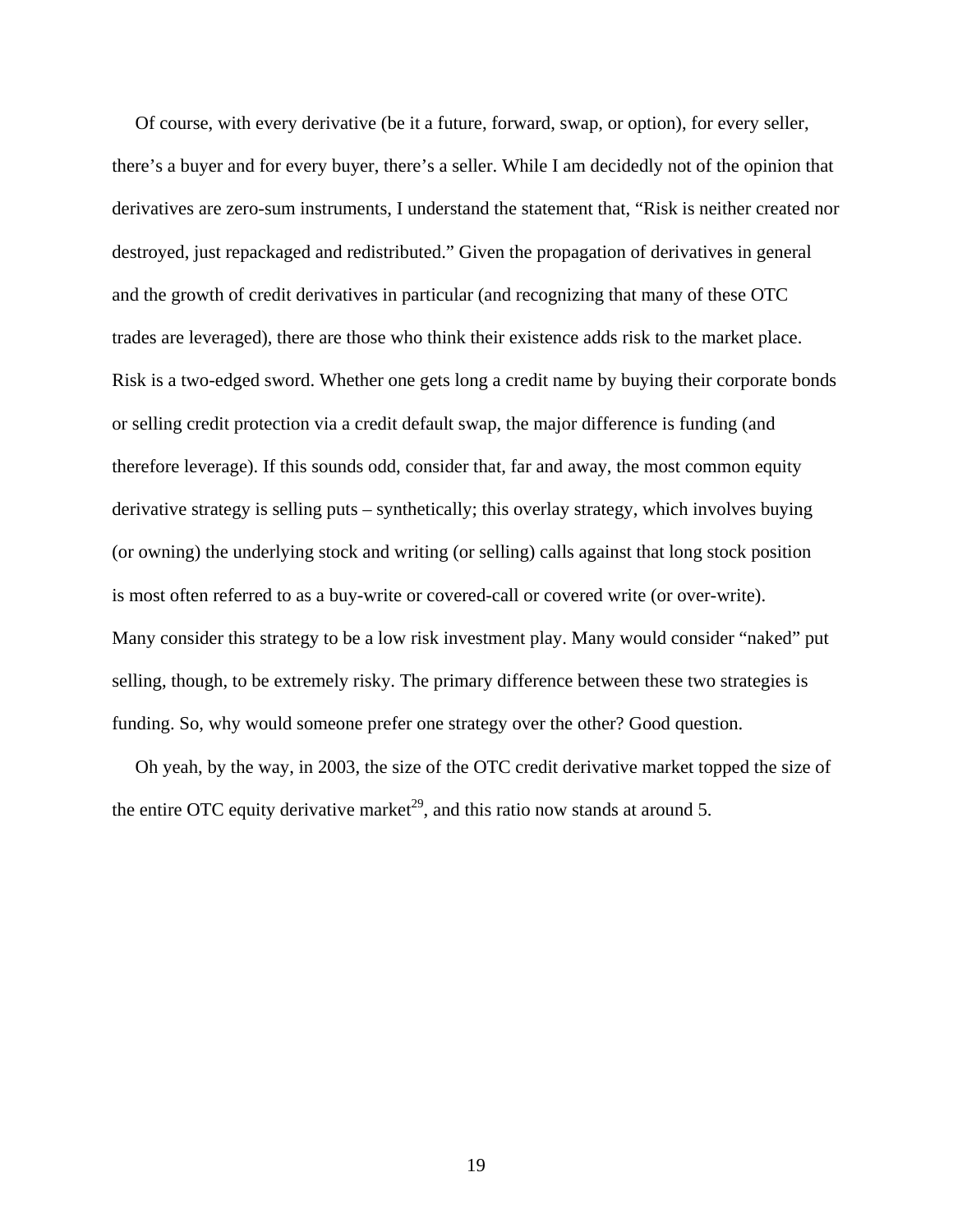Hedge Funds and Credit Derivatives

 Although hedge funds have been involved in some of the larger derivative disasters (I once heard someone on a trading floor say, "Long Term Capital Management … " to which someone else interjected, "They were neither. They didn't last long and apparently didn't manage their capital very well either."), many hedge funds understand the risks of derivatives (and credit derivatives in particular) well, use them responsibly and effectively, and provide support and depth to a market dealing in risks that were once concentrated in the banking industry.

 Independent of the on-going trend which continues to see flows into hedge funds, they command under 3% of global investable wealth (around USD 1.25 trillion). Although any statement which starts with the words, "Every hedge fund …" is likely false (given the range of strategies employed by the myriad hedge funds out there today), most do indeed "hedge". The most common hedge fund strategies continue to be "equity long-short". This might involve, for example, going long General Motors stock and short Ford stock. While there are many ways to get "market neutral," the main idea is that if the market goes up or down, you're o.k. as you're simultaneously long and short; if the auto sector goes up or down, you're covered (because you're long and short). It bases its returns on the specific over-performance/under-performance in the chosen pair of securities. Variants of this strategy typically do not involve very high leverage (either using borrowing to "magnify" ones positions or using derivatives to command greater positions than the cash market would provide). Typically, there is greater leverage employed in risk arbitrage (i.e., merger or take-over strategies) and in convertible bond arbitrage (buying convertible corporate debt, hedging the equity risk by shorting the corporation's stock, and turning the exposure into a volatility trade). The one strategy which usually does involve larger degrees of leverage is fixed income arbitrage; LTCM (which was, after all, primarily a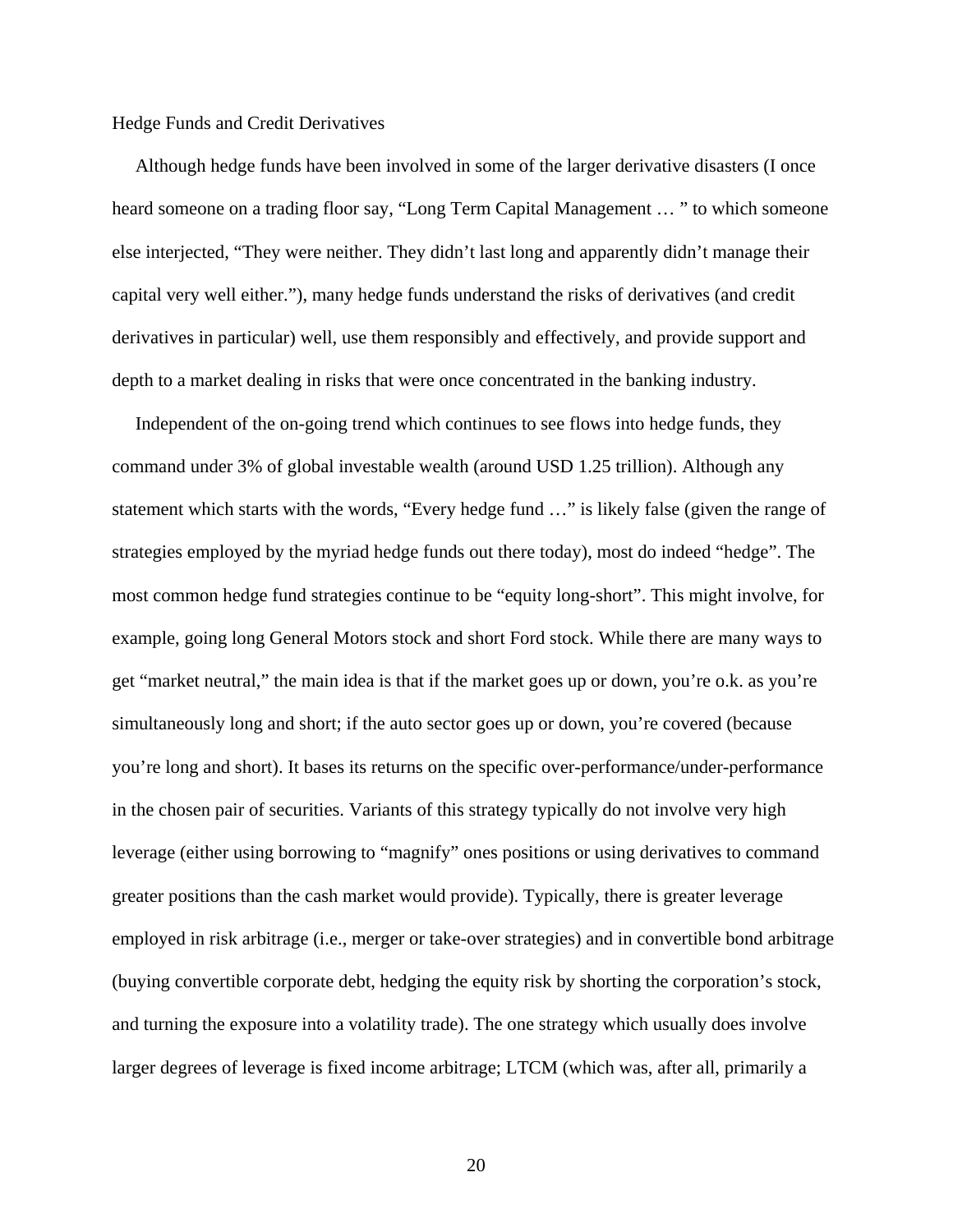fixed income hedge fund) told their investors that they intended to lever their positions 20 to 25 times (i.e., for every \$1 they received, they were going to take on \$20 to \$25 of risk). That said, it's been argued that one of the most problematic aspects of the LTCM debacle is the ease with which they were able to lever their positions and access financial resources from the major banks. In that regard, I think the banks have learned their lesson. Nevertheless, it's been argued by Alex Ineichen, a world-class authority on hedge funds, that, "many of LTCM's strategies would have worked if they could have held onto their assets for some months longer."<sup>30</sup>

 Many hedge funds use credit derivatives to lay off risk. Consider one of those convertible arbitrage funds (buying convertible bonds and selling stock). If they want to strip out the credit risk of these bonds (which they own), they could pay so many basis points per annum to know that, worst case, they have the right to sell this debt for its face value. On the other hand, some hedge funds are engaged in more sophisticated strategies (for example, buying 5-year credit protection on Ford and selling 5-year credit protection on General Motors – with no intention of holding this trade for 5 years). Unlike buying straight corporate debt on the one hand and attempting to short another corporate bond (which would tie up financial capital), doing two credit default swaps may give the hedge fund exactly the exposure they would like (with only a net capital charge or net margining on the part of their counterparty/counterparties). Edward Chilcote reports that, "(h)edge funds lost hundreds of millions of dollars, owing to their exposure to derivative contracts and the downgrading of General Motors' and Ford's debt in May".<sup>31</sup> One need only hear this assertion to raise the obvious question, if the hedge funds lost, then who won?

 Chilcote goes on to characterize "hedge funds … that specialize in credit-default swaps" as "secretive". Louis Moore Bacon is one of the grand old men of the hedge fund industry (and credited with an extremely impressive track record at Moore Capital). Bacon, at a Hedge Fund Symposium in London in 2000, identified what he called the 5 warning signs for hedge funds<sup>32</sup>: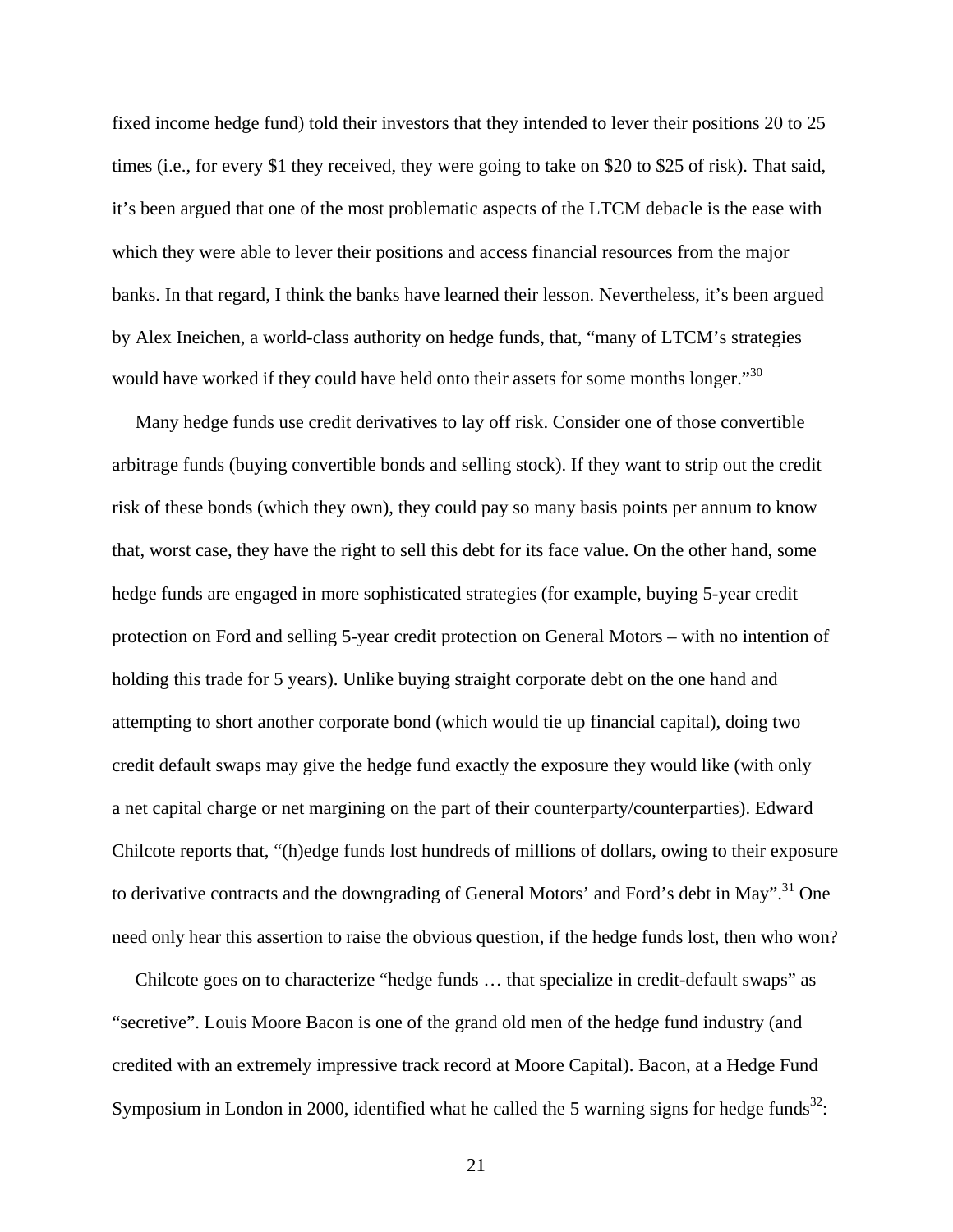(1) size (getting too big and exhausting the available investment opportunities within ones area of expertise – and beyond some point morphing from being one of the hunter-gatherers to "becoming the game"), (2) leverage (taking on too much risk), (3) transparency (in tremendously understated fashion, Alex Ineichen tells us, "Full transparency of current positions is commercially unwise."), (4) funding (asset and liability mismatches), and (5) hubris (what Roger Lowenstein has identified as potentially the most dangerous Greek of all<sup>33</sup>). Perhaps the greatest detriment to hedge funds today is their association with LTCM (where all five of the above factors came into play in a significant and negative way). At any rate, many hedge funds are understandably reluctant to disclose their positions. Not only is this their stock in trade (i.e., their security selection process, hedging techniques, valuation models, portfolio construction methods,…), but hedge funds know that a market participant with "deeper pockets" could trade against them.

 This scenario is not just the creation of the paranoia of a few hedge fund managers; it is probably far more likely to occur than one would think. Take the case of Amaranth Advisors L.L.C. (a large hedge fund that was based in Greenwich, Connecticut). They apparently got into trouble in the fall of 2006 with losing positions in energy derivatives (the "D" word again), though they did utilize what they referred to as a "multi-strategy" approach and traded convertible bonds as well as other instruments. Amaranth's typical leverage ranged between 6 and 8.

The following was reported in the Wall Street Journal (after their 6 billion dollar loss):

 "Hedge funds are among Wall Street's biggest customers, and the Street gives them red carpet treatment as the fees roll in. But the Amaranth case shows how Wall Street dealt with a fund after it had traded its way into a deep hole. Information the fund revealed about its holdings as it grasped for a lifeline let other commodity-market players, Wall Street firms included, exploit its positions. As they drove prices relentlessly against Amaranth, its losses swelled, and instead of facing a big but possibly survivable setback, it collapsed."34

There were disturbingly similar allegations in the case of L.T.C.M.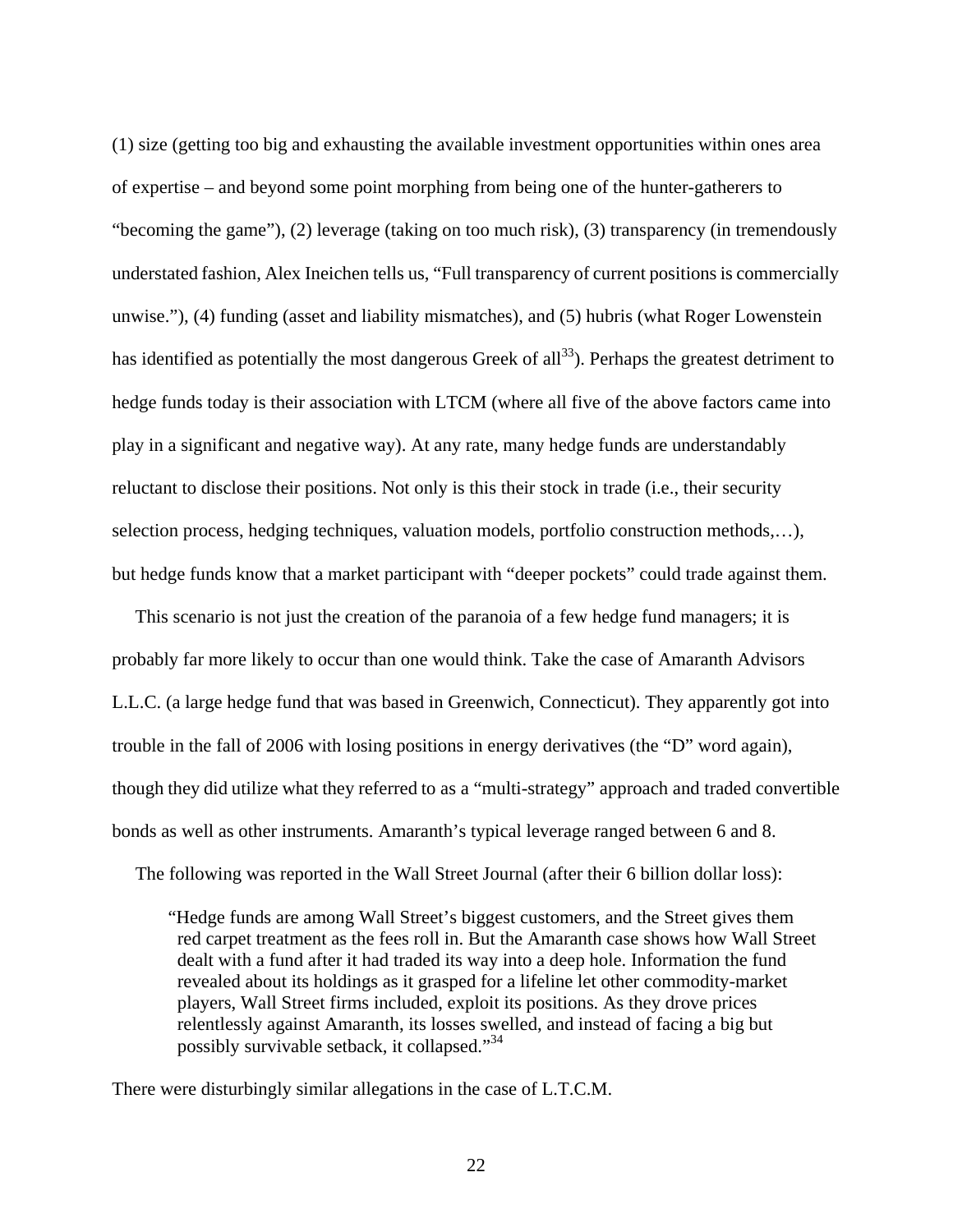If someone were to claim that hedge funds constitute a major source of systemic risk, the natural place to start looking for it would be with the investment banks. None of the investment banks or securities houses, to my knowledge, has complained about the fact that around half of all trades on the New York Stock Exchange are done by hedge funds; furthermore, don't hold your breath – many of the larger investment banks are generating 15%, 20%, 25% or more of their revenues from hedge funds. This is not surprising as many hedge funds trade very actively and opportunistically. In principle, the investment banks, as prime brokers, clearing agents, flow trading counterparties,… should be in an excellent position to properly assess a hedge fund's credit risk and charge/margin for market exigencies, but there is at least the potential for a perceived conflict of interest.

 Blaming hedge funds in general for market disasters is like blaming well-fed vultures for dead animals – while often seen together, it doesn't mean that one is the cause of the other. Contrary to what seems to be the norm, Alan Greenspan has praised the ability of hedge funds … to make the financial markets more efficient, to bring some contrarian balance in times of overly-enthusiastic exuberance, and to provide needed liquidity to markets – especially in turbulent market scenarios.<sup>35</sup>

 In situations in which hedge funds have gotten into trouble, we should ultimately look for the real source of the problem (which may have been nothing more sinister than a bad investment or a strategy gone awry). Although it was felt at the time that LTCM required a Fed-orchestrated bail-out for the good of the financial system as a whole, there have been subsequent hedge funds which have "gone away" with little in the way of concern that the banking system or financial markets (national or global) might be "at risk" or "in peril". Furthermore, LTCM was atypical (particularly at the time) in its size; it was far and away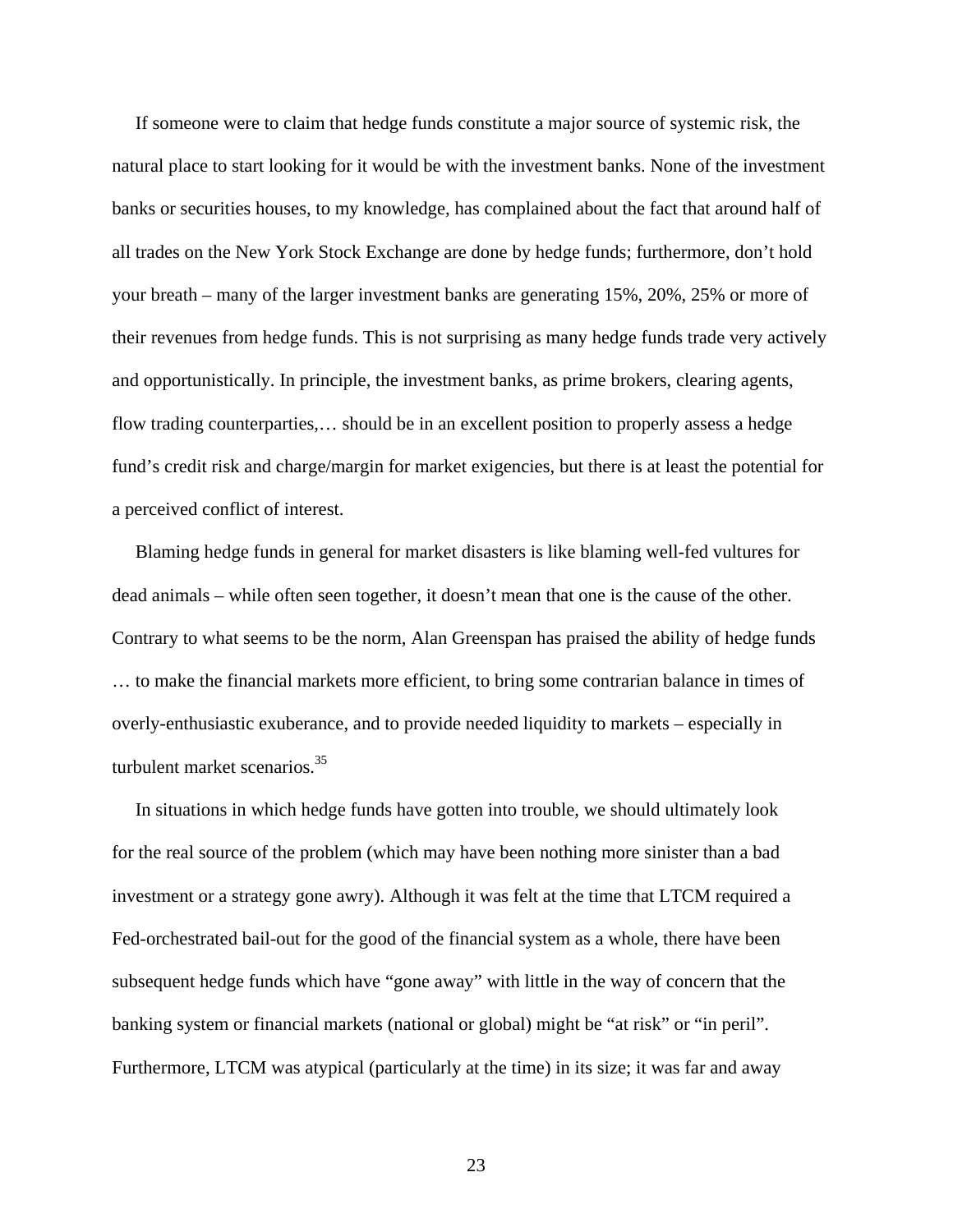the largest hedge fund at that time (based on assets under management). It's seldom pointed out that LTCM returned financial capital to investors as investment/trading opportunities in the market waned). With regard to the exceptional events surrounding LTCM), I'd like to quote one authority:

 "The primary mechanism for regulating excessive leverage and other aspects of risk-taking in a market economy is the discipline provided by creditors, counterparties, and investors. In the LTCM episode, unfortunately, market discipline broke down. LTCM received generous terms from the banks and broker-dealers that provided credit and served as counterparties, even though LTCM took exceptional risks. Investors, perhaps awed by the reputations of LTCM's principals, did not ask sufficiently tough questions about the risks that were being taken to generate the high returns. Together with the admittedly extraordinary market conditions of August 1998, these risk management lapses were an important source of the LTCM crisis."<sup>36</sup>

(Parenthetically, one can only wonder whether LTCM would be around today if they had utilized credit derivatives as part of their arbitrage strategy.)

 The demise of Amaranth is an excellent counterpoint. There was no furor in the financial press (at least, not until the role of the investment banks started to become better understood); there was no talk of a government-sponsored bail-out; and the possibility of collateral damage or systemic risk never even seemed to have been mentioned. Moreover, no one blamed derivatives for this implosion. Amaranth was a hedge fund (but at least part of their portfolio was assumed by another large hedge fund). There were certainly losses, but no former employees appeared on television lamenting the loss of their retirement savings. Maybe we're getting it right. Or, at any rate, bashing hedge funds just because they are hedge funds seems to be losing popularity.

 Having worked at UBS, I believe I have some insight into the investment banks' point of view. Alarm bells would surely be tolling if a bank knew that every hedge fund had on exactly the same trade(s); this sort of concentration of risk (gone wrong) may have repercussions for their banking counterparties – even if the "klumpenrisk" (the individual net exposure to the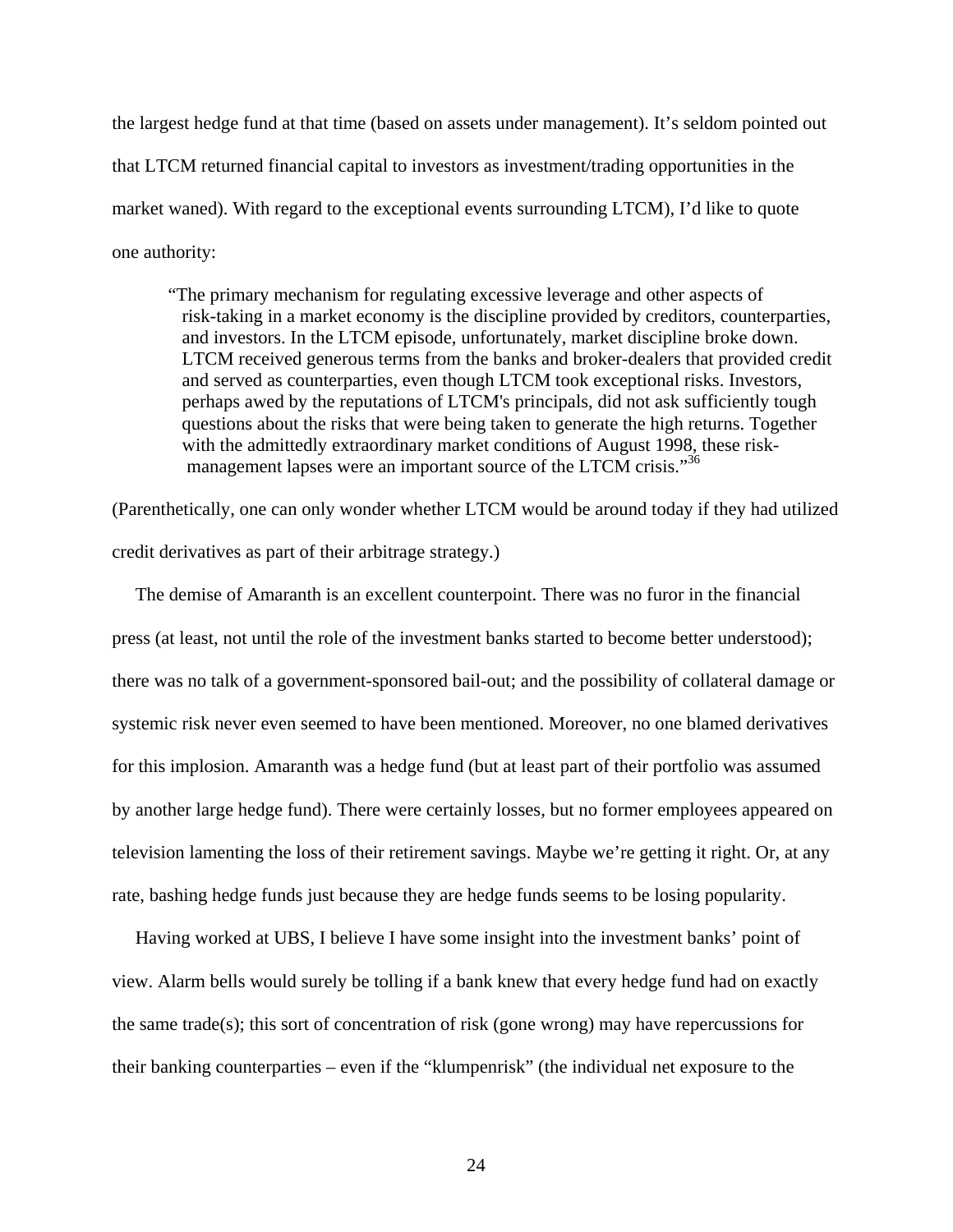broker-dealer to a particular entity) is nominally managed to be "small". In essence, if every hedge fund were doing the same thing, although booked as separate institutional relationships, it would be nothing more than a multiple-location LTCM scenario. The job of credit risk control for hedge funds has to be one of the more challenging roles at an investment bank today.

 This systemic danger (of hedge funds taking on similar positions) has not gone unnoticed. The European Central Bank (ECB) has warned,

 "(T)he increasingly similar positioning of individual hedge funds within broad hedge fund investment strategies is another major risk for financial stability which warrants close monitoring despite the essential lack of any possible remedies. This risk is further magnified by evidence that broad hedge fund investment strategies have also become increasingly correlated, thereby further increasing the potential adverse effects of disorderly exits from crowded trades."<sup>37</sup>

The influx of financial capital into hedge funds, in conjuction with the concentration of trading

strategies in this universe, probably explain the recent less-than-stellar industry performance.

To say that hedge funds have been under tremendous, continual, on-going scrutiny would be

an understatement. The question is whether (and how) regulatory intermediation would help.

Alan Greenspan spoke at an IMF Conference in Beijing in June 2005 on hedge funds;

Risk magazine reported as follows:

"…Greenspan said (beyond his belief that some market participants were taking on "risks for which their compensation is inadequate," that the hedge fund industry had expanded too quickly and should temporarily shrink, and that CDO returns were destined to be disappointing in the near term) he was not particularly concerned that this may have a negative impact on financial stability, as long as banks and other lenders are managing their credit risks effectively<sup>38</sup>

In other words, for those who qualify as eligible investors in hedge funds, laissez faire, and, as for the investment banks who are the ultimate risk watchdogs, watch your credit risk! As Juvenal asks, though, "Quis custodiet ipsos custodes?" (Who will guard the guardians?)

 One last point about hedge funds and credit derivatives. Philippe Jorion, a recognized authority on risk management (both market risk and credit risk), reports an interesting (and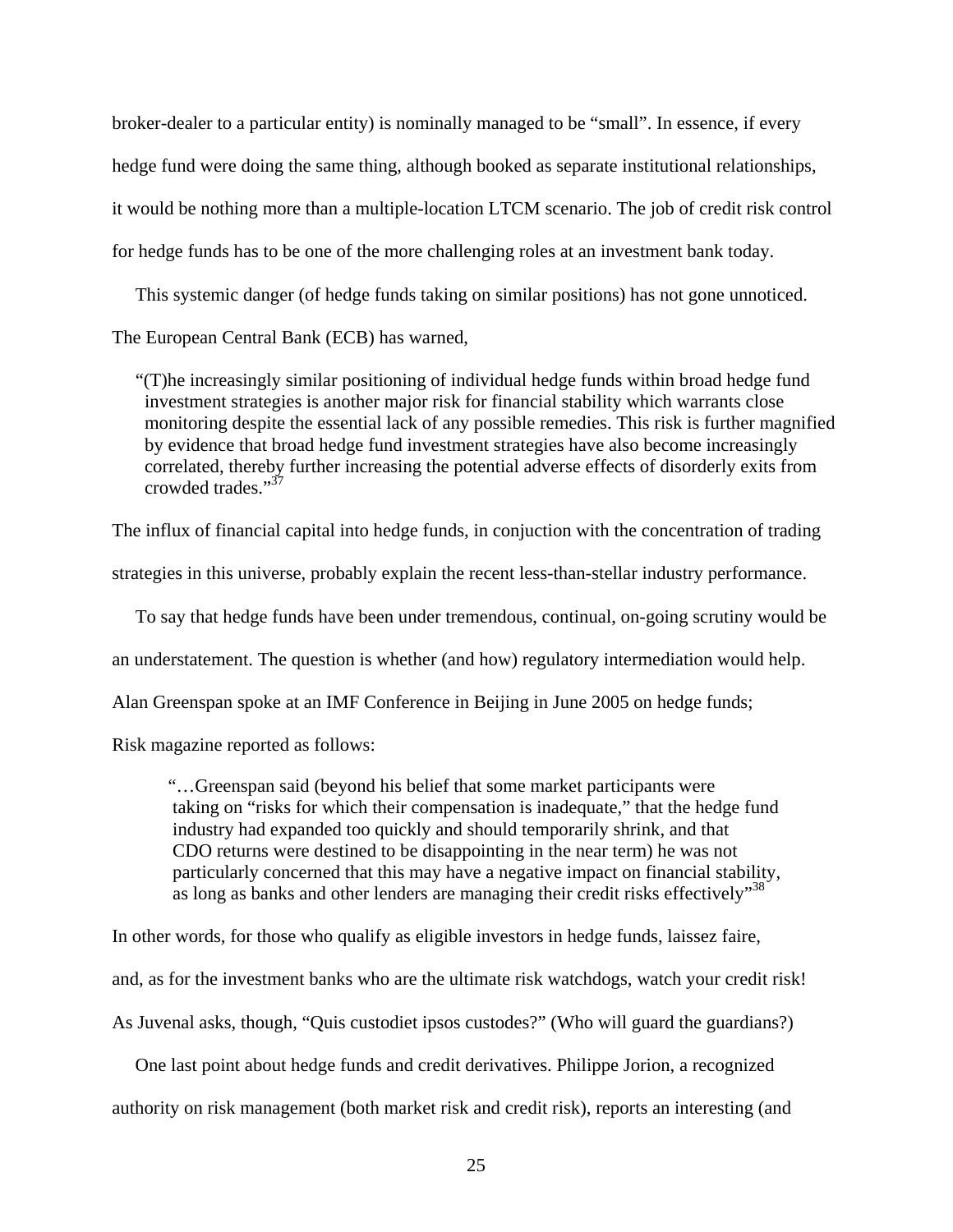possibly surprising) fact about the use of credit derivatives by hedge finds (based on a 2003 B.B.A. survey), "Hedge funds and securities firms … are fairly balanced, each with about 16% of protection buyers and sellers."39

Kind of makes you wonder where the credit risk is going, then, doesn't it?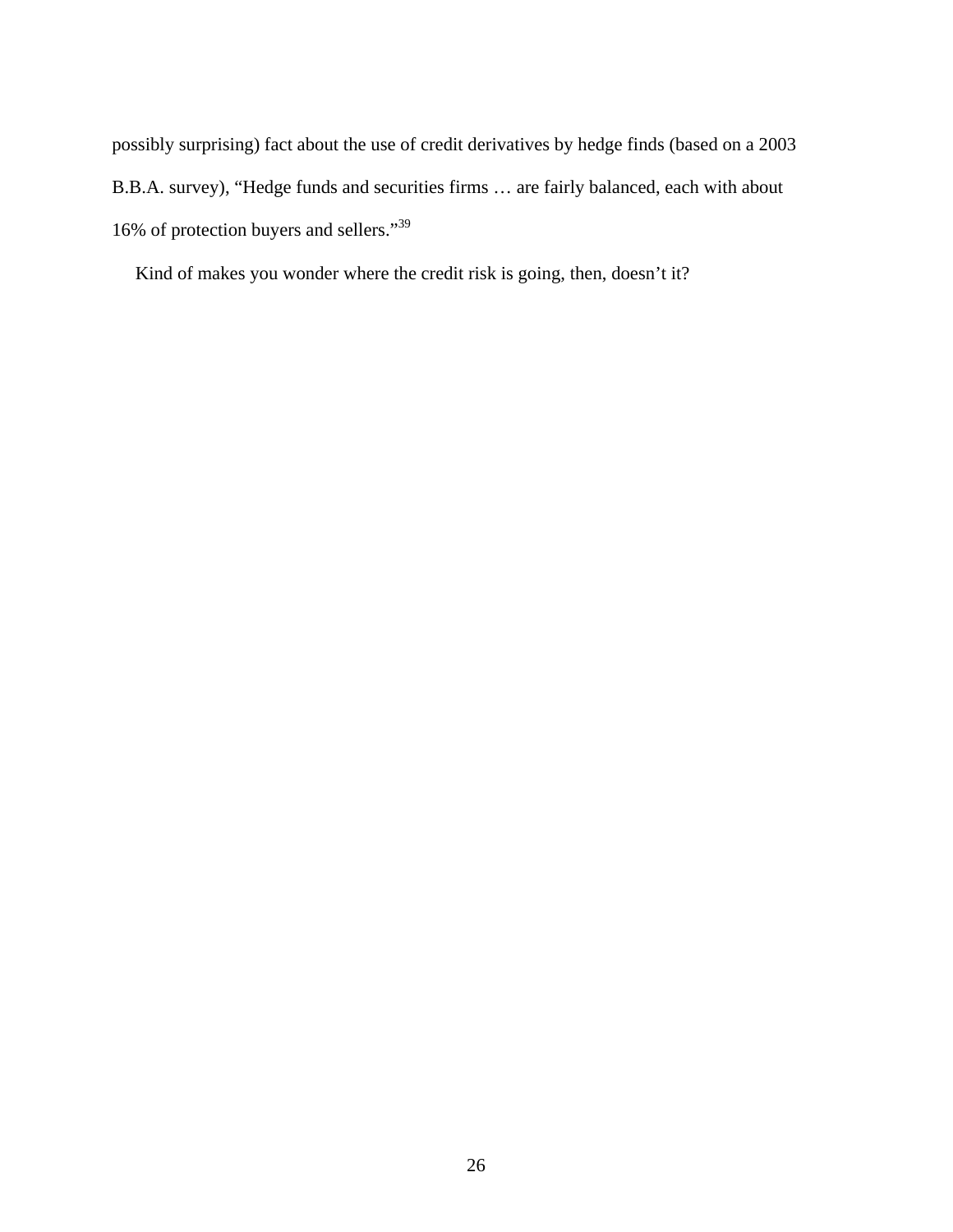Operational Risks

When I first entered the financial world, it was with a proprietary option trading firm based in Chicago known as O'Connor and Associates. At the time, much of their trading took place on exchange floors (in Chicago and around the world). O'Connor was recognized as being among the best at what they did (and what they claimed to understand, better than anyone else, was risk management). For an O'Connor trader, there was one ultimate cardinal sin – "not knowing your position". It is this unpardonable offense, for the world of credit derivatives generally, that has led to well-warranted criticism and ill-informed hysteria.

 Alan Greenspan, over the years, has been among the staunchest defenders of derivatives claiming that they re-allocate risk into the hands of those who are best capable to take on, warehouse, and dynamically manage those risks. In 1999, Greenspan said,

 "By far the most significant event in finance during the past decade has been the extraordinary development and expansion of financial derivatives. … These instruments enhance the ability to differentiate risk and allocate it to those investors most able and willing to take it … a process that has undoubtedly improved national productivity growth and standards of living."<sup>40</sup>

 There are also those at the other end of the spectrum. Indeed, there have been some interesting articles comparing and contrasting the thoughts and beliefs of Alan Greenspan and Warren Buffett on this topic – as both having been outspoken on the uses and value of these instruments.<sup>41</sup> For those who have not been following, Buffet has labeled derivatives "financial weapons of mass destruction". It's been said that much of what Buffett's claimed is disingenuous as he's used derivatives himself, but he makes an important point we'll revisit later.

 It is interesting, then, to hear of not only a criticism of derivatives from Greenspan, but to hear of a Federal Reserve intervention (back in September 15, 2005) ordering a group of credit derivatives dealers "to get their act together" on the heels of a revelation that there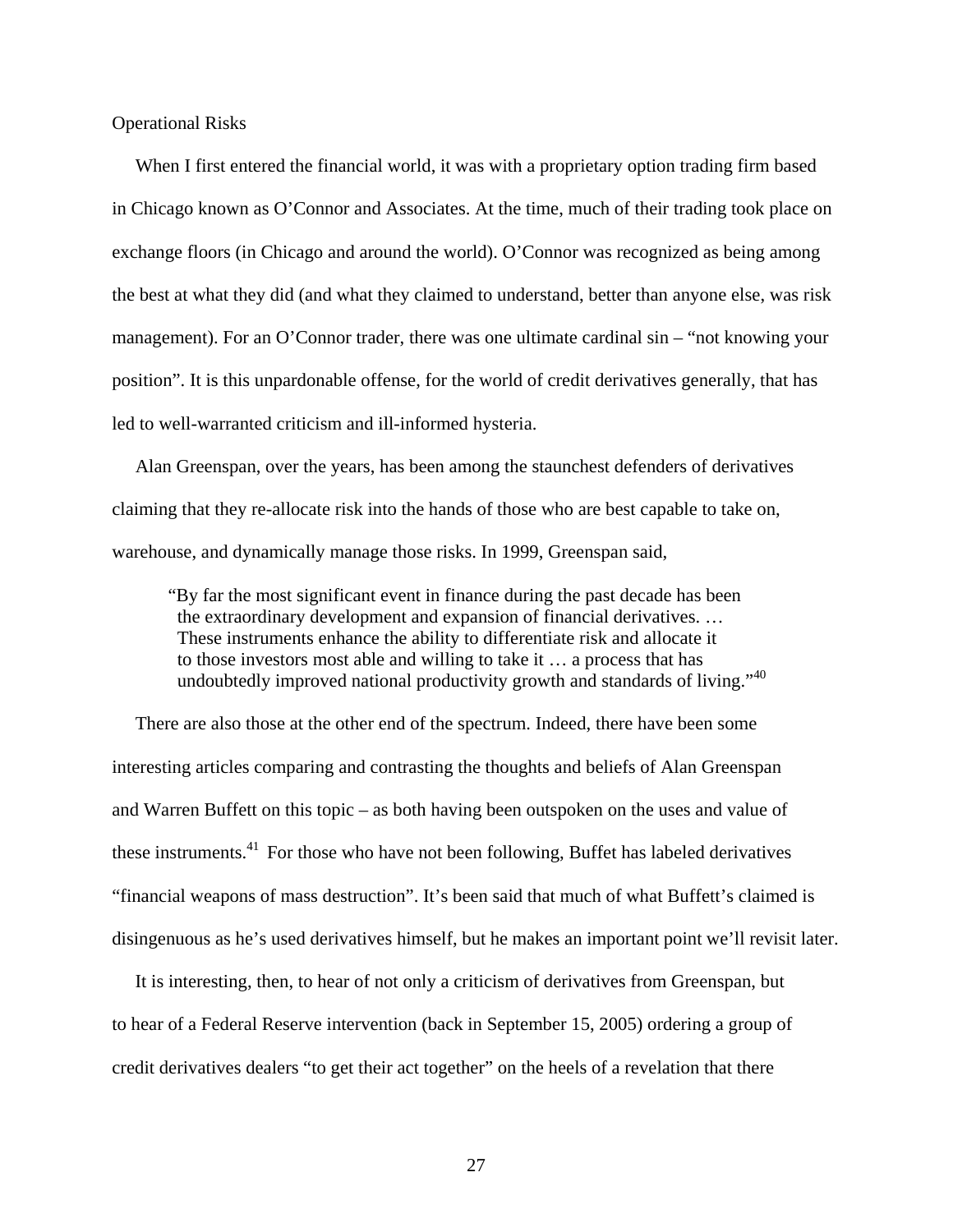were significant unprocessed credit derivative trades outstanding. The cardinal sin.

How can you manage risk if you don't know what the risks are? And how can you know what the risks are if you don't know what your positions are?

 Timothy Geithner, President of the Federal Reserve Bank of New York, at an N.Y.U. Credit Risk Conference in New York City last year touched on (and reiterated) this potential problem:

 "These concerns … suggest the need for greater caution by financial institutions in several important areas. … (I)t is very important that the major dealers make the investments necessary to improve the operational infrastructure that underpins the credit derivatives and broader OTC derivatives markets. Operational risk and infrastructure failures have played a prominent role in past financial crises, and the infrastructure weaknesses that have characterized the credit derivatives markets since their inception are an ongoing source of concern."<sup>42</sup>

Since the September  $15<sup>th</sup>$  castigations (which reflected concerns originally articulated in June 1999 on the heels of the LTCM disaster in a document known as "Improving Counterparty Risk Management Practice" put out by the Counterparty Risk Management Policy Group under the direction of Mr. Corrigan and Mr. Thieke and then updated and re-issued, again under Mr. Corrigan, in July 2005 with the title "Toward Greater Financial Stability – A Private Sector Perspective" – addressing current topics of concern), the industry has worked diligently to reduce those trade backlogs and expedite the processing, confirmation, and settlement of credit derivatives. Originally, the 14 banks agreed, among other things, to cut the number of unsigned trades by 70% before July 2006. Not only was that goal exceeded ("Credit derivative dealers have reduced a backlog in processing trades by more than 80%, more than their target, an industry trade association said" on July 26,  $2006$ <sup>43</sup>, but, in 2005, the larger credit derivative traders reduced the average confirmation lag from 23 days to 16 days.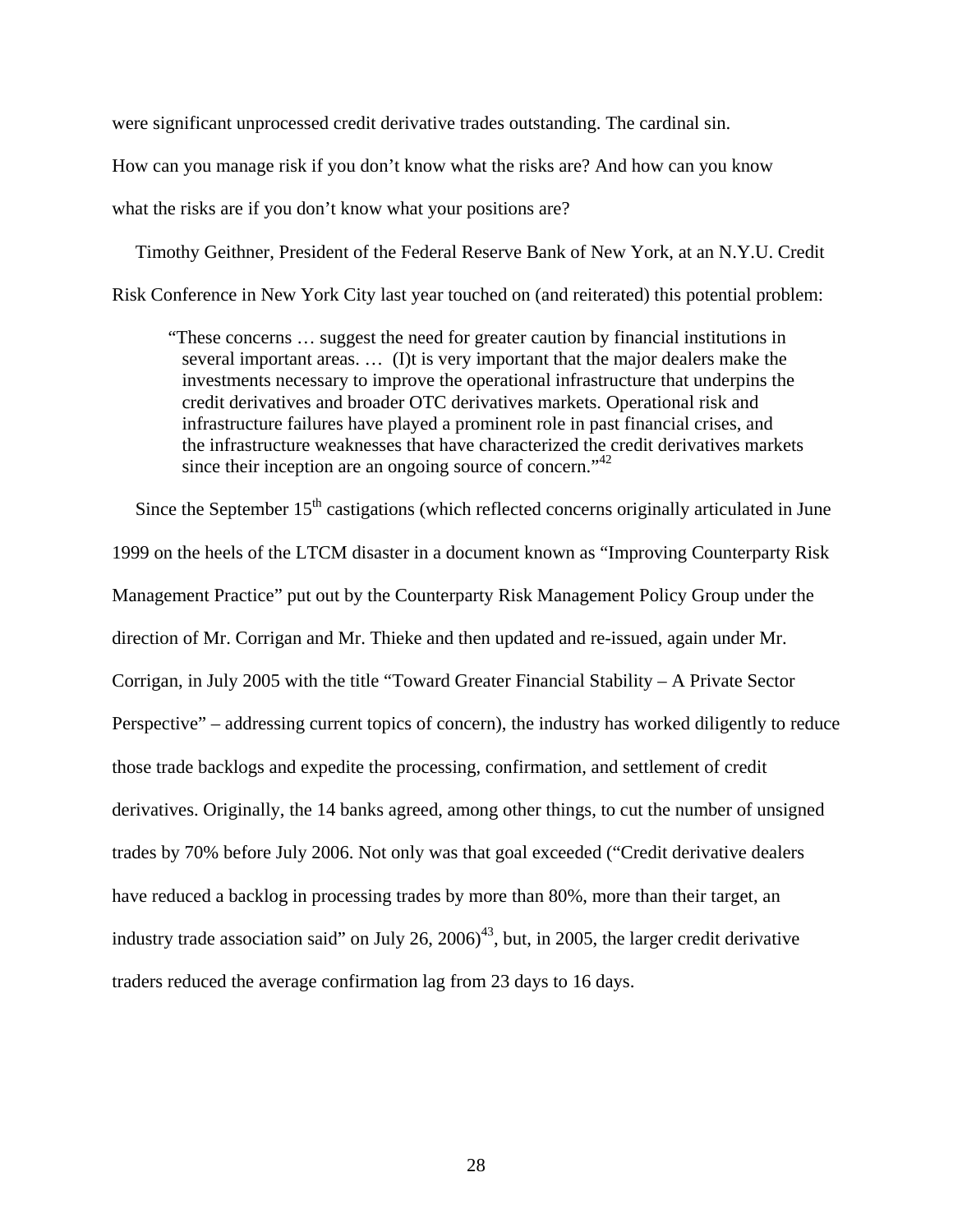The FSA (the U.K. financial regulatory authority) in their Financial Risk Outlook 2006 wrote

"Credit derivatives provide a valuable mechanism through which financial market participants can manage their credit risk, bringing together those who wish to reduce credit exposures with those who are prepared to increase them. The market has continued to grow at a rapid pace and firms such as hedge funds have become increasingly important, as both buyers and sellers of these instruments. Operational and legal risks may arise if the market is unable to keep up with this growth.

 Without confirmation that a trade has taken place, parties to the transaction are exposed to legal and financial uncertainty. If a credit event occurs while a credit-derivative transaction remains unconfirmed, doubt as to its legal validity and contractual responsibilities could prevent the transaction from being executed. This uncertainty could create liquidity problems and act as an accelerant in a financial crisis."<sup>44</sup>

Similarly, in "Growth in Credit Derivatives Putting Stress on Controls, Despite Progress in

Clearing Trade Backlog" in the November 2006 issue of Global Finance, Gordon Platt tells us, "The rapid growth in global credit derivatives is putting stress on settlement systems and operational controls, despite significant progress in clearing a big backlog of unconfirmed trades". Although improvements are reassuring, this points to the possibility of a catalyst for a system-wide breakdown. It is neither the instruments themselves nor the fact that hedge funds are increasingly involved in credit derivatives which constitute the greatest concern. Operational risk is certainly a well-founded consideration on its own.

 There have been some initiatives proposed which could act to mitigate some of the operational risks. For one thing, the European exchange Eurex started trading futures on the iTraxx index at the end of March (2007). These behave like the credit default swaps which trade OTC, but with the exchange counterparty support (reducing counterparty risk), with much more transparent pricing, and with the associated daily mark-to-market margining. The Chicago Mercantile Exchange has also reported its intention to list credit event futures contracts (originally targeted for Q1 2007, now with a May 2007 start date) and, as usual, the Chicago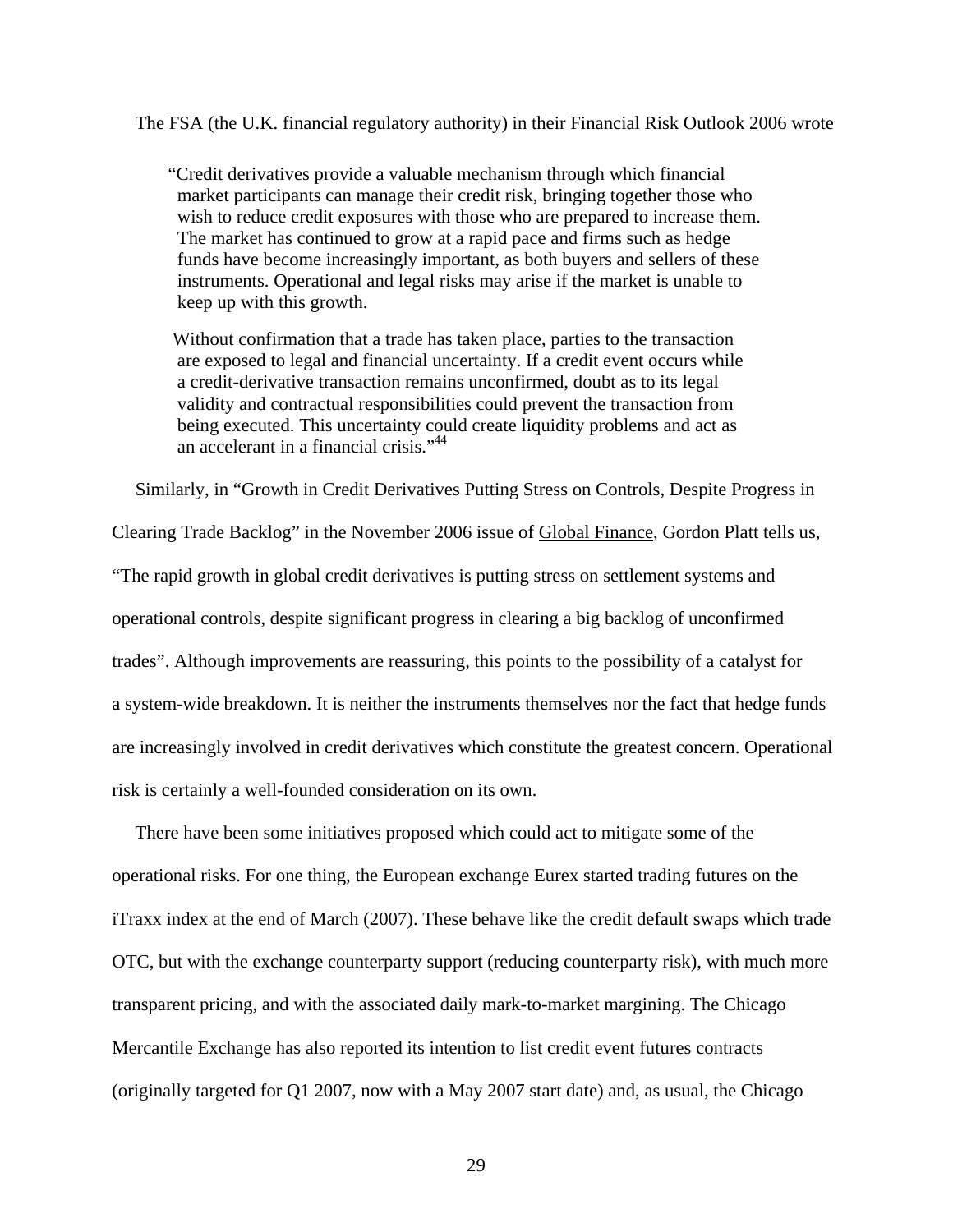Board Options Exchange is close behind. As is not uncommon, given the rivalry between the OTC market and the exchanges, the banks initially declined to participate in trading these exchange-listed contracts – one head of credit trading in London calling the contracts "flawed".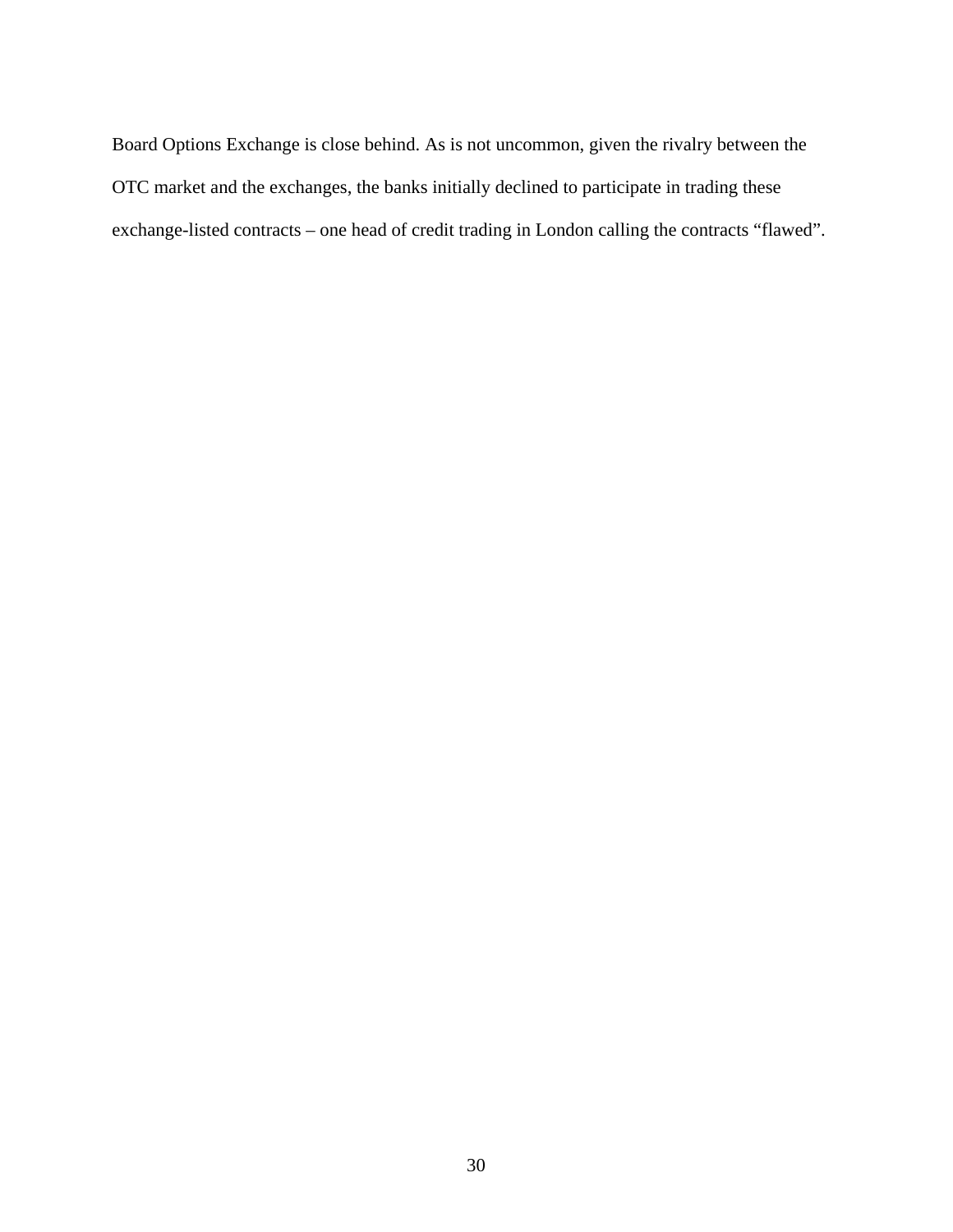## **So,…What are the Risks?**

### Early Problems

 Mention was made of "glitches" in the development of credit derivative products and markets. There are some "classic" errors that were made early on in this market's history (many of which have achieved almost folklore status). In one instance, namely "Anderson", credit protection was sold and bought on a company which turned out to be a parent/holding corporation that did not have any outstanding debt. In essence, there were no deliverables. This sort of "slip" has been addressed, among other safeguards, by the creation of the REDs (Reference Entity Database Service) which is intended to eliminate any ambiguity regarding the longer legal names of counterparties (that may have similarly labeled affiliates or possibly unrelated but closesounding names) and which links a particular name to a specific debt issue. For the purposes of, say, a credit default swap, this ensures that the credit being traded is properly identified. For the record, what one is buying/selling protection on – in terms of the institution and the level of debt (e.g., senior unsecured) referenced – may differ from the "deliverables" in the case of a credit event. Obviously an issue, but hardly a source of systemic risk.

 A facet of this market which is often not discussed is the bilateral nature of a credit default swap. Reference has been made to these contracts as options – specifically put options on debt. A credit default swap (CDS), though, is a swap (not an option) and can be "triggered" by either the buyer of protection (which is what most of us think of) or the seller of protection. One might ask why would a protection seller trigger a CDS when that would result in his/her receiving defaulted debt which is trading, say, 70 cents on the dollar. The answer is that there are a number of reasons why a protection seller may wish to do this. Perhaps the most important (particularly in the early days before the standardization of the documentation or "standard docs") involved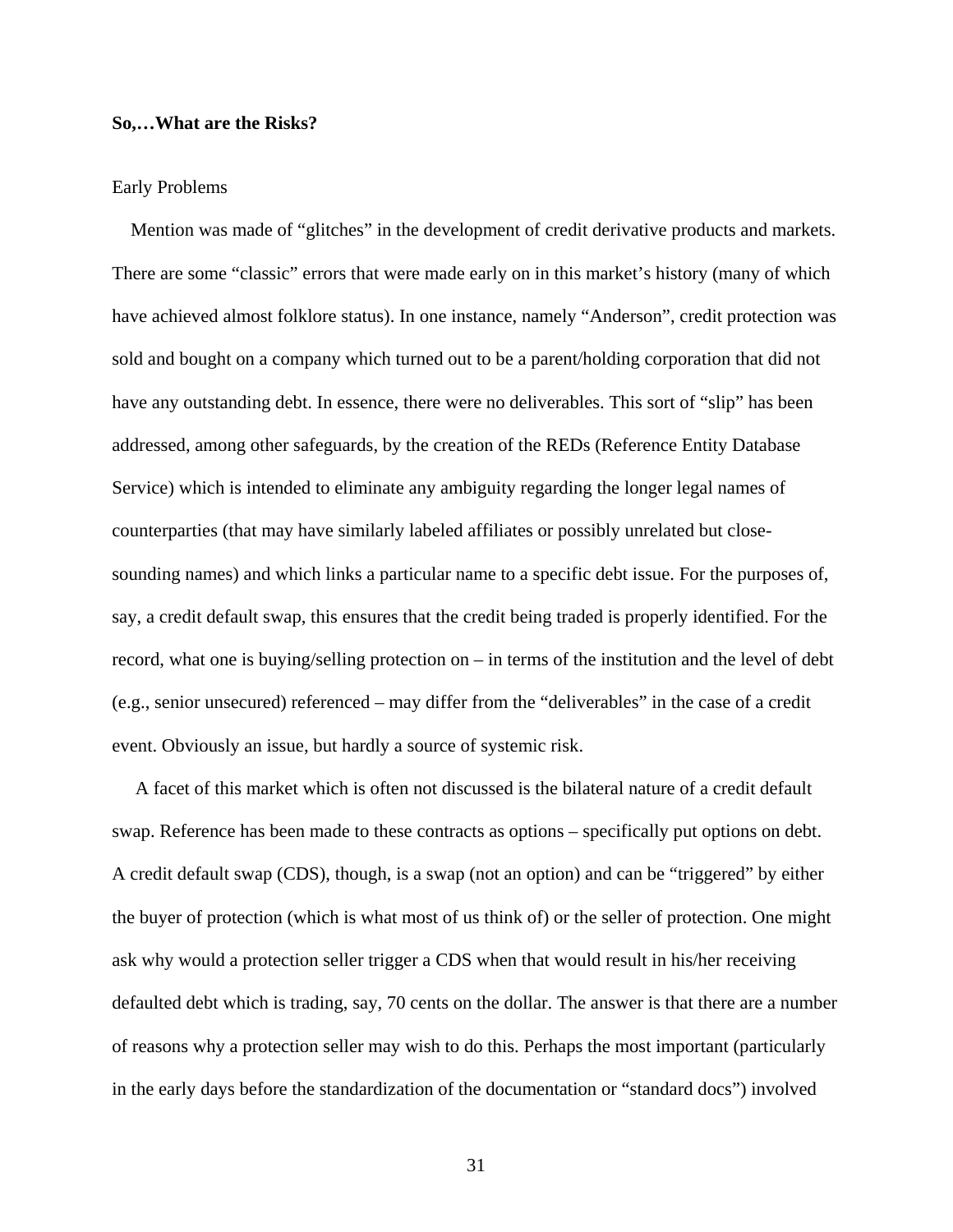the need for a marketmaker who had, say, sold protection for 45 basis points and then purchased it, from another counterparty, for 42 basis points (if this trade is not assigned), to ensure that there was not a substantive difference between the debt that was being received and the debt that was required for delivery (which, at some point, involves a notice of physical settlement – a "letter" indicating the specifics of the debt that is going to be proffered). If the market was to continue with physical settlement, this could pose a systematic concern, but, in light of the new auction process (and accompanying cash settlement), is not a cause for a systemic breakdown.

### Conseco

 Because of its landmark nature, let me very briefly review the Conseco case. In September 2000, Conseco (an insurer, lender, and financial services company based in Indiana) found itself in financial difficulty. They had acquired a home lender known as Green Tree Financial which made mobile home loans; unlike most home equity loans, where the value of the home tends to rise, this often is not the case with mobile homes. Conseco, therefore, experienced an urgent need for financing, and, through its bankers (Bank of America and Chase Manhattan) were able to renegotiate its debt. Officially, this constituted a credit event (under the category of "restructuring"). It was alleged that at least one of the banks, having bought credit protection on Conseco, subsequently triggered credit default swaps. Moreover, since there was not a bankruptcy (in which the majority of debt might have traded *pari passu*), because Conseco was still a viable business, there remained a credit term structure. Longer-dated Conseco debt was trading 68 cents on the dollar (whereas the extended 15-month loan was trading 92 cents on the dollar). Those who had bought protection and chose to "exercise" obviously delivered the longer-dated debt. The subsequent clarification of exactly what constitutes restructuring, who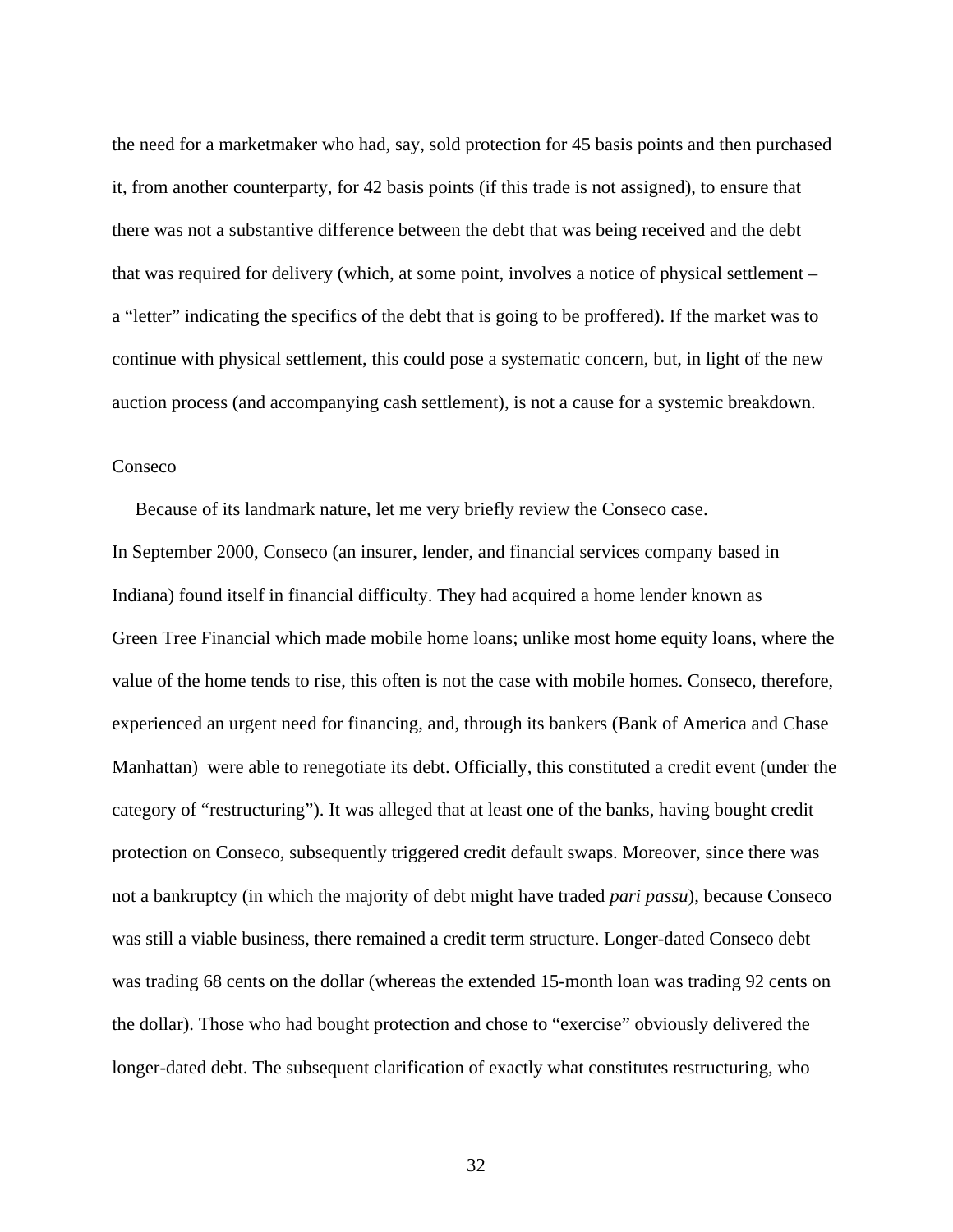may "call" the credit event, what may be delivered (leading to the definition of modified restructuring or "Mod R" – which requires the deliverable to be "like" the protection traded), all reflect some of the growing pains associated with the credit derivative industry.

## Credit Risk Models

 It has long been known that credit risk is not an easy nut to crack (read, "concept to model"). Anyone who had ever traded options, for example, knows that the Black-Scholes formula does not precisely fit the real world, but, for European-style options on non-dividend paying stocks, it works fairly well. There are a great many quotes along the following lines: "Models are to be used, but not to be believed.", "All models are wrong.", and "I'll take a good trader over a great model any day." Nevertheless, models have their uses. Why is modelling credit risk so difficult?

 As far back as 1999 (the year of the publication of the first comprehensive, standardized ISDA credit derivative documentation), Ken Phelan and Colin Alexander concisely summarized what they perceived to be the primary impediments to developing a framework for evaluating credit risk:

 "Credit risk is more difficult to model than market risk for several reasons. First, the lack of a liquid market makes it difficult – or impossible – to price credit risk for a specific obligor and tenor. Second, true default probabilities in the market cannot be observed. Users must determine these probabilities by either inferring default rates based on observed historical experience of the public credit ratings, using a model such as KMV's Credit Monitor, or determining the default rate through a subjective credit approval process. Third, default correlations are quite difficult to observe or measure, making it hard to aggregate credit risk. And fourth, to calculate the equity/capital cushion, it is necessary to estimate the tail risk probabilities of asymmetric, fat tailed loss distributions."<sup>45</sup>

There are some substantive difficulties listed here.

 Philippe Jorion tells us in his Financial Risk Managers Handbook, "Risk management starts with the pricing of assets."<sup>46</sup> Theoretical valuation is the key to understanding and managing risk.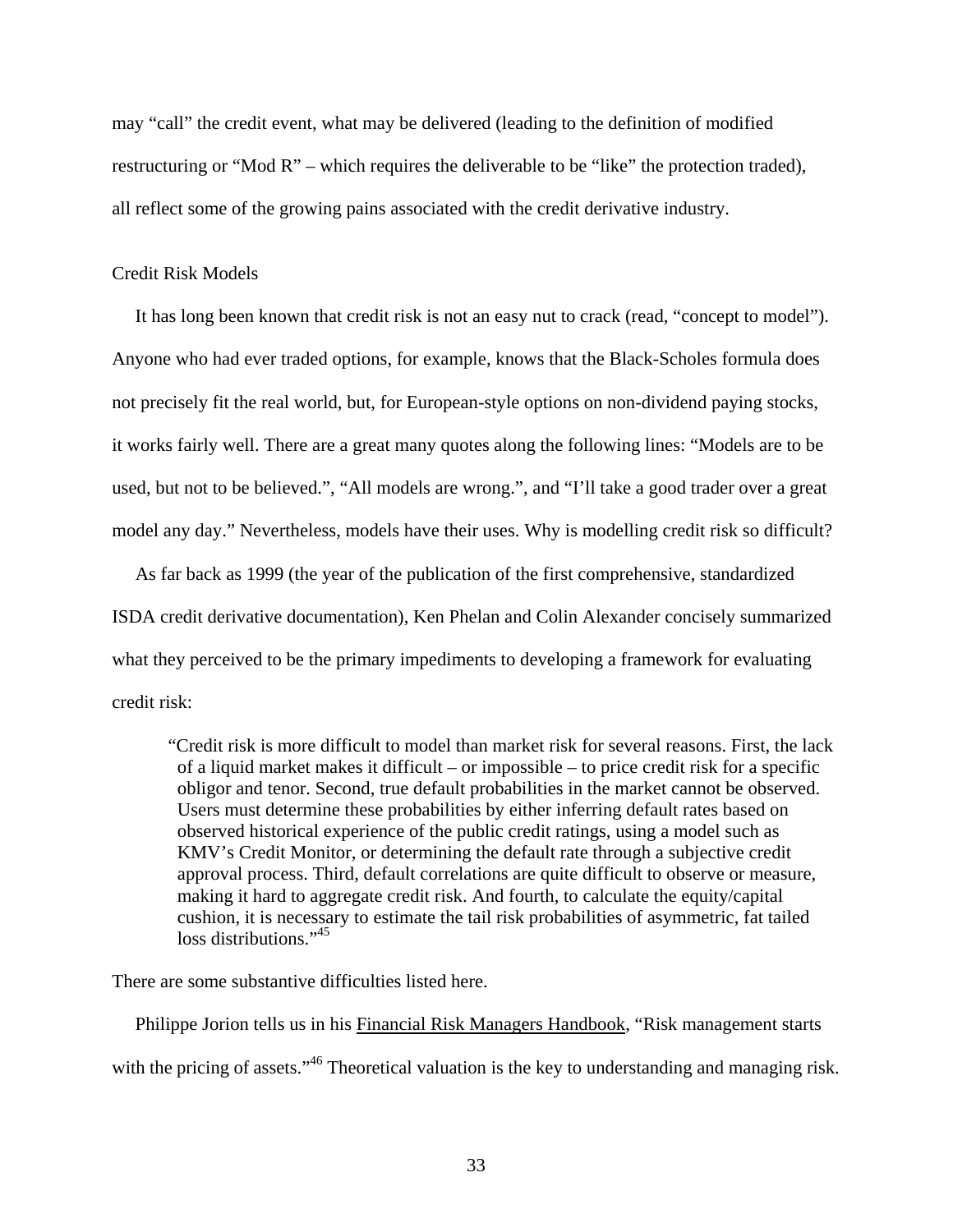It is no surprise that when one looks at aggregate market data on credit derivatives broken down by market participant (whether from BBA, Risk, ISDA, Fitch), it appears that banks/dealers account for about half of the buying and half of the selling. In short, the marketmakers are probably acting as marketmakers. At UBS, they drew a distinction between what they called their "flow business" and their "structured business" – the former being primarily a marketmaking operation or market conduit and the latter generating trades that would likely not be backed-to-back (even if they were ultimately hedged using more standardized credit products). If a marketmaker is running a matched book, the removal of one link in the settlement chain should not be particularly problematic (and certainly shouldn't bring down a systemic cataclysm). For that reason, as long as the dealers properly manage their credit risk (in the sense of counterparty collateralization and risk capital), one would think a credit event – even on a "big" name like G.M. – wouldn't start a meltdown. One hedge fund trader once lamented that one of the large banks kept asking him to share his positions (which he was adamant he would not); the trader indicated that he was more than willing to incur capital charges and margining based on his direct exposures to that bank, but that he would not disclose his portfolio to that institution; as mentioned earlier, this sort of reluctance on the part of most hedge funds to share their positions is understandable. In one of the less cogent articles suggesting that credit derivatives might result in the systemic breakdown of the financial markets, Edward Chilcote noted that "Long Term Capital management did not disclose its risk or positions to investors or counterparties."47 This runs counter to the criticisms of former LTCM principals who claim, in their search to find a source of financial support to allow them to weather the Russian debt crisis, that they were taken advantage of by the larger banks once their positions had become known.

Back to valuation, why is credit risk so difficult? When we consider "credit events", we are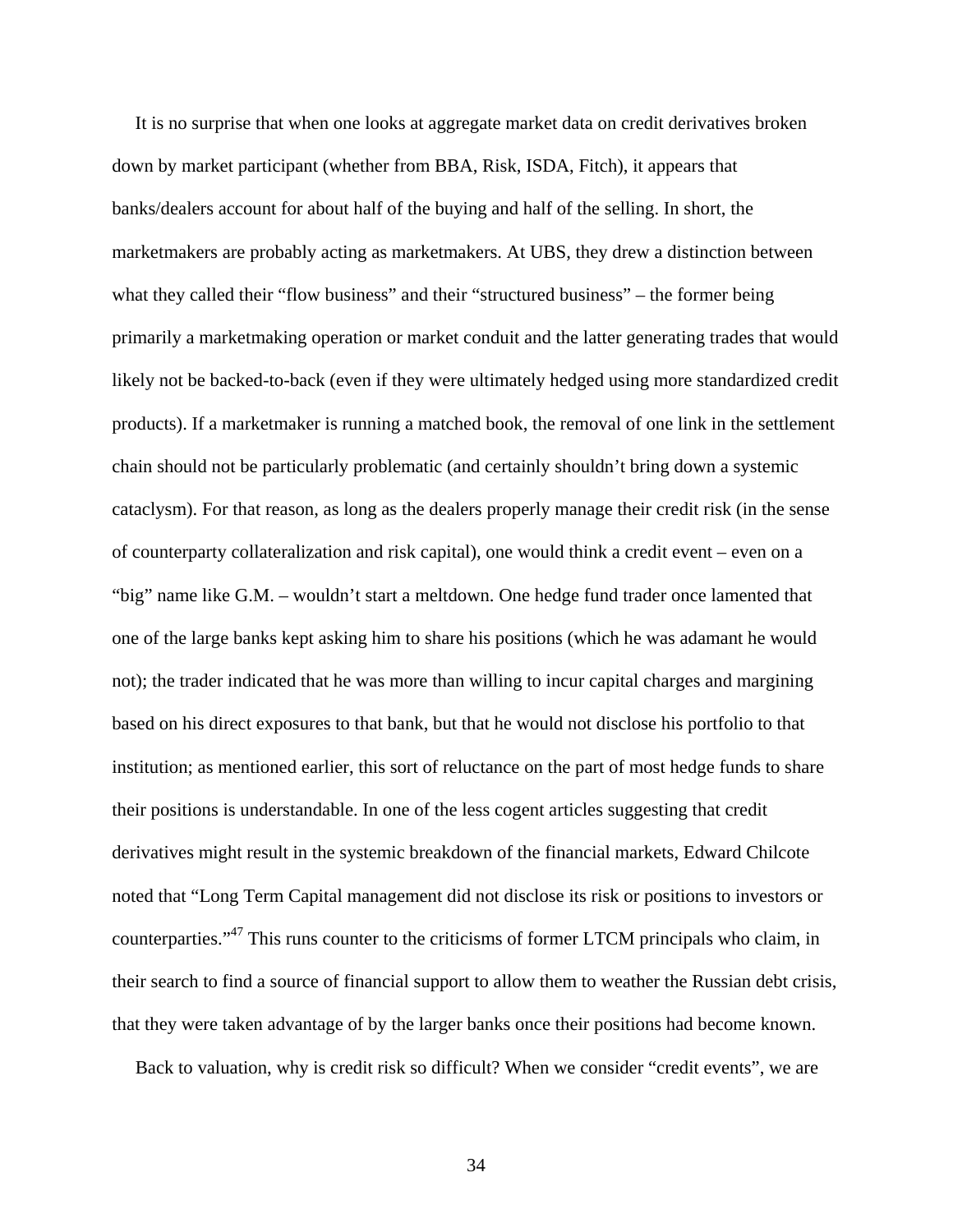talking about low-likelihood, tail probabilities (which are often recognized as particularly unstable). Jessica James told us, "there is no robust way of finding the fair value of a credit derivative."<sup>48</sup> Frank Partnoy and David Skeel go one step further; with regard to credit derivatives, they write, "The mathematical precision of the models is illusory" and "If the mathematical models have serious limitations, how could they support a multi-trillion dollar industry?"49 One of the most difficult modeling issues involves the portfolio risk management of credit risk. At issue is the determination of the correlation between defaults, a consideration particularly important in tranched (such as synthetic collateralized debt obligations and first-todefault structured products). One hears credit risk modelers talk about such things as fat tails, copulas (elliptical, Archimedean, extreme value, Clayton's, Frank's, Gumbel's,…), and conditional correlation coefficients. The interested reader is directed to Extreme Financial Risks by Yannick Malevergne and Didier Sornette (2006).

#### The Autos: What Went Wrong?

 The automobile manufacturer downgrade in 2005 "surprised" some people. They lost money and, at first, did not understand why. Let's look at this event in a little bit of detail.

On May  $5<sup>th</sup>$ , 2005, Standard and Poors, the credit rating agency, downgraded Ford one "notch" to BB+ and G.M. two "notches" to BB (these moves signifying a change in their debt ratings from investment grade to sub-investment grade or "junk"). Although S&P had given anticipatory "hints" that these downgrades were possibly to be expected, the market response was immediate and chaotic.

 By this date, there were many hedge funds engaged in "capital structure arbitrage" on the autos. This often involved trading debt versus equity or one level of debt (e.g., senior unsecured) versus another level of debt (e.g., junior subordinated). One trade that many hedge funds had on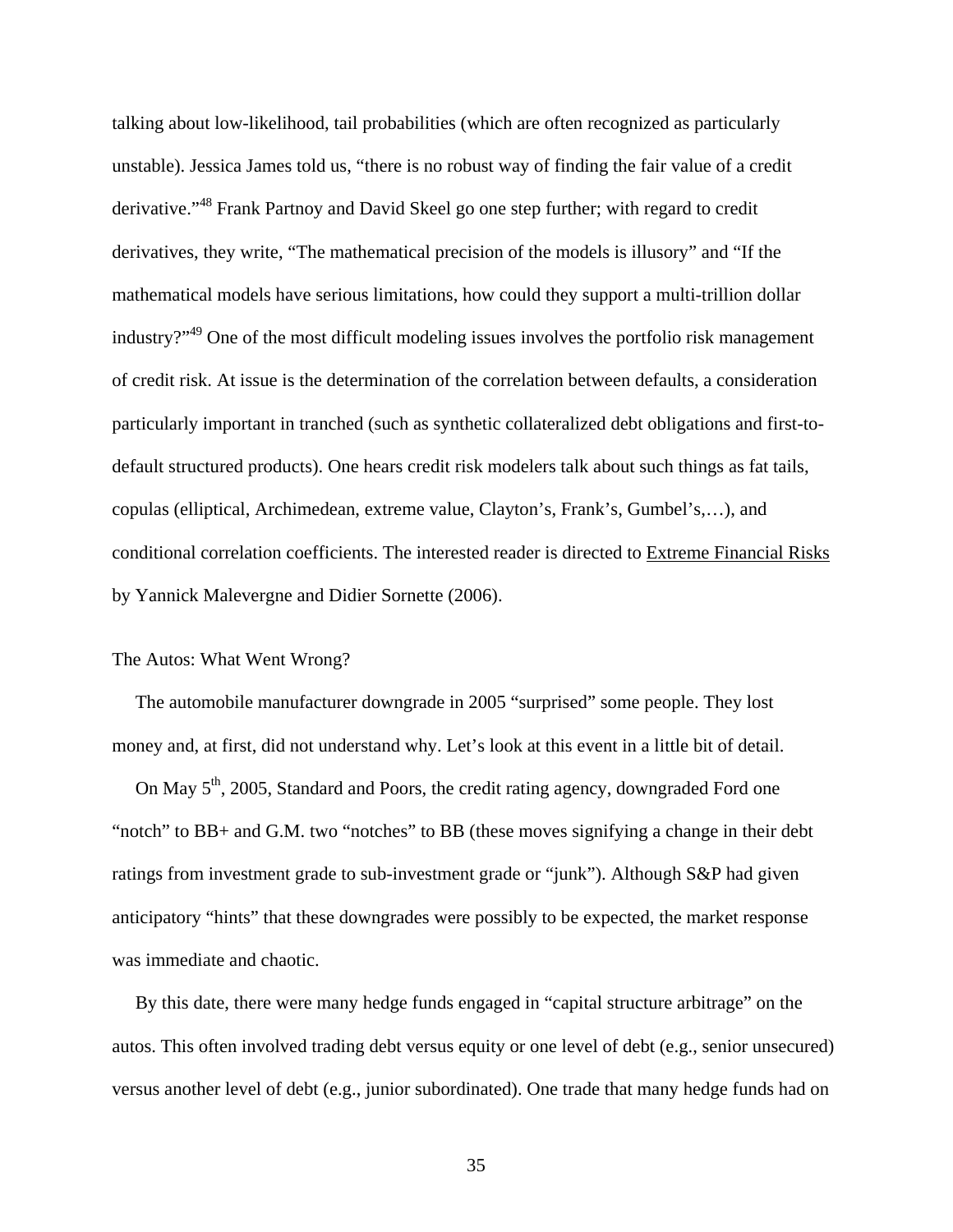was a long bond and short stock position; the idea was that if the autos did poorly, the ability to recoup something on the debt was relatively high (there was "expected" to be some recovery value on the bonds) whereas if the company went under, the equity would likely be worthless. Many hedge funds, instead of buying the bonds, effectively got long the auto credit risk (synthetically) by selling protection through credit default swaps and then short sold the stock. What could go wrong?

 After the downgrade, the price of protection sky-rocketed. On their credit trade, they had a "mark-to-market" loss. One would think the equity (being subordinate to the debt in case of distress or impending bankruptcy) would lead the bonds, and this is a reasonable presumption, but, at that time, in a very public way, an opportunistic corporate raider named Kirk Kerkorian suggested that he might want to acquire a large block (28 million shares) of G.M. stock at \$31 per share (a 13% premium over the previous closing price). G.M. equity took off (causing those who were short the stock to experience a "mark-to-market" loss); for those using stock as a hedge for their credit derivatives, they lost on their "hedge" too!

 There were other trades which hedge funds had on which also "blew up". We have not gotten into the details of some of the more structured index credit derivatives, but some hedge funds traded tranches of portfolios of credit risk. In selling protection on the "equity" tranche (which isn't equity at all, but debt – though, like equity, this tranche experiences the first losses) and hedging by buying protection on the mezzanine tranche (which takes the next "hit") of various structured credit derivatives, essentially these investors were entering into a correlation trade. In the case of the autos in May 2005, what we saw was a case of "correlation gone wrong". The impact on Ford and G.M. was huge, but other corporate spreads were essentially unchanged. The price of protection on the equity tranche rose from 16% to 50% (i.e., it tripled) whereas the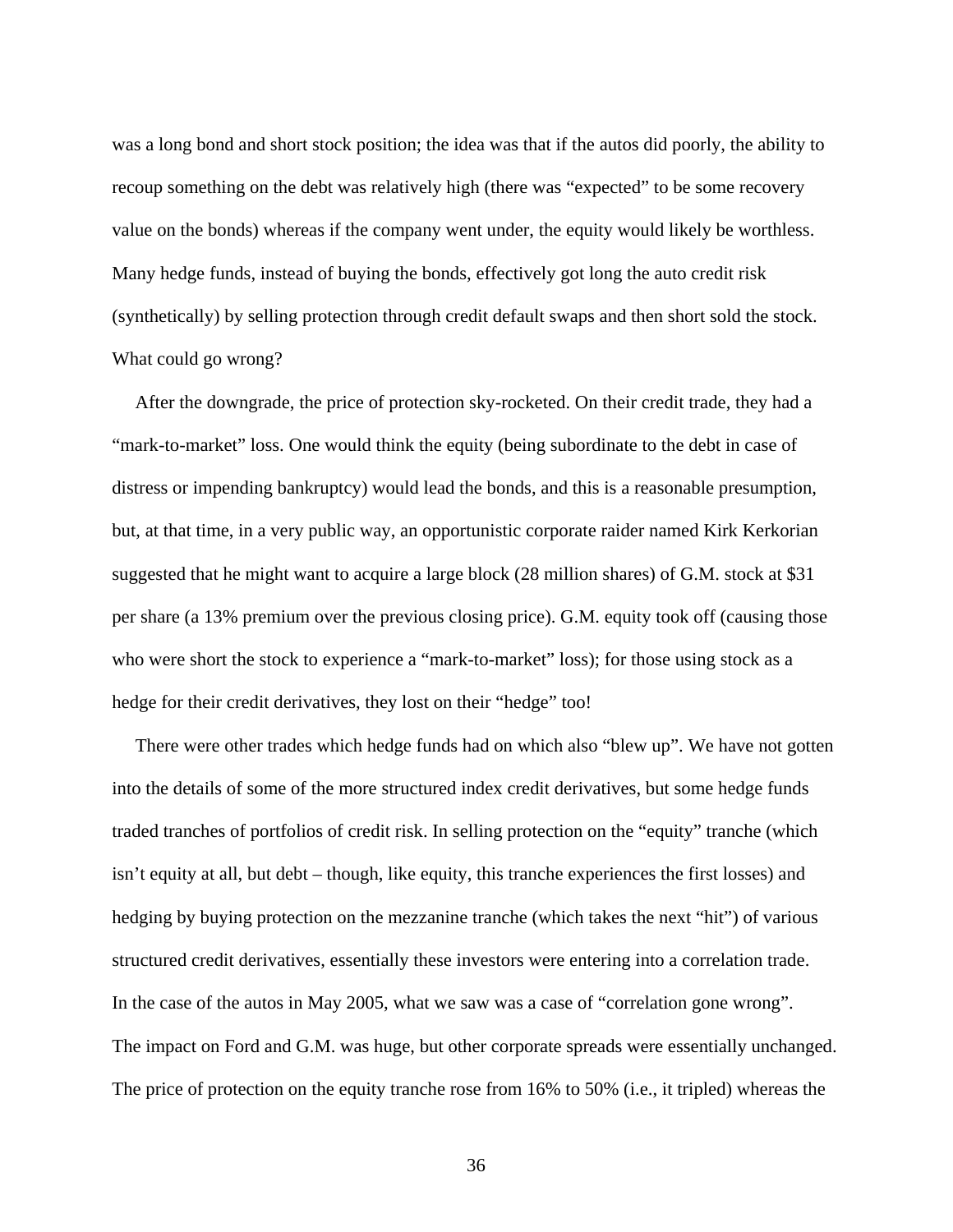mezzanine tranche was unchanged. "But I thought I was hedged?"

### **Liquidity**

One of Warren Buffett's favorite similes goes something like this:

Derivatives are like hell – easy to enter and almost impossible to exit.

 Although this characterization may be glib, it touches a nerve. Liquidity does constitute a systemic concern. There are different definitions and, therefore, measures of liquidity, but in this context, it refers to the ability to trade continuously in markets made up of several competing dealers with reasonable two-sided bid-offer spreads offering conventional trading volumes. There is grave concern that, if a number of names simultaneously experienced credit events, the system would grind to a halt.

 On this count, although one usually thinks of the large investment banks as the marketmakers, hedge funds may actually prove helpful. In "On the Hedge Fund Question: A Program of Reckless Complacency" (October 2006), Randall Dodd from Financial Policy Forum tells us, "The OTC market in credit derivatives is often cited as a case in point where hedge funds play a critical role in market liquidity. Indeed it is likely the case that market depth and bid-ask spreads are improved by the participation of hedge funds."

 Perhaps of greater concern would be the response of the broker-dealer community – either in their unilateral response to simultaneous large-scale credit events or in the treatment of their counterparties under such a scenario. Of course, two-sided trade flow is the life-blood of a marketmaker; without that flow, the best a trader can hope for is to dynamically manage their risks as they accumulate, … and this brings us back to hedging, modelling, and valuation.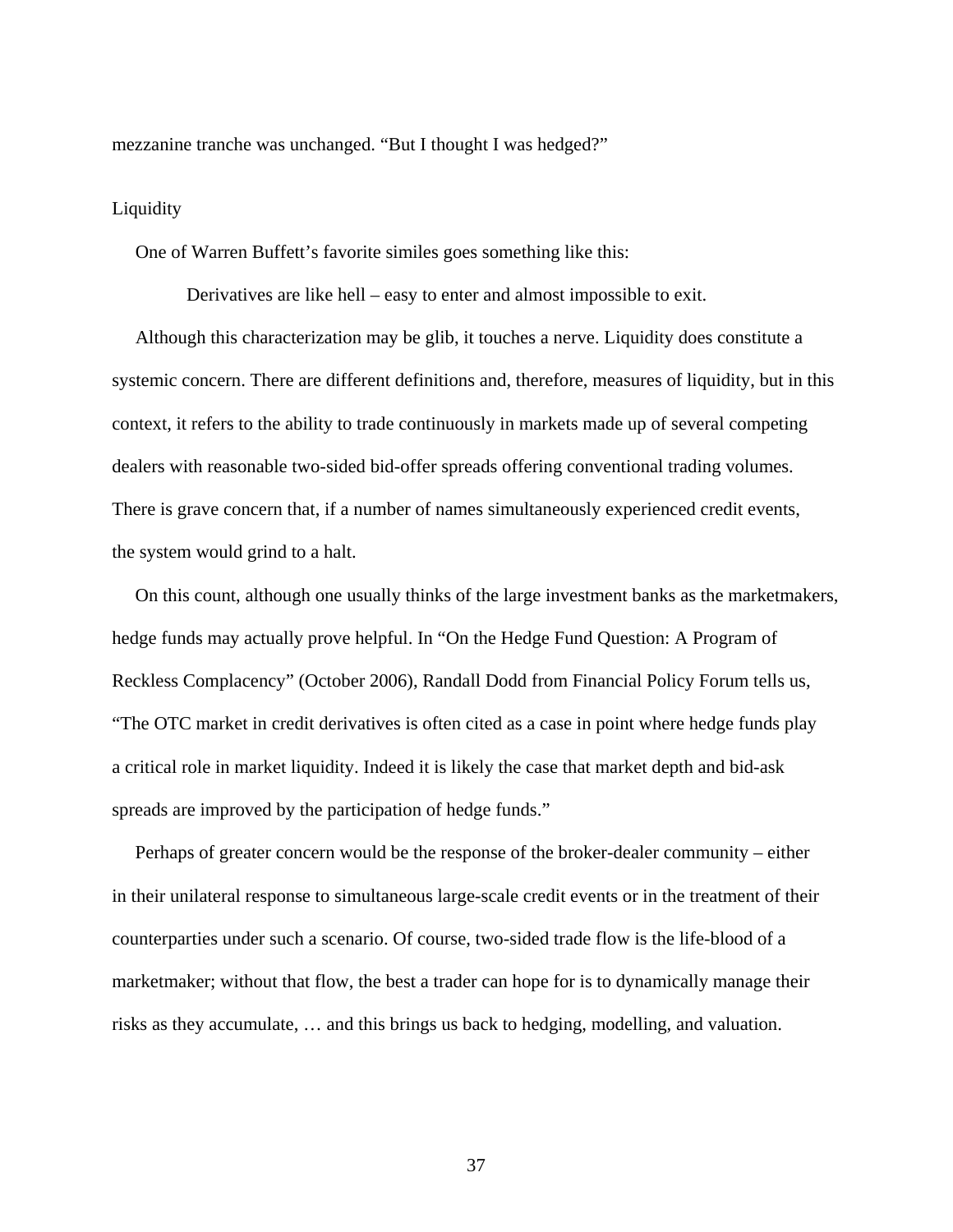Small Number of Dealers

 When the New York Fed summoned the credit derivatives dealers on September 15, 2005 (to admonish them regarding their operational shortcomings in credit derivatives), only 14 institutions were present. In 2004, 81% of credit derivatives bought and 75% of credit derivatives sold were accounted for by only 15 large banks. The most recent Fitch "Global Credit Derivatives Survey" (September 21, 2006) reports that the top 10 institutions make up 66% of the volume in credit derivatives. Even that may be misleading as the majority of the volume in credit derivative trading is done by four counterparties: J.P. Morgan, Morgan Stanley, Deutschebank, and Goldman Sachs.

 While this concern involves industrial organization, it bemoans the fact that a large percentage of the volume of credit derivative trading is concentrated in the hands of a relatively few dealers.

 Alan Greenspan admits, "One development that gives me and others some pause is the decline in the number of major derivatives dealers and its potential implications for market liquidity and for concentration of counterparty credit risk."

 There is no doubt that an unexpected "departure" of any one of these primary dealers would have very negative repercussions on the credit derivative market, but, not to be dismissive, in light of the fact that credit derivatives only account for about 7% of the OTC derivative volume and cognizant that these banks are major players in most of the OTC derivative markets, a number of market participants would probably have more to worry about than credit derivatives.

### Legal Risk

 At the end of the day, credit derivatives are almost exclusively unique bilateral OTC contracts and, as such, are only as good as the contractual documentation which the attorneys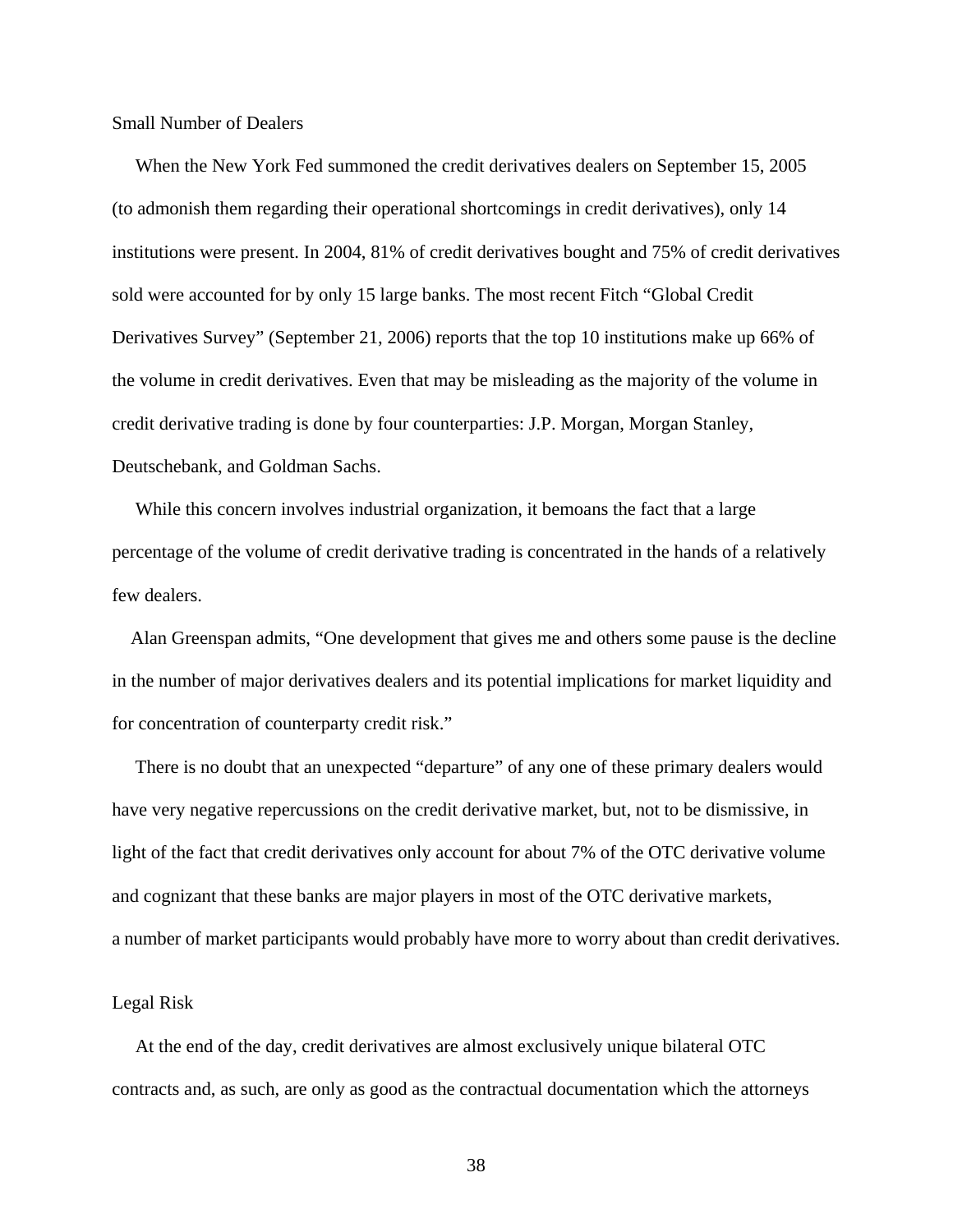draft. This explains the preponderance of lawyers on and around credit derivative desks.

 In the world of derivatives, some still remember a trade (an interest rate swap contract) entered into by the local U.K. municipal authorities of Hammersmith & Fulham; when interest rates moved against the municipal government's position, they sought (and eventually obtained from the House of Lords) a formal judgement ordering the nullification of the transaction as illegal.

 In the world of credit derivatives, a number of issues have ended up in court. Most recently, Bear Sterns bought protection from Aon on a Philippine corporate backed by a government agency. Aon then bought protection from Societe Generale on the Republic of the Philippines. When the Philippine agency withdrew its backing of the Philippine corporate, this constituted a credit event on the Bear Sterns-Aon CDS, but did not trigger the Aon-Soc Gen CDS. The court ( $2<sup>nd</sup>$  U.S. Circuit Court) upheld the content of the respective contracts, lending support to the process and providing additional confidence in the use of standard documentation.

 An incredibly disturbing statistic was found which highlights the importance of maintaining proper legal documentation; a Fitch report indicated that in some 14% of credit derivative claims, there have been subsequent legal proceedings. "In some instances, the disputes have involved assertions that one of the parties breached fiduciary duties owed to its counterparty, the risks associated with the transaction were not adequately disclosed or the transaction as not suitable for the counterparty." Caveat vendor! (Seller beware!)

#### Insider Trading

 There have even been allegations of "insider trading" in the credit derivatives market from both the practitioner community [The Joint Market Practices Forum (May 2003) and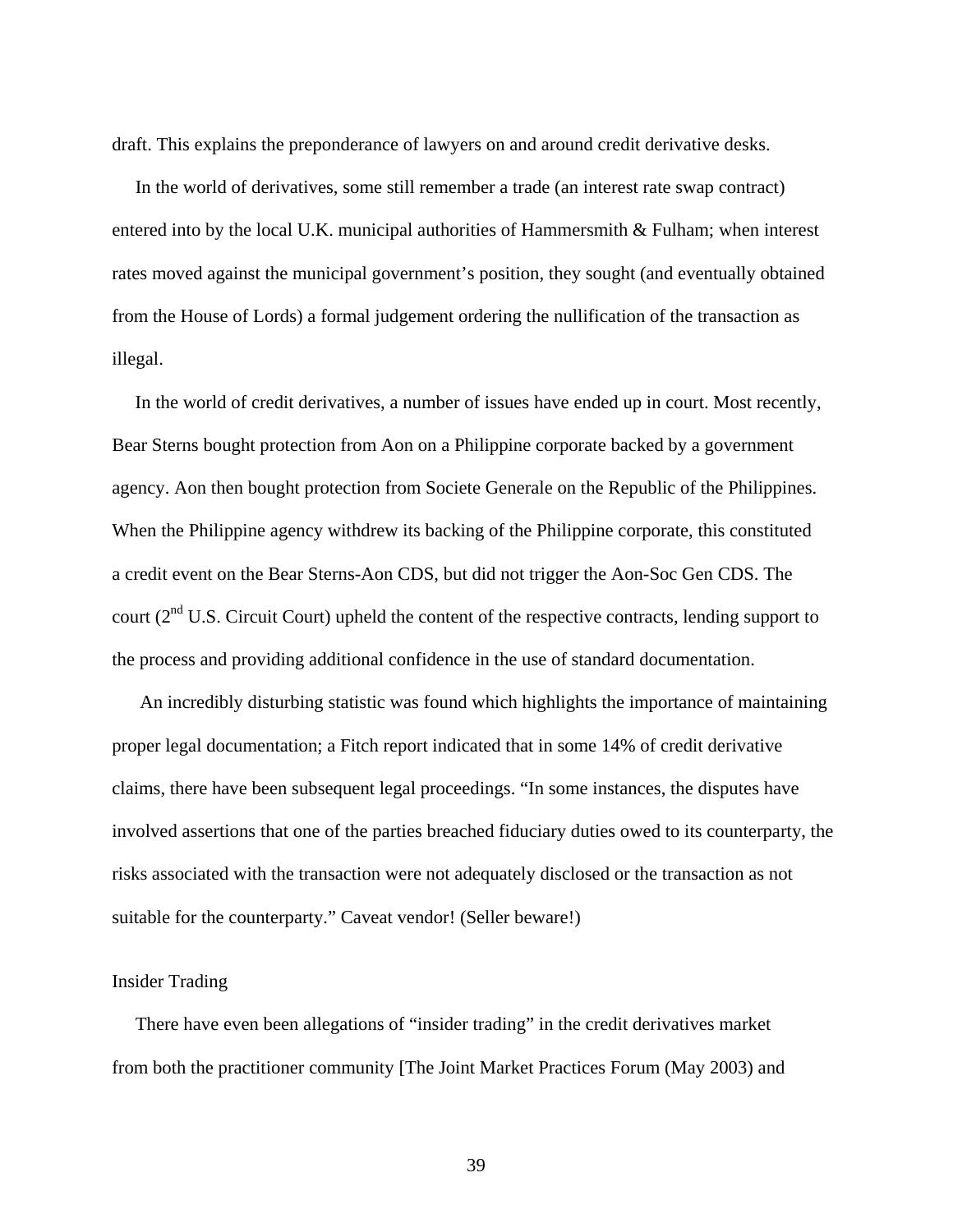"Credit Default Swaps May Incite Regulators" Bloomberg (October 10, 2006)] and the academic community ["Insider Trading in Credit Derivatives" Viral V. Avharya and Timothy C. Johnson London Business School (May 2005)]. Insider trading rules are well defined for "securities", but OTC credit derivatives formally fall outside their purview. What this consideration really speaks to is the potential for material non-public information flow within the larger broker-dealers.

And, really, after consideration of all these risks, what is the worst that could happen?

Stephen A. Ross, in "Forensic Finance: ENRON and Others", tells us,

 "As a general rule, regulatory and legislative activity follows any period of financial tragedy, and, however well intentioned, its statutes are often structured in some haste and as much in response to the drama of the events as to the logic. Not unexpectedly, they usually take the form of prohibiting certain activities that were held up by the media as grotesque examples of abuse, and rarely do they take account of the reality that the cure might be worse than the disease. …

 What is remarkable is not the failures, but rather how exceptional they are and how well the market system seems to work overall."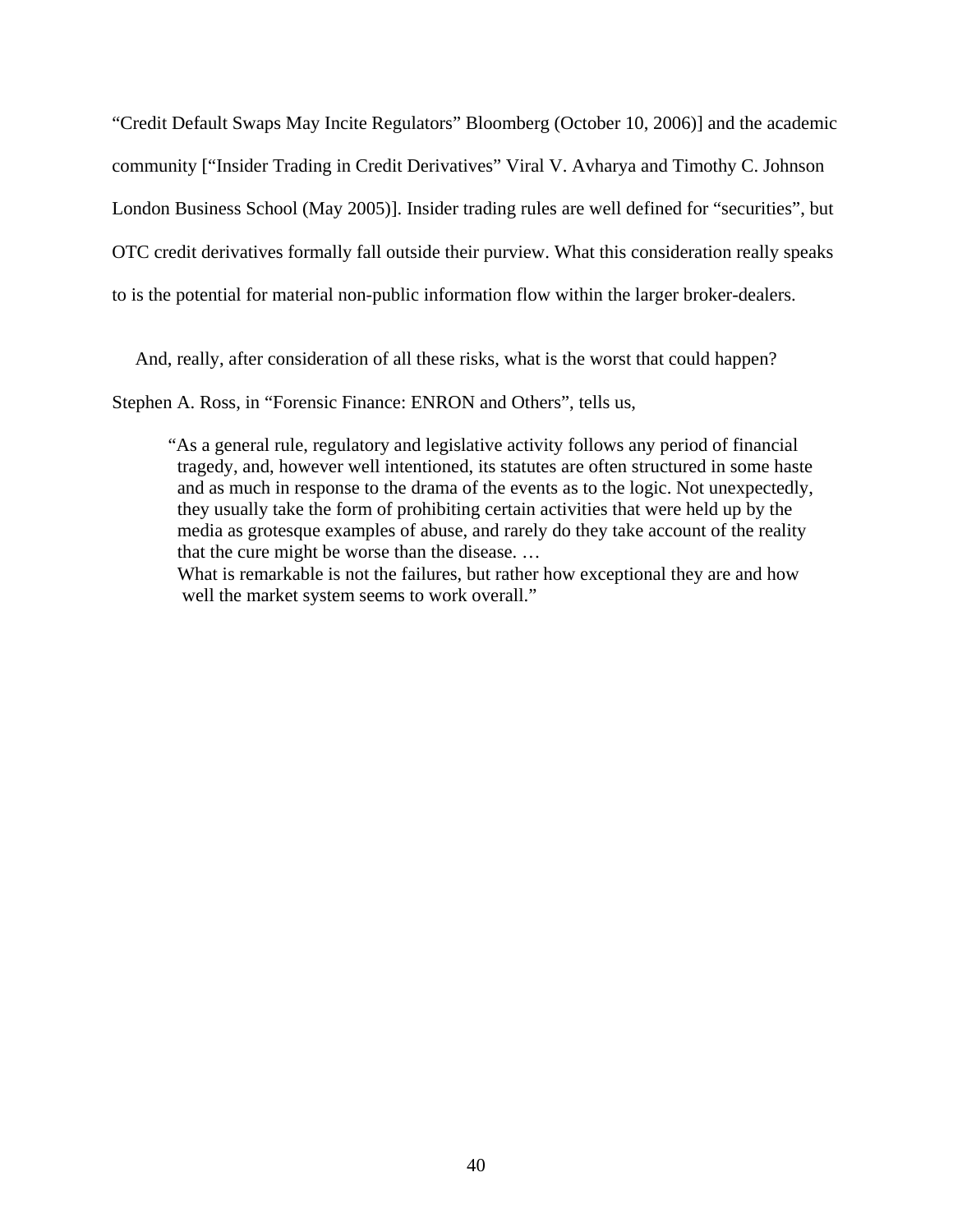#### **Conclusion**

The mission of the Federal Reserve System falls into four categories:

- conducting the nation's monetary policy by **influencing** the monetary and **credit conditions in the economy** in pursuit of maximum employment, stable prices, and moderate long-term interest rates
- **supervising and regulating banking institutions to ensure the safety and soundness of the nation's banking and financial system** and to protect the credit rights of consumers
- **maintaining the stability of the financial system and containing systemic risk that may arise in financial markets**
- providing financial services to depository institutions, the U.S. government, and foreign official institutions, including playing a major role in operating the nation's payment system

(author's emphasis added).

There is no doubt that credit derivatives impact at least three of these duties in a significant way. The probability of systemic risk in the banking industry attributable to credit derivatives stemming from macroeconomic events is probably much lower than in the past – due to the dissemination of default risk among a broader investor base. This may not be true, though, of the insurance industry ("insurance companies account for only 1% of protection buyers versus 20% of protection sellers."). For the financial system as a whole, recognizing that hedge funds, on balance, supply/demand comparable magnitudes of credit derivatives to/from the market, these would appear to provide a buffer for traditional lending institutions. One caveat here is the potential for concentration risk if hedge funds all end up taking on the same (losing) positions.

 The distribution of risk has its downside, though, in terms of control. Some may recall the days in which the Fed targeted the money supply. Because banks were so clever at creating money substitutes (regardless of the various definitions of money: M1, M2, M3b,…), eventually the Fed simply gave up attempting to control or target the monetary aggregates. One wonders whether there is an analogue at work with the control of credit risk (through credit derivatives).

The impressive growth of the marketplace for credit derivatives speaks for itself.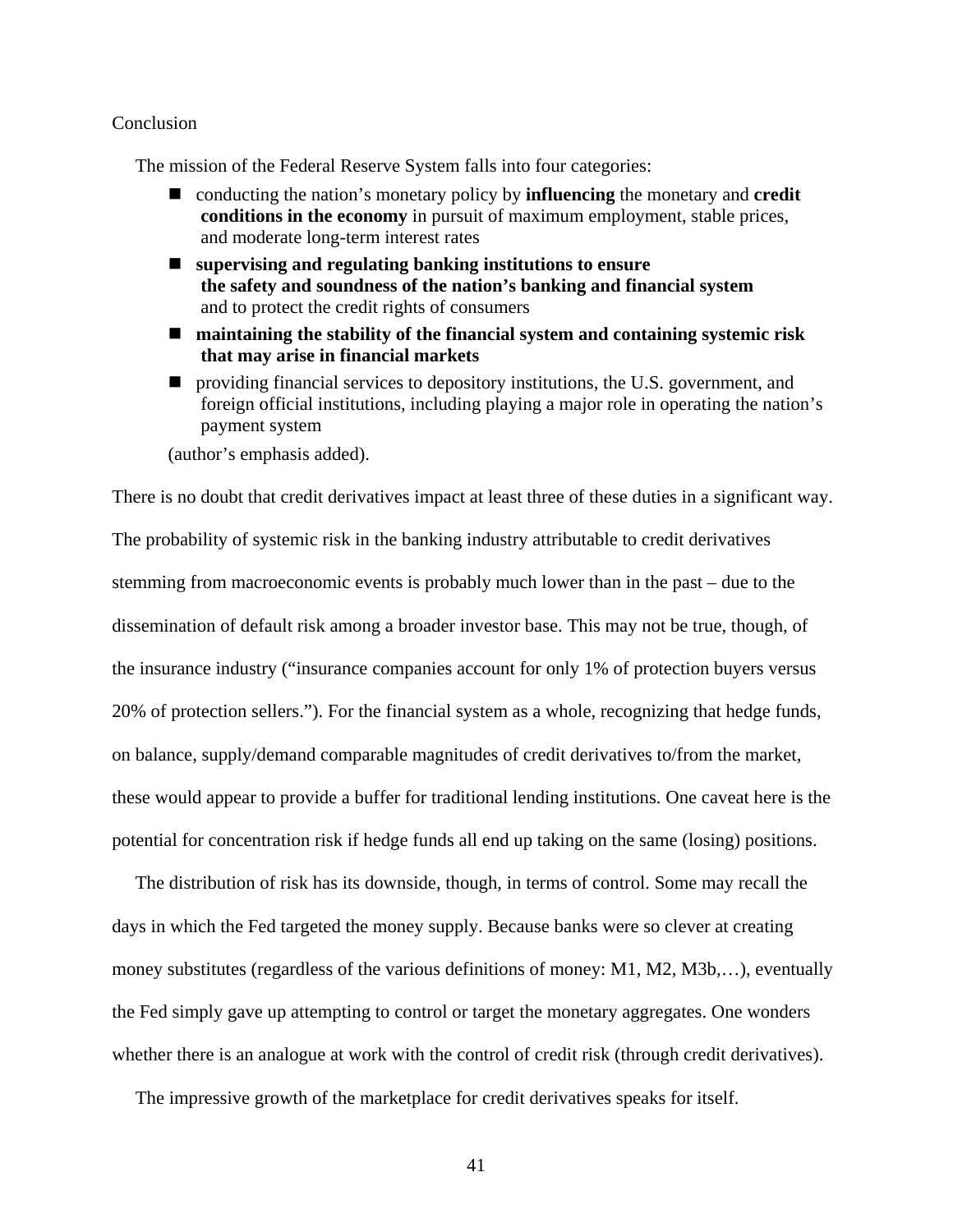Recent developments in the settlement procedure, reductions in operational risks, and other advances to improve the clearing, transparency, and liquidity of the market bode well for the continued success of these products. Nevertheless, there still remain potential concerns; these include moral hazard associated with the due diligence responsibilities of those playing a role in the debt origination process, the relatively small number of large broker-dealers, potential conflicts of interest (given the role of the banks as hedge fund counterparties in conjunction with their traditional role in a lending/credit function), the ability to manage credit/counterparty risk, the challenges associated with modelling and hedging the more complex of the credit derivatives, liquidity, and, as always, legal risks.

When engaging in considerations of catastrophic or systemic risks, Donald Rumsfeld's quote

(from a Department of Defense news briefing – February 12, 2002) always comes to mind:

 "As we know, there are known knowns. There are things we know we know. We also know there are known unknowns. That is to say we know there are some things we do not know. But there are also unknown unknowns, the ones we don't know we don't know."

Here is one last conjecture for a potential source of systemic credit risk. In an article entitled

"A Needle to Pop the Debt and Derivatives Bubble" (dated May 5, 2003), Donald Perry wrote:

 "A hot topic of debate has been the financial shock that precipitated the stock market crash of 1929. Following that decline there was increasing unemployment, business bankruptcy, bank failure and deflation. Similar conditions are being mirrored today. … (W)e have the largest debt bubble in history at a time when there is growing business failure and unemployment. As continuing growth in debt and the derivatives market weaken the US and world financial condition, some have wondered what future shock could precipitate a massive economic collapse similar to 1929? … There is speculation that the shock may come from the combination of Iraq war costs, increasing terrorism, tax cuts, unemployment, weakening pricing power, and travel aversion. Whatever the merits to such speculations, a more sobering shock appears to be on its way. I am referring to Severe Acute Respiratory Syndrome (SARS), an infectious disease that originated in southern China around November of last year and can result in a type of fatal pneumonia. … Although I am not a financial expert, I wonder if this disease may become the needle or 'shock' that could pop the debt and derivative bubbles."

Maybe avian flu, after all?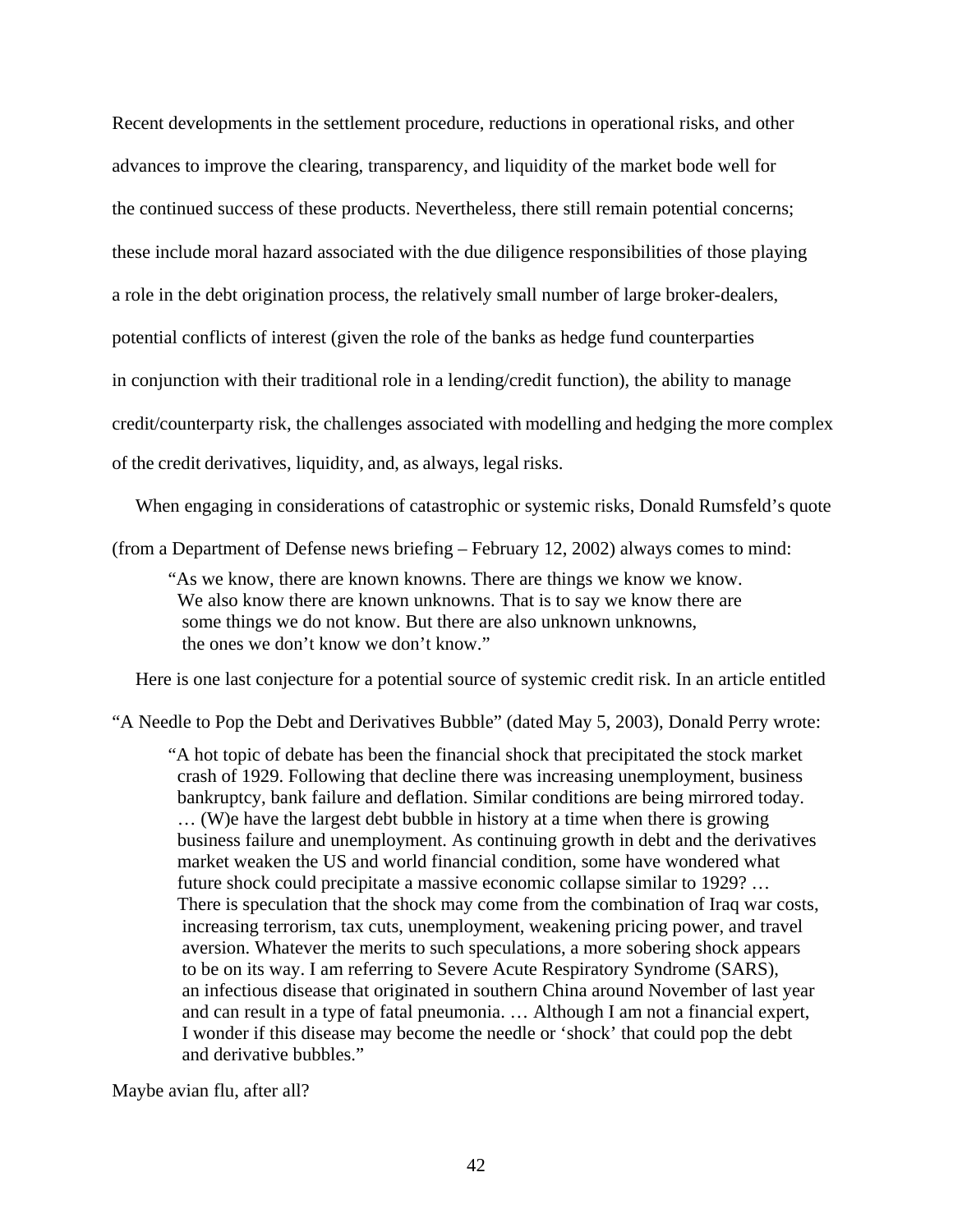# **Footnotes**

- 1 Gastineau, Gary L. and Mark P. Kritzman The Dictionary of Financial Risk Management (Revised Edition) Frank J. Fabozzi Associates (1996).
- 2 Derivatives: The Wild Beast of Finance by Alfred Steinherr John Wiley & Sons (1998).
- 3 ISDA = International Swaps and Derivatives Association, Inc. (a derivatives trade organization) See Frank Skinner's Pricing and Hedging Interest and Credit Risk Sensitive Instruments p.274 Elsevier Butterworth-Heinemann (2005) Also, see Robert S. Neal and Douglas S. Rolph "An Introduction to Credit Derivatives" in Jack Clark Francis, Joyce A. Frost, and J. Gregg Whittaker Handbook of Credit Derivatives McGraw-Hill (1999) "Estimates from industry sources suggest the credit derivatives market has grown from virtually nothing in 1993". p.3. There is also a very entertaining article which gives some insights into the development of the credit derivative market by Gillian Tett entitled "The Dream Machine: Invention of Credit Derivatives" Financial Times (March 24, 2006).
- 4 Money of the Mind: Borrowing and Lending in America from the Civil War to Michael Milken by James Grant Farrar Straus Giroux (1992).
- 5 Credit Derivatives: A Primer on Credit Risk, Modeling, and Instruments by George Chacko, Anders Sjoman, Hideto Motohashi, and Vincent Dessain Wharton/Pearson Education (2006) p.3.
- 6 See "Credit Default Swap Market Whipsawed by Verison (Update 1)" by Jennifer Ryan and Hamish Risk Bloomberg.com (August 8, 2006).
- 7 See Izzy Nelken's Implementing Credit Derivatives McGraw-Hill (1999) "There is considerable uncertainty in the market about when an instrument is a credit derivative and when it is not. One definition of a C(redit) D(erivative) is any contract whose economic performance is primarily linked to the credit performance of the underlying asset. This definition would technically rule out T(otal) R(eturn) swaps, because their performance is only partially linked to the credit quality of the underlying and is mostly linked to the market risk of the underlying. " p.173.
- 8 See Frank Skinner Pricing and Hedging Interest and Credit Risk Sensitive Instruments p.280 "Credit default swaps … are actually default insurance."; Izzy Nelken Implementing Credit Derivatives p.5 "A credit derivative works very much like an insurance policy. … The credit swap market is very similar to the insurance and reinsurance markets."; Laurie S. Goodman Investing in Collateralized Debt Obligations p.144 "Credit default swaps are really quite simple – they are conceptually similar to insurance policies."; and Mark J. P. Anson Credit Derivatives p.44 "Credit Default Swaps as Credit Insurance" (Section Title) "This type of swap may be properly classified as credit insurance, and the swap premium paid by the investor may be classified as an insurance premium. The dealer has literally 'insured' the investor against any credit losses on the referenced asset."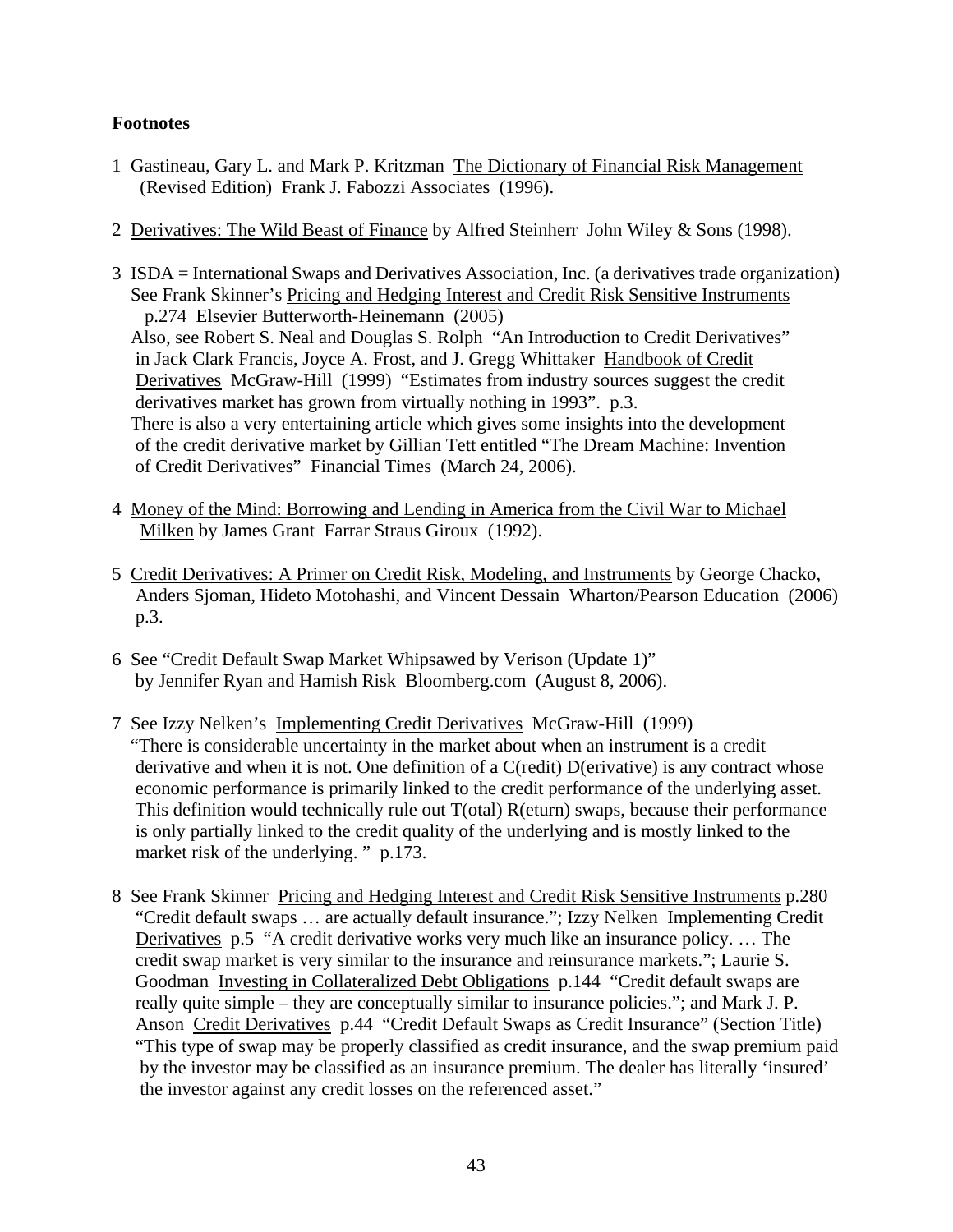9 Correspondence from Matti Peltonen, Chief Risk Management Specialist, New York State Insurance Department who cites a letter written by James Everett, Capital Markets Counsel, New York State Insurance Department (providing their legal interpretation in response to an inquiry asking whether credit default swaps constitutes insurance) dated April  $30<sup>th</sup>$ , 2002. Also included in Matti's e-mail (of 3/16/07):

 "The New York Insurance Department (NYID) consistently finds that derivative contracts are not insurance contracts as long as the payments due under the contracts are not dependent on proving an actual loss. For example, in considering catastrophe options (cat options) that provide for payment in the event of a specified natural disaster (such as a hurricane or major storm), the NYID stated that cat options were not insurance contracts. A cat option purchaser did not need to be injured by the event or prove it had suffered a loss from the event. In reaching this conclusion, the NYID distinguished between a "derivative product" which transfers risk without regard to an actual loss, and "insurance", which only transfers the risk of a purchaser's actual loss".

- This distinction is not to be taken lightly. "Risk Transfer" (May 26, 2004) informs us: "If a derivative contract were found to be an insurance policy, the derivative could only be sold by a licensed insurance broker. Thus a derivative counterparty that is not so licensed – one ultimately found to have been selling an insurance policy – would be acting unlawfully. In California, this would be a misdemeanour. In Connecticut, fines, imprisonment, or both can be imposed for acting 'as an insurance producer' without a license. Under Delaware law, a Delaware corporation can lose its 'charter' to do business if it acts 'as an insurer' without a 'certificate of authority' to conduct an insurance business."
- 10 Malcolm Gladwell "The Moral-Hazard Myth" The New Yorker (August 29, 2005) p.2.
- 11 "Risk Management & Financial Stability Basel II and Beyond" by Nout Wellink delivered at the GARP 2007  $8<sup>th</sup>$  Annual Risk Management Convention and Exhibition in New York on February  $27<sup>th</sup>$ , 2007 and reproduced on the B.I.S. website: http://www.bis.org/review/r070228a.pdf
- 12 John Plender "The Credit Business Is More Perilous Than Ever" Financial Times.com (October 13, 2006).
- 13 Christopher Whalen "Credit Derivatives, Moral Hazard and Systemic Risk" Seeking Alpha (January 30, 2007).
- 14 Robert S. Neal and Douglas S. Rolph "An Introduction to Credit Derivatives" in Handbook of Credit Derivatives edited by Jack Clark Francis, Joyce A. Frost and J. Gregg Whittaker McGraw-Hill (1999) p.5.
- 15 Credit Derivatives: CDOs & Structured Credit Products (3rd edition) by Satyajit Das John Wiley & Sons (2005) p.590.
- 16 Credit Derivatives: CDOs & Structured Credit Products (3rd edition) by Satyajit Das John Wiley & Sons (2005) p.590.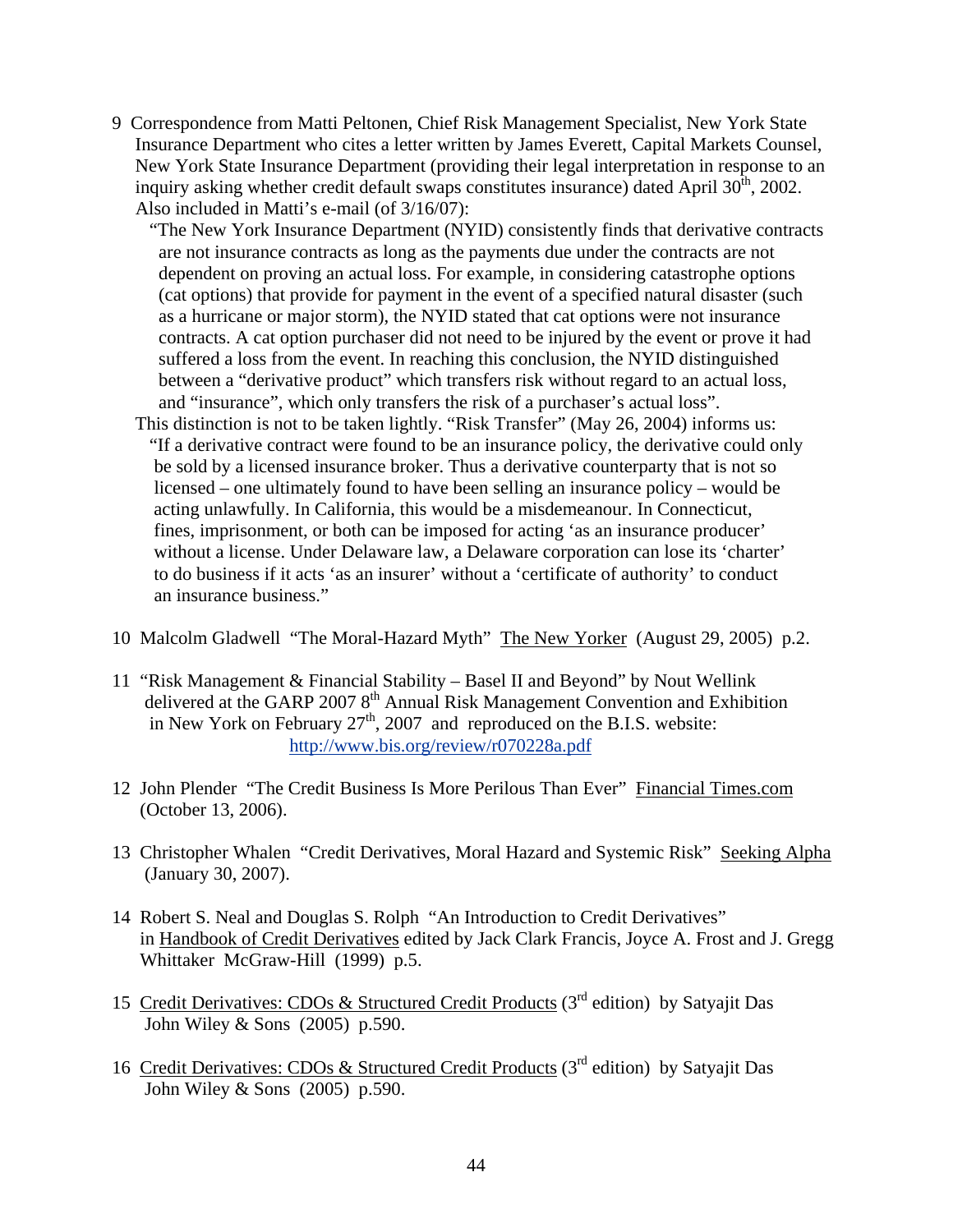- 17 See John Frye "Collateral Damage" Risk (April 2000) pp.91-94 and Michael B. Gordy "Credit VaR Models and Risk Bucket Capital Rules: A Reconciliation" Federal Reserve Board Working Paper (2000)
- 18 See "The Link between Default and Recovery Rates: Theory, Empirical Evidence, and Implications" by Edward I. Altman, Brooks Brady, Andrea Resti, and Andrea Sironi (March 2003) "Macro variables are added in columns 7-10; we are somewhat surprised by the low contributions of these variables since there are several models that have been constructed that utilize macro-variables, apparently significantly, in explaining annual default rates." p.16 and "Macro variables – as before – tend to have no evident effect on BDR (the weighted average default rate on bonds in the high yield bond market)." p.19.
- 19 John J .Binder "The Expected Recovery Rate and the Probability of Default on High Yield Debt" College of Business Administration University of Illinois – Chicago Working Paper (December 2006).
- 20 Edward I. Altman "Are Historically Based Default and Recovery Models in the High Yield and Distressed Debt Markets Still Revelant in Today's Credit Environment?" New York University Salomon Center Stern School of Business Special Report (October 2006) pp.2-6.
- 21 Gillian Tett "Lessons for CDS Investors" (November 2, 2006) Financial Times.com
- 22 Gerry Curtis "Views from the Sidelines #55" (January 29, 2007).
- 23 Martin Mayer Derivatives Strategy (November 1999), Randall Dodd Financial Policy Forum (August 5, 2005), and "jeffolie" on iTulip.com (March 17, 2006).
- 24 Paul Gallagher "The Global Financial System Is Burning at Both Ends" Global Research (March 18, 2007).
- 25 Frank Partnoy and David Skeel "Credit Derivatives Play a Dangerous Game" Financial Times (July 17, 2006)
- 26 Hamish Risk "GM Bankruptcy Risk Exposes Default Swap Imbalance (Update 1)" Bloomberg.com (March 14, 2006)
- 27 See the Press Release (February 5, 2007): "Creditex, Markit Successfully Complete First Electronic Tradeable Tranche Fixings" http://markit.com/marketing/press\_releases.php?date=05Feb2007
- 28 Gillian Tett "Lessons for CDS Investors" (November 2, 2006) Financial Times.com
- 29 See Credit Derivatives: Techniques to Manage Credit Risk for Financial Professionals By Erik Banks, Morton Glantz, and Paul Siegel (McGraw-Hill) 2007 Table 1.2 p.16.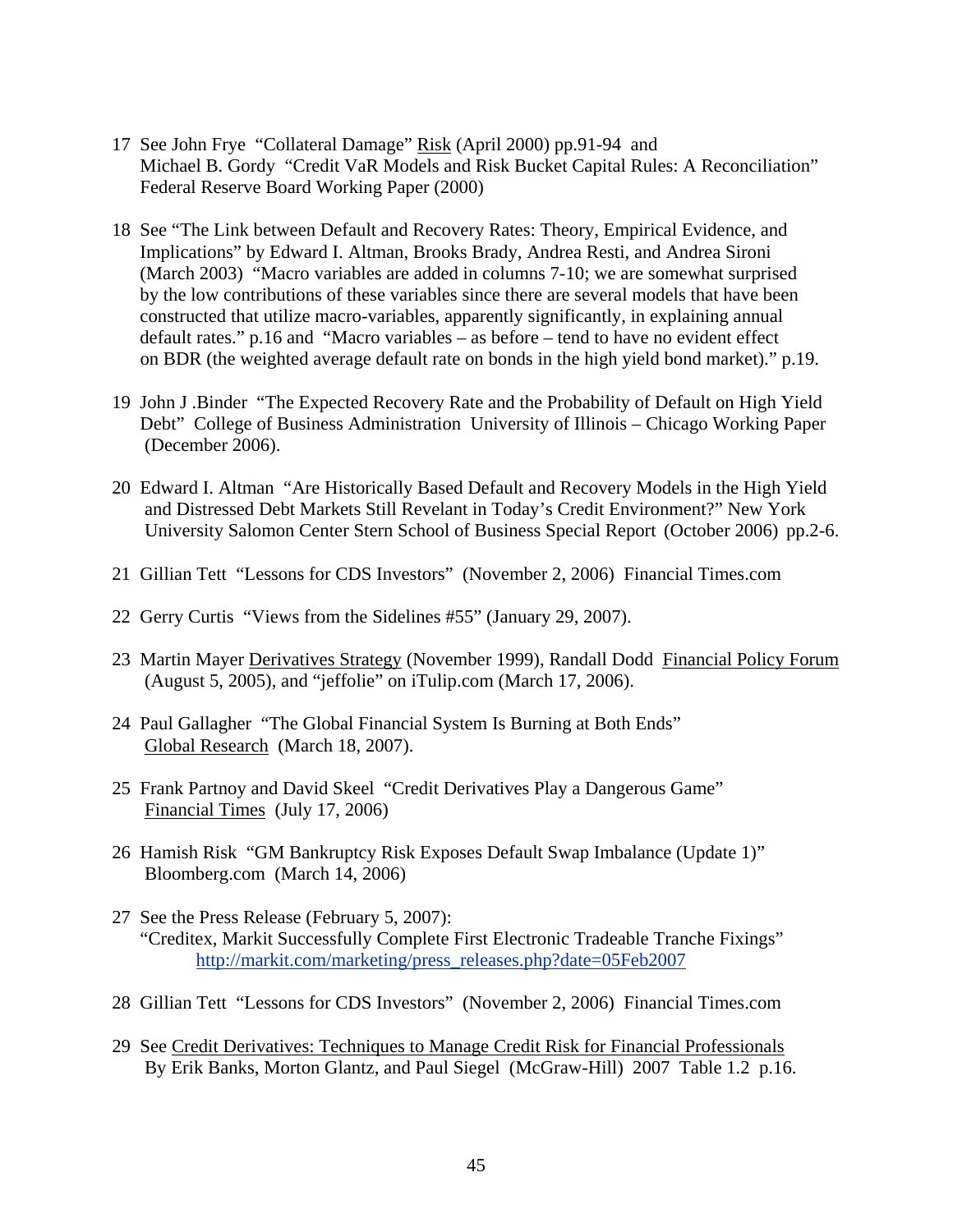- 30 Alexander Ineichen "The Myth of Hedge Funds" Working Paper (October 2001) p.7, subsequently published in The Journal of Global Financial Markets (Winter 2001) pp.34-46.
- 31 See Edward Chilcote "Credit Derivatives and Financial Fragility" The Levy Economics Institute of Bard College Policy Note (2006) p.1.
- 32 Alexander Ineichen "The Myth of Hedge Funds" Working Paper (October 2001) p.5, subsequently published in The Journal of Global Financial Markets (Winter 2001) pp.34-46.
- 33 Roger Lowenstein When Genius Failed: The Rise and Fall of Long-Term Capital Management Random House (2000) p.89.
- 34 "Amid Amaranth's Crisis, Other Players Profited" by Ann Davis, Gregory Zuckerman, and Henny Sender The Wall Street Journal (January 30, 2007).

 See also "Amaranth Hedge Fund Collapse – Friendly Banker Becomes PREDATOR" by Richard Stoyeck ezinearticles.com (February 3, 2007).

- 35 Alan Greenspan "Risk Transfer and Financial Stability" (Remarks by Chairman Alan Greenspan) Federal Reserve Bank of Chicago's Forty-First Annual Conference on Bank Structure (May 5, 2005).
- 36 Ben Bernanke "Remarks by Chairman Ben S. Bernanke at the Federal Reserve Bank of Atlanta's 2006 Financial Markets Conference on Hedge Funds" (May 16, 2006): http://www.federalreserve.gov/boarddocs/speeches/2006/200605162/default.htm
- 37 See European Central Bank "Financial Stability Review" (June 2006) p.142.

 This sentiment was also contained in The International Monetary Fund Annual Report (dated April 6, 2005) which suggested that there might be a meltdown in the credit derivatives market if all the investors were to "run for the exit at the same time".

- 38 Risk (July 2005) p.10.
- 39 Philippe Jorion Financial Risk Managers Handbook ( $3<sup>rd</sup>$  Edition) Wiley Finance (2005) p.546.
- 40 Alan Greenspan "Financial Derivatives" (Remarks by Chairman Alan Greenspan) Futures Industry Association Meeting Boca Raton, Florida (March 19, 1999).
- 41 See Ari Weinberg "The Great Derivatives Smackdown" Forbes.com (May 9, 2003)
- 42 Timothy F. Geithner "Implications of Growth in Credit Derivatives for Financial Stability" Remarks at the Third Credit Risk Conference – New York University Stern School of Business (May 16. 2006) p.3.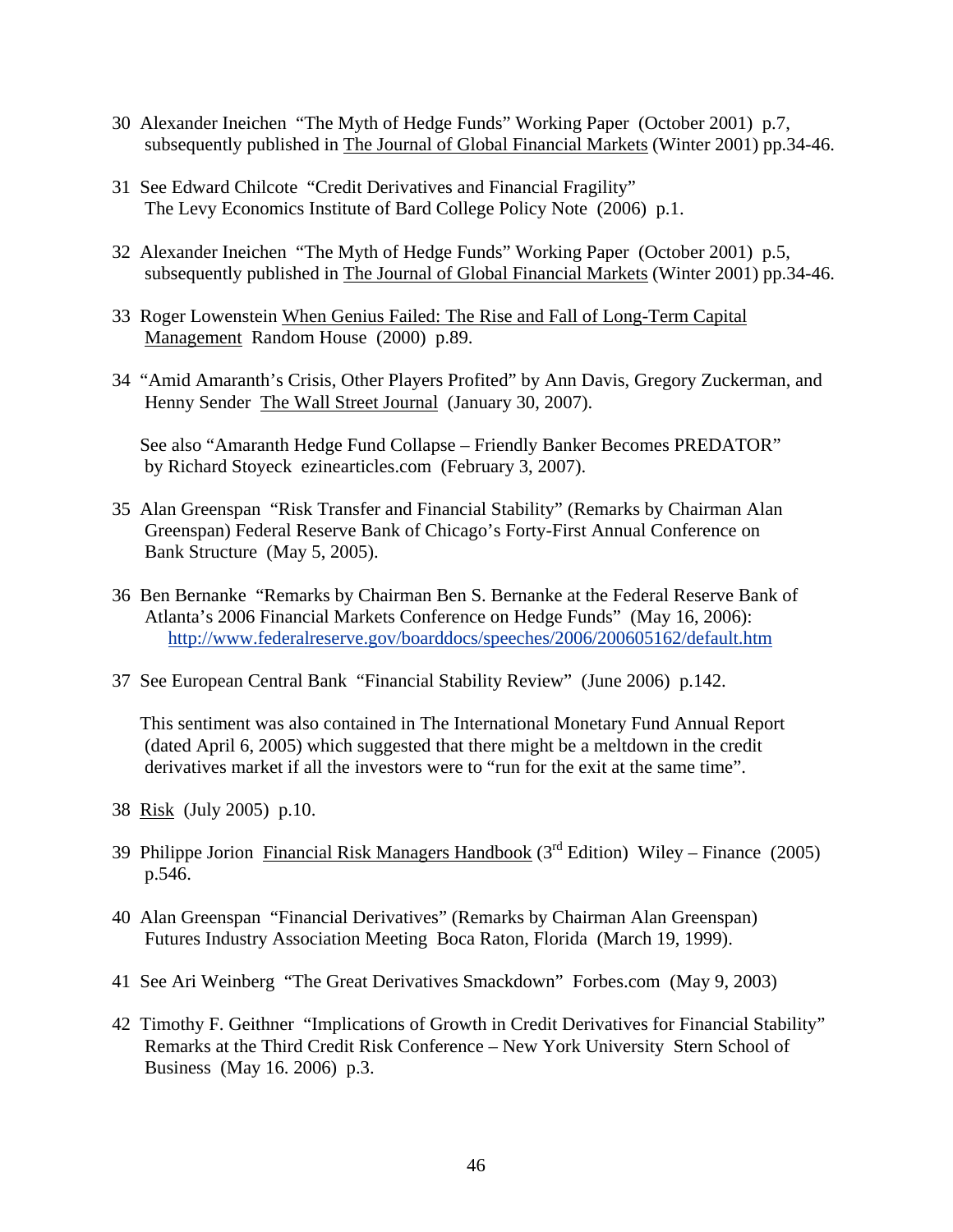- 43 "Credit Derivative Banks Cut Trade Backlog By 80% Adding \$17 Trillion in Risk" False Flag News (July 26, 2006).
- 44 "Financial Risk Outlook 2006" Financial Services Authority (2006) p.15.
- 45 Ken Phelan and Colin Alexander "Different Strokes" in Risk's October 1999 Credit Risk Supplement.
- 46 Philippe Jorion Financial Risk Manager Handbook (3<sup>rd</sup> Edition) Wiley (2005) p.3.
- 47 Edward Chilcote "Credit Derivatives and Financial Fragility" The Levy Economics Institute of Bard College Policy Note (2006) p.1.
- 48 Jessica James "Credit Derivatives: How Much Should They Cost?" Risk (October 1999) p.1.
- 49 Frank Partnoy and David A. Skeel, Jr. "The Promises and Perils of Credit Derivatives" University of San Diego School of Law Legal Studies Research Paper No.07-74.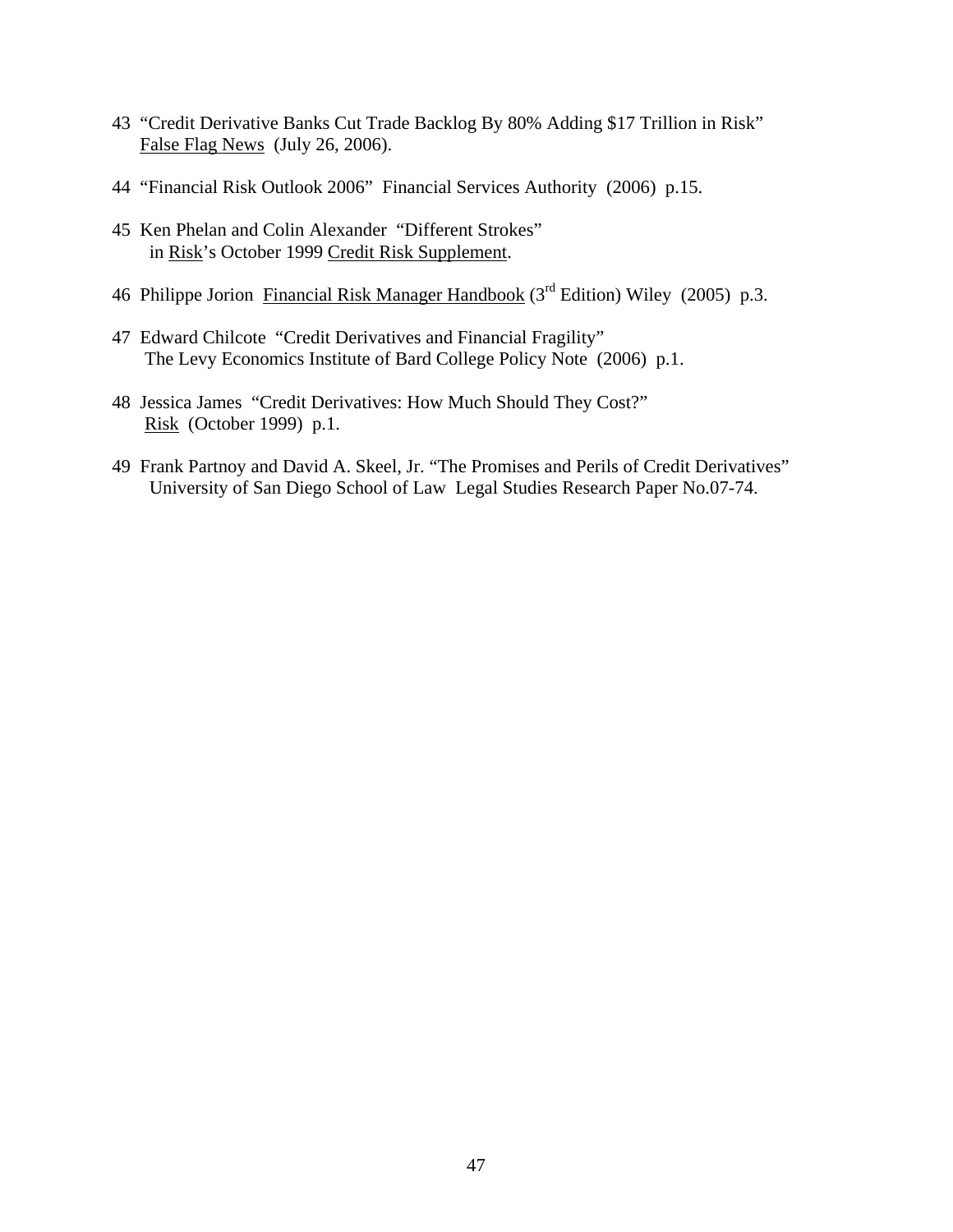# **Bibliography**

The Practice of Risk Management: Implementing Processes for Managing Firmwide Market Risk Euromoney Books (1998)

Acharya, Viral V., Iftekhar Hasan, and Anthony Saunders "Should Banks Be Diversified? Evidence from Individual Bank Loan Portfolios" The Journal of Business pp.1355-1412 Volume 79 Number 3 (May 2006)

Anson, Mark J. P. Credit Derivatives Frank J. Fabozzi Associates (1999)

Arvanitis, Angelo and Jon Gregory Credit: The Complete Guide to Pricing, Hedging and Risk Management Risk Books (2001)

Bakshi, Gurdip, Dilip Madan, and Frank Xiaoling Zhang "Investigating the Role of Systematic and Firm-Specific Factors in Default Risk: Lessons from Empirically Evaluating Credit Risk Models" pp.1955-1987 The Journal of Business Volume 79 Number 4 (July 2006)

Banks, Erik, Morton Glantz, and Paul Siegel Credit Derivatives: Techniques to Manage Credit Risk for Financial Professionals McGraw-Hill (2007)

Binder, John J. "The Expected Recovery Rate and the Probability of Default on High Yield Debt" College of Business Administration University of Illinois – Chicago Working Paper (December 2006).

Bomfim, Antulio Understanding Credit Derivatives and Related Instruments Academic Press (2004)

Bruyere, Richard Credit Derivatives and Structured Credit: A Guide for Investors John Wiley & Sons (2006)

Carey, Mark and Rene M. Stulz (Editors) The Risks of Financial Institutions National Bureau of Economic Research/University of Chicago Press (2006)

Chacko, George, Anders Sjoman, Hideto Motohashi, and Vincent Dessain Credit Derivatives: A Primer on Credit Risk, Modeling, and Instruments Wharton School Publishing (2006)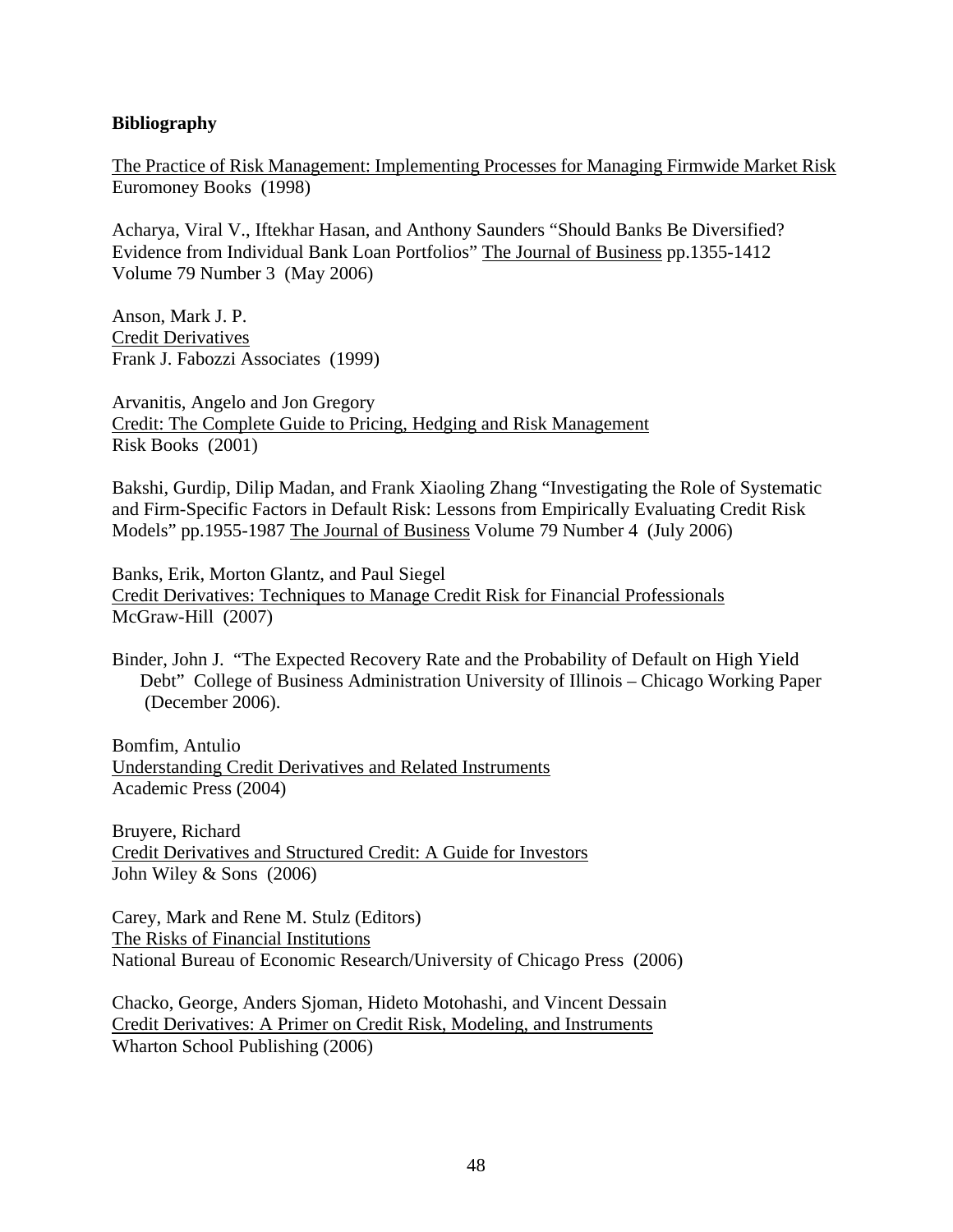Chaplin, Geoff Credit Derivatives: Risk Management, Trading and Investing John Wiley & Sons

Chilcote, Edward "Credit Derivatives and Financial Fragility" The Levy Economics Institute of Bard College Policy Note Series (2006)

Choudhry, Moorad Structured Credit Products: Credit Derivatives and Synthetic Securitization John Wiley & Sons (2004)

Choudhry, Moorad An Introduction to Credit Derivatives Elsevier Butterworth-Heinemann (2004)

Citigroup Credit Derivatives 2001 – Issues and Opportunities Risk Waters Group (2001)

Crouhy, Michel, Dan Galai, and Robert Mark The Essentials of Risk Management McGraw-Hill (2006)

Das, Satyajit Traders, Guns, and Money FT Prentice Hall (2006)

Das, Satyajit Credit Derivatives: CDOs and Structured Credit Products (3<sup>rd</sup> Edition) John Wiley & Sons (2005)

Das, Satyajit Credit Derivatives and Credit Linked Notes (2<sup>nd</sup> Edition) John Wiley & Sons (2000)

Fabozzi, Frank J. **Introduction to Structured Finance** 

Francis, Jack Clark, Joyce A. Frost, and J. Gregg Whittaker (Editors) Handbook of Credit Derivatives McGraw-Hill (1999)

Gregory, Jon (Editor) Credit Derivatives The Definitive Guide Risk Books (2003)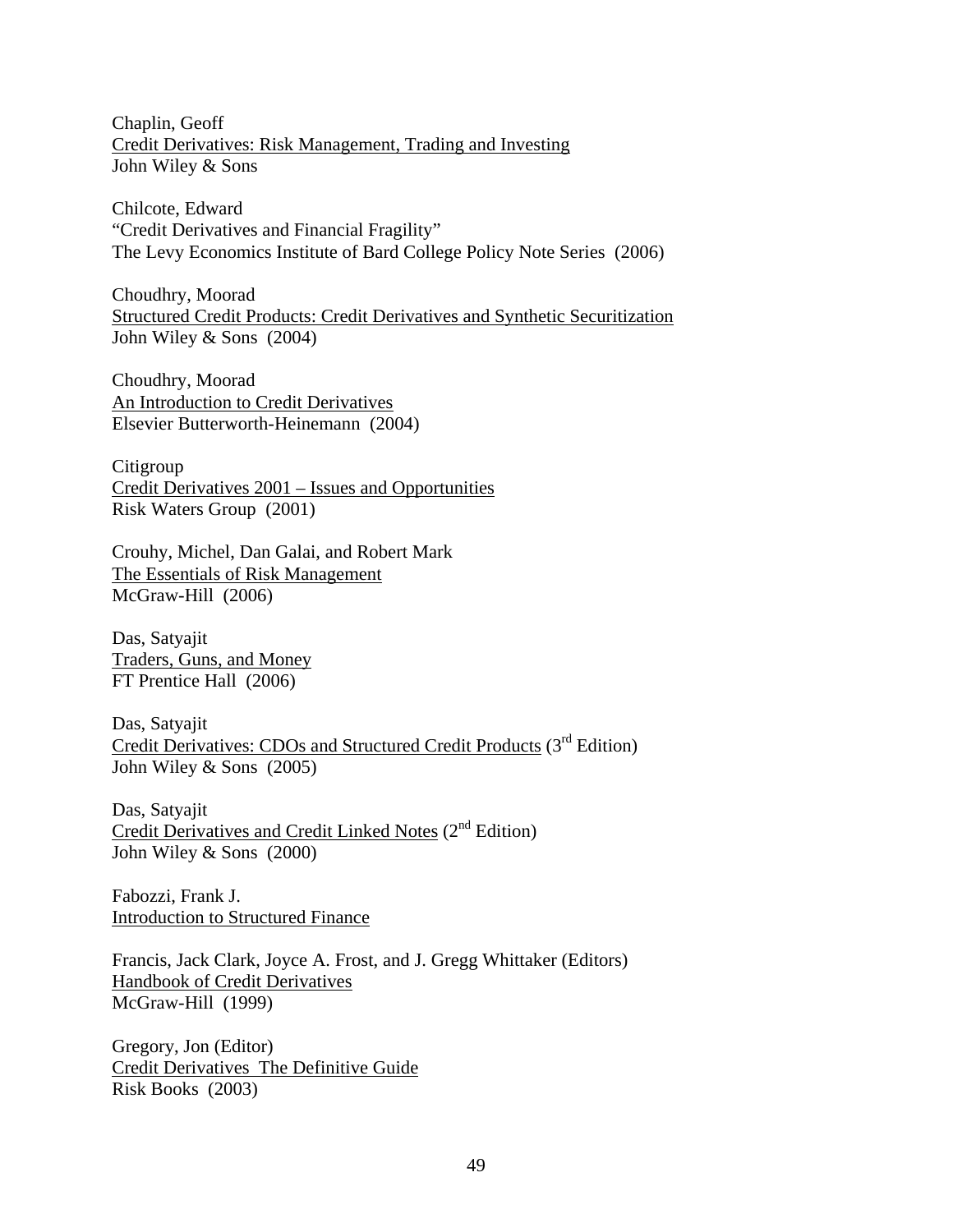Jorion, Philippe Financial Risk Managers Handbook (3rd Edition) Wiley – Finance (2005)

J.P. Morgan The J.P. Morgan Guide to Credit Derivatives Risk Publications (1999)

Malevergne, Yannick and Didier Sornette Extreme Financial Risks: From Dependence to Risk Management Springer (2006)

Meissner, Gunter Credit Derivatives: Application, Pricing, and Risk Management Blackwell Publishing (2005)

Nelken, Izzy Implementing Credit Derivatives McGraw-Hill (1999)

O'Kane, Dominic et al. The Lehman Brothers Guide to Exotic Credit Derivatives Lehman Brothers (2003)

Schonbucher, Philipp J. Credit Derivatives Pricing Models: Model, Pricing and Implementation John Wiley & Sons (2003)

Sheedy, Elizabeth and Sheelagh McCracken (Eds.) Derivatives: The Risks That Remain Allen & Unwin (1997)

Skinner, Frank Pricing and Hedging Interest & Credit Risk Sensitive Instruments Elsevier Butterworth-Heinemann (2005)

Stern, Gary H. and Ron J. Feldman Too Big To Fail: The Hazards of Bank Bailouts The Brookings Institution (2004)

Tavakoli, Janet M. Credit Derivatives and Synthetic Structures: A Guide to Instruments and Applications Wiley (2001)

Tett, Gillian "The Dream Machine: Invention of Credit Derivatives" Financial Times.com (March 24, 2006)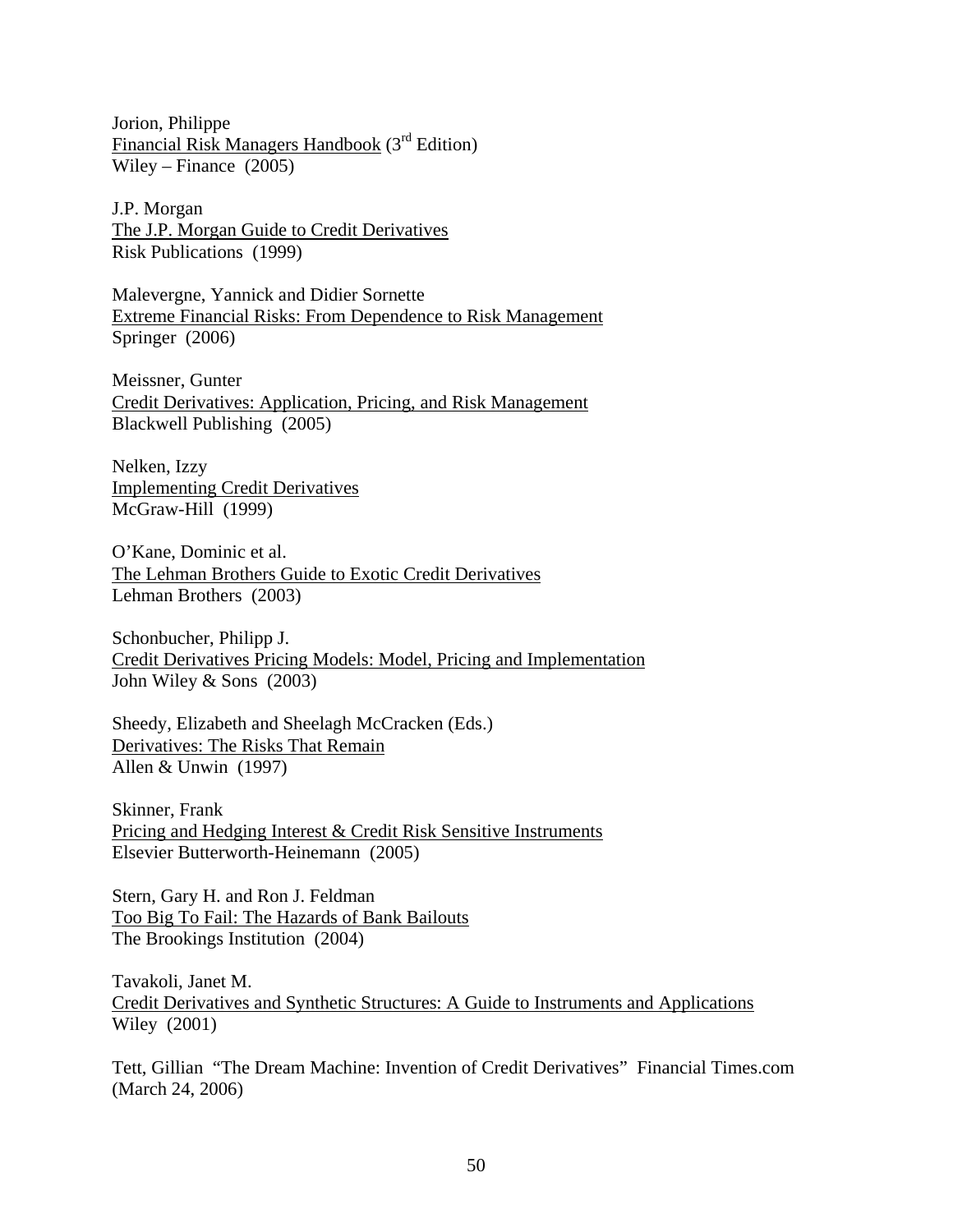Tett, Gillian "Lessons for CDS Investors" Financial Times.com (November 2, 2006)

Van Hertsen, Evrard and Peter Field (Eds.) Derivative Credit Risk Risk Publications (1996)

Whalen, Christopher Credit Derivatives, Moral Hazard and Systemic Risk" Seeking Alpha (January 30, 2007)